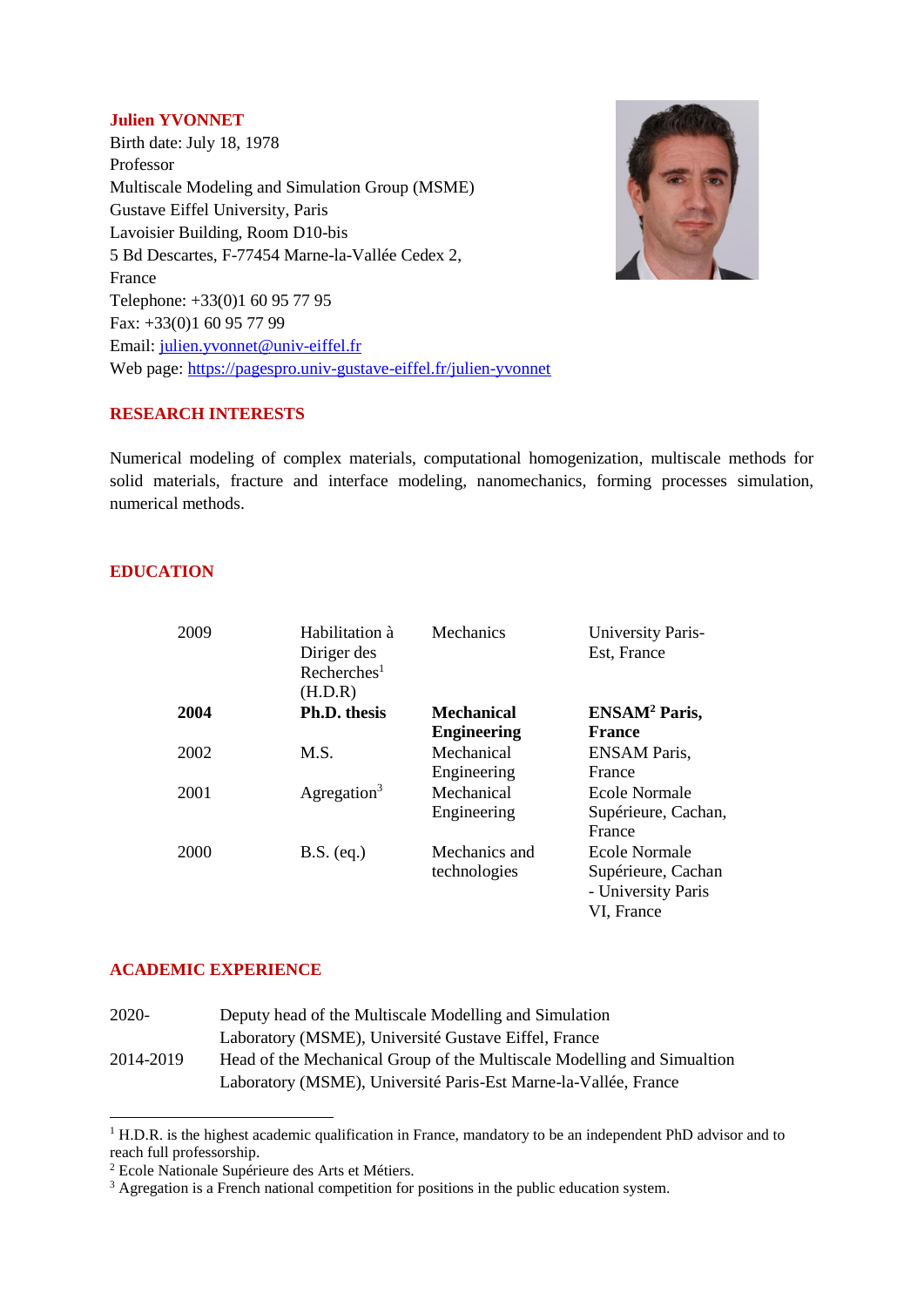| 2010-     | Full Professor, Université Paris-Est Marne-la-Vallée, France      |  |
|-----------|-------------------------------------------------------------------|--|
| 2005-2010 | Associate professor, Université Paris-Est Marne-la-Vallée, France |  |
| 2003-2005 | Temporary professor, ENSAM Paris, France                          |  |
| 2002-2003 | Temporary lecturer, ENSAM Paris, France                           |  |
|           | Temporary lecturer, Université Marne-la-Vallée, France            |  |

## **HONORS AND AWARDS**

- IACM 2018 John Argyris Award for young scientists (The International Association for Computational Mechanics)
- ECCOMAS 2014 O.C. Zienkiewicz award (The European Community on Computational Methods in Applied Sciences
- Fellow of the French University Institute (Institut Universitaire de France, IUF), Junior member, associated with a 5-years research grant) (2013)

## **AWARDS OBTAINED BY PhD STUDENTS**

- S. Nezamabadi, Best PhD award from the French Association of Computational Mechanics (CSMA), 2009
- T.T. Nguyen, Best PhD award from the French Association of Computational Mechanics (CSMA), 2015
- D. Da, Melosh Competition finalist for best PhD award, 2019

## **SUMMARY OF SCIENTIFIC ACTIVITIES**

- **99** articles in peer-reviewed journals including: Computer Methods in Applied Mechanics, International Journal for Numerical Methods in Engineering, Journal of the Mechanics and Physics of Solids, Journal of Applied Physics, Nanotechnology, Composite Science and Technology, Journal of Computational Physics, International Journal of Solids and Structures, Mechanics of Materials, MRS Bulletin, Journal of Applied Mechanics, etc. (see the complete list of publications).
- Citations (January 2022) Isi Web of Science: **2556**, h-index = **30** Google Citations: **4175**, h-index = **37**
- **1** Monograph
- **9** book chapters
- **147** communications in national and international conferences
- 1 plenary conference in an international conference
- **1** semi-plenary conference in an international conference
- **29** keynotes and invited lectures in international conferences
- **49** invited lectures in seminars of international or national (French) Universities and in national thematic workshops
- Involved in the organization of **30** international conferences and local scientific events
- Member of the editorial board of **8** international journals
- **14** visiting positions (China, Singapore, USA, Spain, Greece)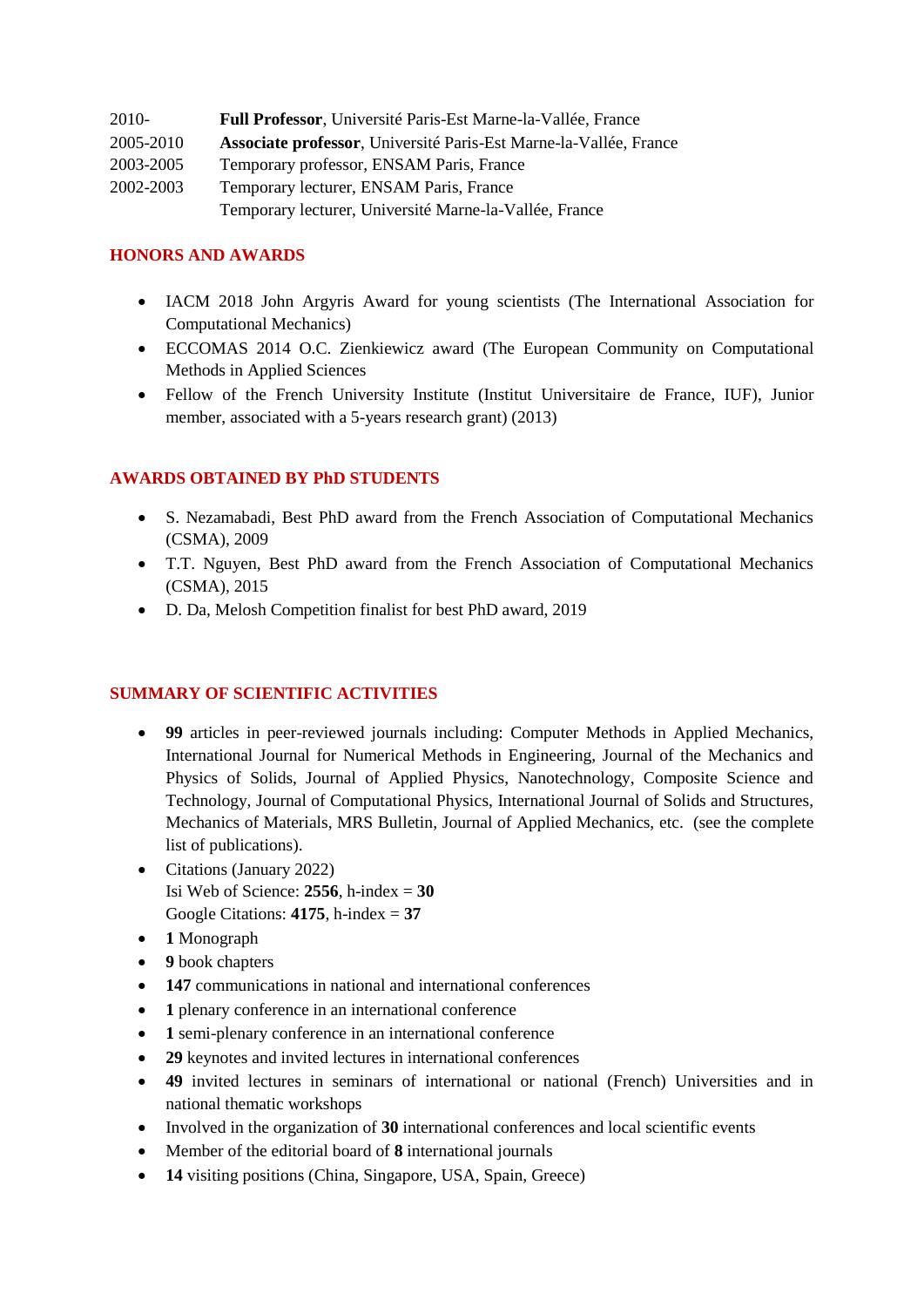- **17** funded contracts as PI or co –PI.
- **24** advised PhD theses including **18** defended, **8** post-doctoral fellows and **18** master students advised

#### **MONOGRAPH**

[1] J. Yvonnet, **Computational Homogenization of Heterogeneous Materials with Finite Elements**, Springer, 2019 ISBN: 978-3-030-18382-0.

### **PAPERS IN REFERRED JOURNALS**

[99] Y. Wu, J. Yvonnet, P. Li, Topology optimization for enhanced dynamic fracture resistance of Structures, **Computer Methods in Applied Mechanics and Engineering**, accepted, 2022.

[98] J. Yvonnet, Q.-C. He, P. Li, A data-driven harmonic approach to constructing anisotropic damage models with a minimum number of internal variables, **Journal of the Mechanics and Physics of Solids**, 162:104828, 2022.

[97] P. Li, J. Yvonnet, Y. Wu, Improved fracture resistance of 3D-printed elastoplastic structures with respect to their topology and orientation of deposited layers, **International Journal of Mechanical Sciences**, 220: 107147, 2022.

[96] M.A. Benaimeche, J. Yvonnet, B. Bary, Q.-C. He, A k-means clustering machine learning-based nonlinear multiscale method for anelastic heterogeneous structures with internal variables, **International Journal for Numerical Methods in Engineering**, accepted, 2022.

[95] D.-A. Hun, J. Yvonnet, J. Guilleminot, A. Dadda, A.-M. Tang, M. Bornert, Desiccation cracking of heterogeneous clayey soil: experiments, modelling and simulations, **Engineering Fracture mechanics**, 258:108065, 2021.

[94] P. Li, J. Yvonnet, C. Combescure, H. Makich, M. Nouari, Anisotropic elastoplastic phase field fracture modeling of 3D printed materials, **Computer Methods in Applied Mechanics and Engineering**, 386:114086, 2021.

[93] X. Lu, F. Detrez, J. Yvonnet, J. Bai, Identification of elastic properties of interphase and interface In graphene-polymer nanocomposites by atomistic simulations, **Composites Science and Technology**, 213(8):108943, 2021.

[A92] X. Chen, J. Yvonnet, S. Yao, H.S. Park, Enhanced converse flexoelectricity in piezoelectric composites by coupling topology optimization with homogenization, **Journal of Applied Physics,**  129:245104, 2021.

[A91] X. Lu, J. Yvonnet, L. Papadopoulos, I. Kalogeris, V. Papadopoulos, A stochastic FE2 datadriven method for nonlinear multiscale modeling, **Materials**, 14(11): 2875, 2021.

[A90] J.-L. Adia, J. Yvonnet, Q.-C. He, N.C. Tran, J. Sanahuja, A combined Lattice-Boltzmann-Finite Element approach to modeling unsaturated poroelastic behavior of heterogeneous media, **Journal of Computational Physics**, 437,110334, 2021.

[A89] X. Chen, J. Yvonnet, S. Yao, H.S. Park, Topology optimization of flexoelectric composites using homogenization, **Computer Methods in Applied Mechanics and Engineering**, 381, 113819, 2021.

[A88] P. Li, Y. Wu, J. Yvonnet, A SIMP-Phase field topology optimization framework to maximize quasi-brittle fracture resistance of 2D and 3D composites, **Theoretical and Applied Fracture Mechanics,** 114,102919.

[A87] R. Hatano, S. Matsubara, S. Moroguchi, K. Terada, J. Yvonnet, FEr method with surrogate localization model for hyperelastic composite materials, **Advanced Modeling and Simulation in Engineering Sciences**, 7(1), 1-28, 2020.

[A86] J. Yvonnet, X. Chen, P. Sharma, Apparent Flexoelectricity due to Heterogeneous Piezoelectricity, Journal of Applied Mechanics, 87(11): 111003, 2020.

[A85] D. Da, J. Yvonnet, Topology Optimization for Maximizing the Fracture Resistance of Periodic Quasi-brittle Composites Structures, **Materials**, 13:3279, 2020.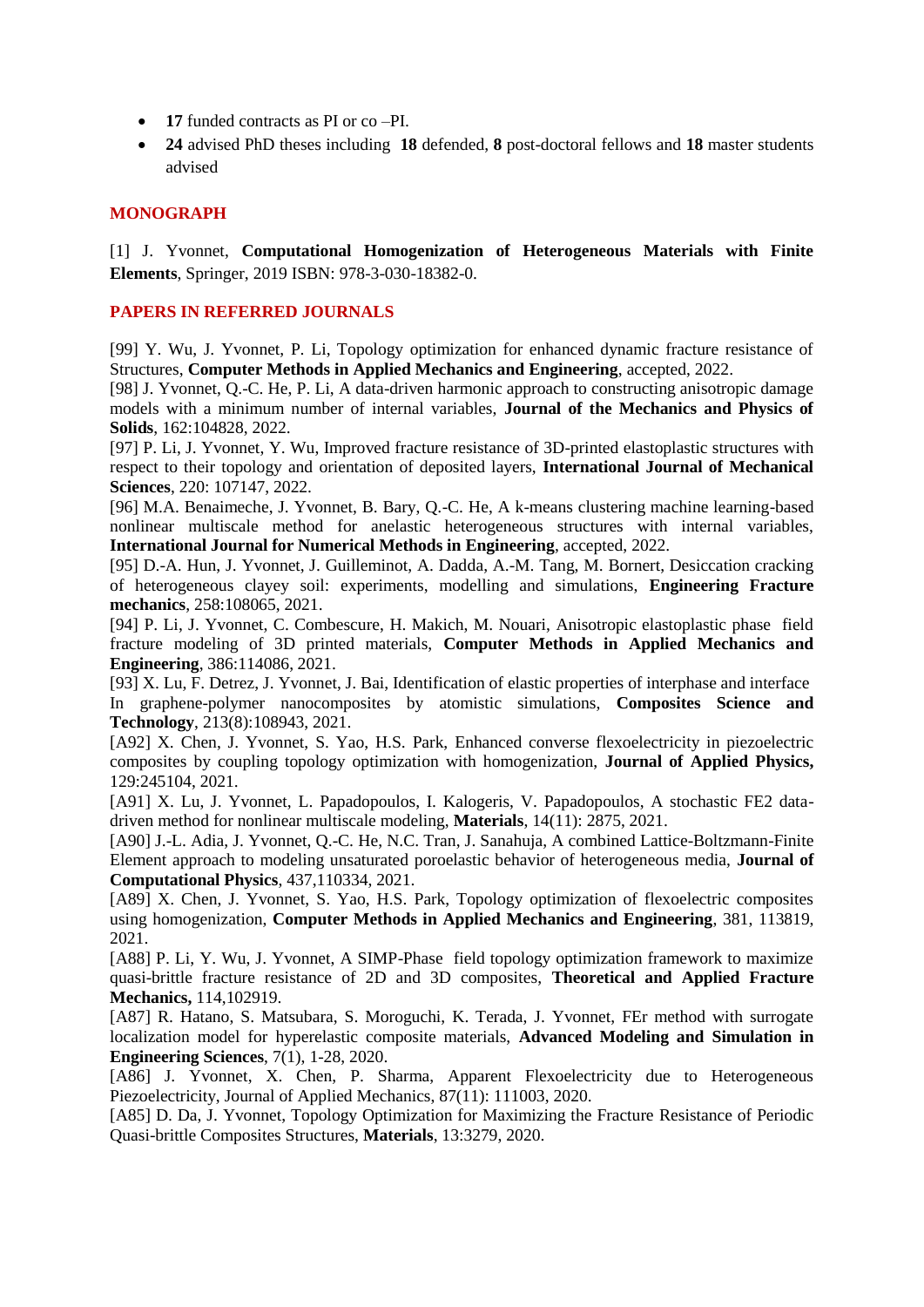[A84] T.T. Nguyen, J. Yvonnet, D. Waldmann, Q.-C. He, Implementation of a new strain split to model unilateral contact within the phase field method, **International Journal for Numerical Methods in Engineering,** 121(21):4717-4733, 2020.

[A83] M.-V. Le, J. Yvonnet, F. Detrez, N. Feld, Full-field elastic simulations for image-based heterogeneous structures with a Coarse Mesh Condensation Multiscale Method**, International Journal for Multiscale Computational Engineering**, 18(3):305-327, 2020.

[A82] P. Li, J. Yvonnet, C. Combescure, An extension of the phase field method to model interactions between interfacial damage and brittle fracture in elastoplastic composites, **International Journal of Mechanical Sciences**, 179:105633, 2020.

[A81] M.-V. Le, J. Yvonnet, N. Feld, F. Detrez , The Coarse Mesh Condensation Multiscale Method for parallel computation of heterogeneous linear structures without scale separation, **Computer Methods in Applied Mechanics,** 363: 112877, 2020.

[A80] J. Yvonnet, N. Auffray, V. Monchiet, Computational second-order homogenization of materials with effective anisotropic strain-gradient behavior, **International Journal of Solids and Structures**, 191-192:434-448, 2020.

[A79] V. Monchiet, N. Auffray, J. Yvonnet, Strain-gradient homogenization: a bridge between the asymptotic expansion and quadratic boundary condition methods, Mechanics of Materials, 143:103309, 2020.

[A78] T.T. Nguyen, J. Yvonnet, D. Waldmann, Q.-C. He, Phase field modeling of interfacial damage in heterogeneous media with stiff and soft interphases, **Engineering Fracture Mechanics**, accepted 2019.

[A77] D.A. Hun, J. Guilleminot, J. Yvonnet, M. Bornert, Stochastic Multi-Scale Modeling of Crack Propagation in Random Heterogeneous Media, **International Journal for Numerical Methods in Engineering**, 2019:1325-1344, 2019

[A76] X. Lu, D. Giovanis, J. Yvonnet, V. Papadopoulos, F. Detrez, J. Bai, A data-driven computational homogenization method based on neural networks for the nonlinear anisotropic electrical response of graphene/polymer nanocomposites, **Computational Mechanics**, 64(2):307-321, 2019.

[A75] X. Lu, F. Detrez, J. Yvonnet, J. Bai, Multiscale study of influence of interfacial decohesion on piezoresistivity of graphene/polymer nanocomposites, **Modelling and Simulation in Materials Science and Engineering**, 27:035001, 2019.

[A74] N. Nguyen, J. Yvonnet, J. Rethoré, A.B. Tran, Identification of fracture models based on phase field for crack propagation in heterogeneous lattices in a non-separated multiscale context, **Computational Mechanics**, 63(5):1047-1068, 2019.

[A73] K-M Kodjo, J. Yvonnet, M. Karkri, K. Sab, Multiscale modeling of the thermomechanical behavior in heterogeneous media embedding Phase Change Materials particles, **Journal of Computational Physics**, 378(1): 303-323, 2019.

[A72] D. Da, J. Yvonnet, L. Xia, M.-V. Le, G. Li, Topology optimization of periodic lattice structures taking into account strain gradient, **Computers and Structures**, 210:28-40, 2018.

[A71] D.Da, J. Yvonnet, L. Xia, G. Li, Topology optimization of particle-matrix composites for optimal, fracture resistance taking into account interfacial damage, **International Journal for Numerical Methods in Engineering**, 115(5):604-626, 2018.

[A70] C. Chateau, T.T. Nguyen, M.Bornert, J.Yvonnet, DVC-based image subtraction to detect cracking in lightweight concrete, **Strain**, 2018, 54:e12276, 2019

[A69] X. Lu, J. Yvonnet, F. Detrez, J. Bai, Low electrical percolation thresholds and nonlinear effects in graphene-reinforced nanocomposites: a numerical analysis, **Journal of Composite Materials**, 52(20):2767–2775, 2018.

[A68] L. Xia, D. Da, J. Yvonnet, Topology optimization for maximizing the fracture resistance of quasi-brittle composites, **Computer Methods in Applied Mechanics and Engineering**, 332:234- 254,2018.

[A67] L. Xia, J. Yvonnet, S. Ghabezloo, Phase field modeling of hydraulic fracturing with interfacial damage in highly heterogeneous fluid-saturated porous media, **Engineering Fracture Mechanics**, 186:158-180, 2018.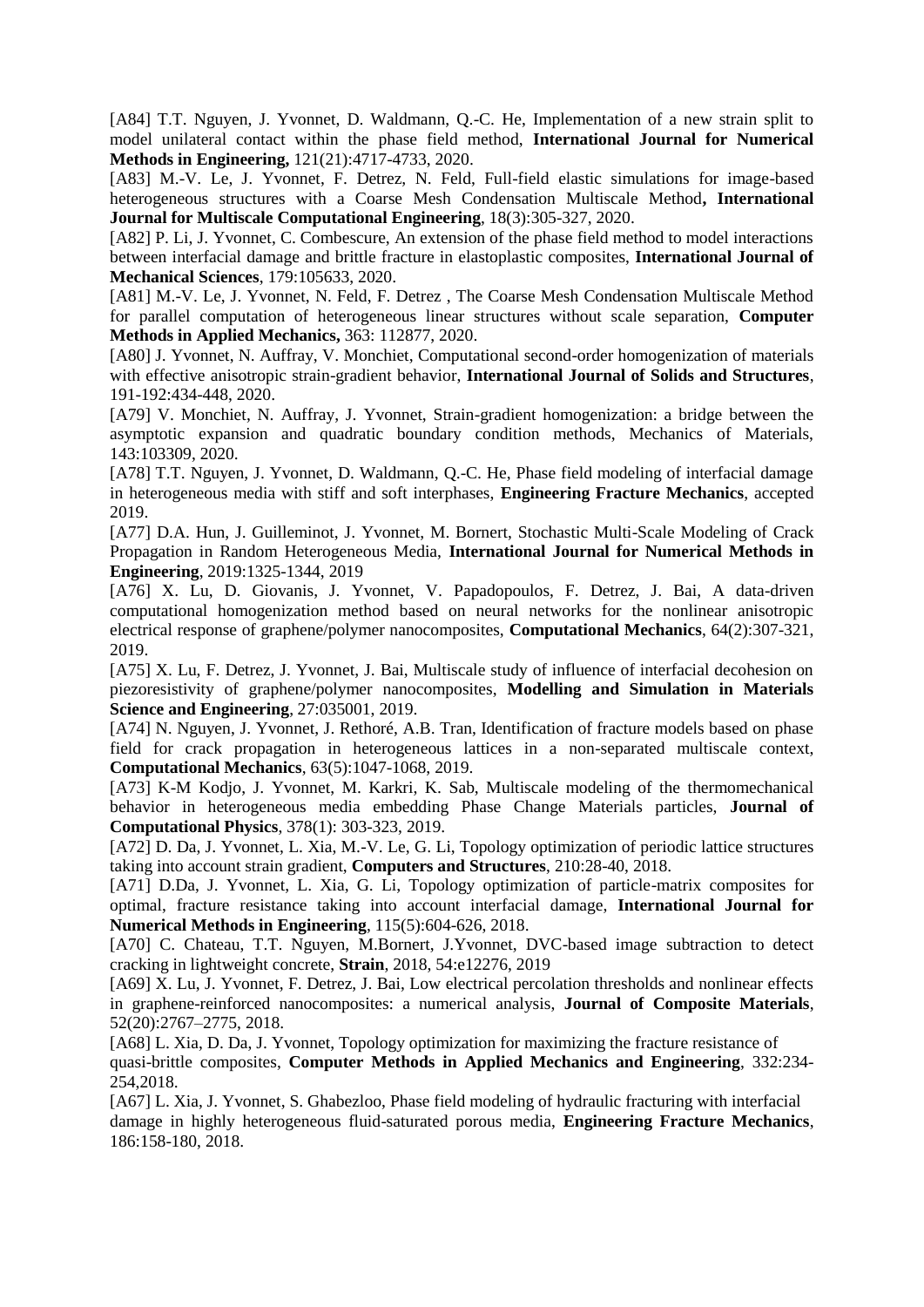[A66] T.T. Nguyen, J. Yvonnet, M. Bornert, C. Chateau, F. Bilteryst, E. Steib, Large-scale simulations of quasi-brittle microcracking in realistic highly heterogeneous microstructures obtained from micro CT imaging, **Extreme Mechanics Letters**, 17:50-55, 2018.

[A65] T.T. Nguyen, J. Rethoré, J. Yvonnet, M.C. Baietto, Multi-phase-field modeling of anisotropic crack propagation for polycrystalline materials, **Computational Mechanics**, 60(2):289-314, 2017. [A64] X. Lu, J. Yvonnet, F. Detrez, J. Bai, Multiscale modeling of nonlinear electric conductivity in

graphene-reinforced nanocomposites taking into account tunnelling effect, **Journal of Computational Physics**, 337:116-131, 2017.

[A63] J. Yvonnet, L.P. Liu, A numerical framework for modeling flexoelectricity and Maxwell stress in soft dielectrics at finite strains, **Computer Methods in Applied Mechanics and Engineering**, 313:450-482, 2017.

[A62] M.G.D. Geers, J. Yvonnet, Multiscale Modeling of Microstructure-Property Relations, **MRS Bulletin**, 41(08):610-616, 2016.

[A61] T.T. Nguyen, J. Yvonnet, Q.-Z. Zhu, M. Bornert, C. Chateau, Initiation and propagation of complex 3D networks of cracks in heterogeneous quasi-brittle materials: direct comparison between in situ testing- microCT experiments and phase field simulations, **Journal of the Mechanics and Physics of Solids**, 95:320-350, 2016.

[A60] C. Pan, J. Hu, M.T., E. Grustan-Gutierrez , M.T. Hoang, H.L. Duan, J. Yvonnet, A. Mitrushchenkov, G. Chambaud, M. Lanza, Suppression of nanowire clustering in hybrid energy harvesters, **Journal of Materials Chemistry C**, 4-16):3646-3653.

[A59] T.T. Nguyen, J. Yvonnet, M. Bornert, C. Chateau, K. Sab, R. Romani, R. Le Roy, On the choice of numerical parameters in the phase field method for simulating crack initiation with experimental validation, **International Journal of Fracture**, 197(2), 213-226, 2016.

[A58] A. Tognevi, M. Guerich, J. Yvonnet, A multi-scale modeling method for heterogeneous structures without scale separation using a filter-based homogenization scheme, **International Journal for Numerical Methods in Engineering**, 108(1-5):3-25, 2016.

[A57] T.H. Hoang, M. Guerich, J. Yvonnet, Determining the size of RVE for nonlinear random composites in an incremental computational homogenization framework, **Journal of Engineering Mechanics**, 142(5): 04016018, 2016.

[A56] T.T. Nguyen, J. Yvonnet, Q.-Z. Zhu, M. Bornert, C. Chateau, A phase-field method for computational modeling of interfacial damage interacting with crack propagation in realistic microstructures obtained by microtomography, **Computer Methods in Applied Mechanics and Engineering**, 312:567-595, 2016.

[A55] B.A. Le, J. Yvonnet, Q.-C. He, Computational homogenization of nonlinear elastic media using Neural Networks, **International Journal for Numerical Methods in Engineering**, 104(12):1061- 1084, 2015.

[A54] T.T. Nguyen, J. Yvonnet, Q.-Z. Zhu, M. Bornert, C. Chateau, A phase field method to simulate crack nucleation and propagation in strongly heterogeneous materials from direct imaging of their microstructure, **Engineering Fracture Mechanics**, 139:18-39, 2015.

[A53] Y. Cong, S. Nezamabadi, H. Zahrouni, J. Yvonnet, Multiscale computational homogenization of heterogeneous shells at small strains with extensions to finite displacements and buckling, **International Journal for Numerical Methods in Engineering**, 104(4):235-259.

[A52] S. Nezamabadi, M. Potier-Ferry, H. Zahrouni, J. Yvonnet, Compressive failure of composites: a computational homogenization approach, Composite Structure, 127:60-68, 2015.

[A51] M.T. Hoang, J. Yvonnet, A. Mitrushchenkov, G. Chambaud, H.L. Duan, Size-dependent mechanical properties of axial and radial mixed AlN/GaN nanostructures, **Nanotechnology**, 26:115703, 2015.

[A50] Q.-Z. Zhu, J. Yvonnet, An incremental-iterative method for modeling damage in voxel-based microstructure models, **Computational Mechanics**, 55(2):371-382, 2015.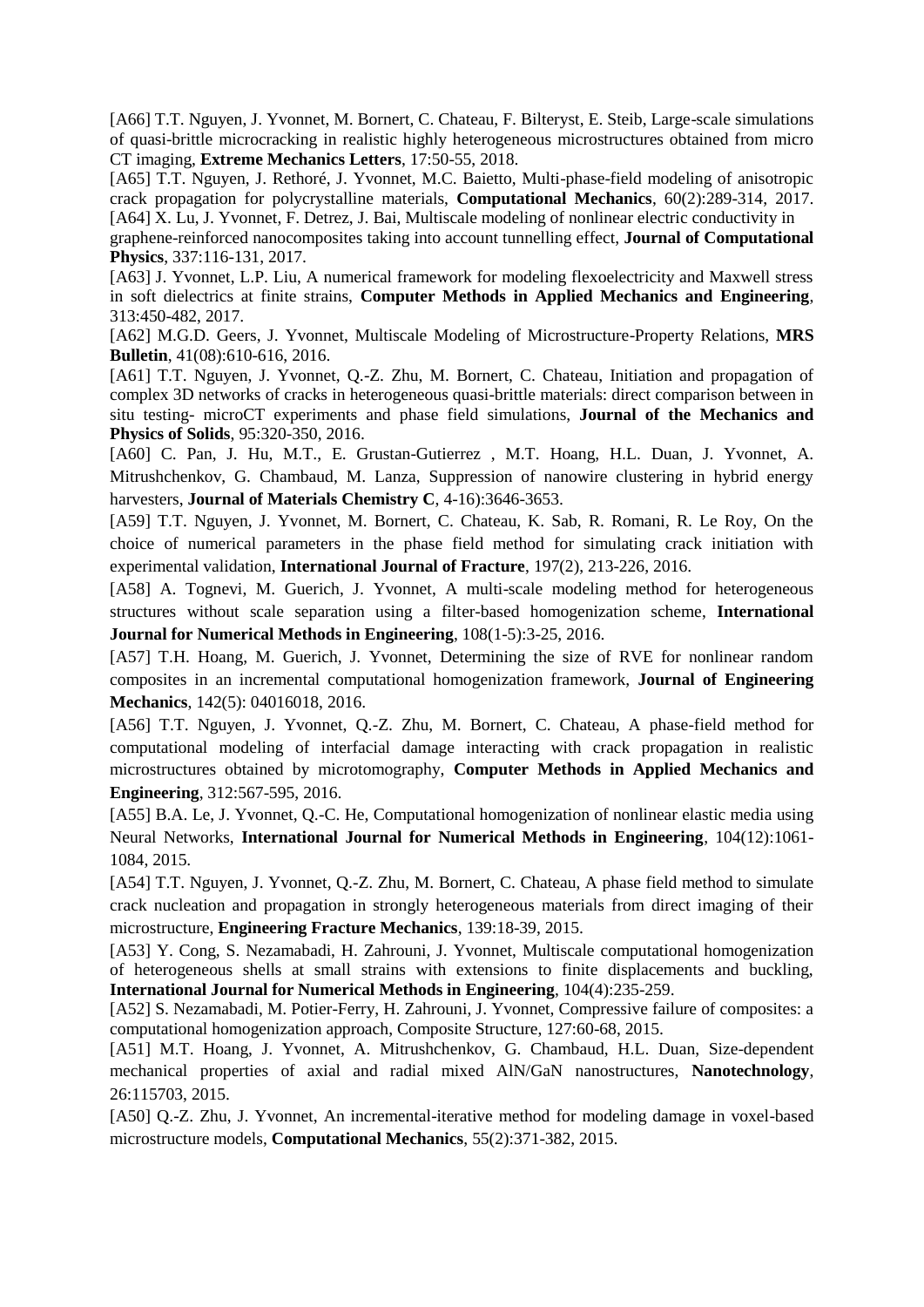[A49] J. Yvonnet, G. Bonnet, Nonlocal/coarse graining homogenization of linear elastic media with non-separated scales using least-square polynomial filters, **International Journal for Multiscale Computational Engineering**, 12(5):375-395, 2014.

[A48] J. Yvonnet, G. Bonnet, A consistent nonlocal scheme based on filters for the homogenization of heterogeneous linear materials with non-separated scales, **International Journal of Solids and Structures**, 51:196-209, 2014.

[A47] Y. Cong, J. Yvonnet, H. Zahrouni, Simulation of instabilities in thin nanostructures by a perturbation approach, **Computational Mechanics**, 53(4):739-750, 2014.

[A46] A.B. Tran, J. Yvonnet, Q.-C. He, C. Toulemonde, J. Sanahuja, A four scales-creep analysis of a nuclear containment structure, **Nuclear Engineering and Design**, 265:712-726, 2013.

[A45] J. Yvonnet, E. Monteiro, Q.-C. He, Computational homogenization method and reduced database model for hyperelastic heterogeneous structures, **International Journal for Multiscale Computational Engineering**, 11(3):201-225, 2013.

[A44] M.T. Hoang, J. Yvonnet, A. Mitrushchenkov, G. Chambaud, First-principles based multiscale model of piezoelectric nanowires with surface effects, **Journal of Applied Physics**, 113(1): 014309, 2013.

[A43] A. Clément, C. Soize, J. Yvonnet, Uncertainty quantification in computational stochastic multiscale analysis of nonlinear elastic materials, **Computer Methods in applied Mechanics and Engineering**, 254:61-82, 2013.

[A42] C. Dunand, B. Barry, S. Brisard, A. Gioria, C. Péniguel, J. Sanahuja, C. Toulemonde, A.B. Tran, F. Willot, J. Yvonnet, A critical comparison of several numerical methods for computing effective properties of highly heterogeneous materials, **Advances in engineering Software**, 58:1-12 (2013).

[A41] S. Nezamabadi, H. Zahrouni, J. Yvonnet, M. Potier-Ferry, Multiscale analysis of instabilities in heterogeneous materials using ANM and multilevel FEM, **European Journal of Computational Mechanics**, 22(3-6):280-289, 2012.

[A40] J. Yvonnet, A. Mitrushchenkov, G. Chambaud, Q.-C. He, S.-T. Gu, Characterization of surface and nonlinear elasticity in wurtzite ZnO nanowires, **Journal of Applied Physics**, 111:124305, 2012.

[A39] J. Yvonnet, A fast method for solving microstructural problems defined by digital images: a space Lippmann-Schwinger scheme, **International Journal for Numerical Methods in Engineering**, 92(2):178-205 (2012)

[A38] A. Clément, C. Soize, J. Yvonnet, Computational nonlinear stochastic homogenization using a non-concurrent multiscale approach for hyperelastic heterogenous microstructures analysis, **International Journal for Numerical Methods in Engineering**, 91 (8), 799- 824 (2012)

[A37] A. Khajeansari, G.H. Baradan, J. Yvonnet, An explicit solution for static bending of nanowires lying on Winkler-Pasternak elastic type substrate medium based on the Euler-Bernoulli beam theory, **International Journal of Engineering Science**, 52:115-128 (2012)

[A36] Tran A.B., Yvonnet J., He Q.-C., Toulemonde C., Sanahuja J., A simple computational homogenization method for structures made of heterogeneous linear viscoelastic materials, **Computer Methods in Applied Mechanics and Engineering**, 200(45-46):2956-2970 (2011)

[A35] Monteiro E., He Q.-C., Yvonnet J., Hyperelastic large deformations of two-phases composites with membrane-type interface, **International Journal of Engineering Sciences**, 49(9):985-1000 (2011)

[A34] Zhu Q.-Z. Gu S.-T. Yvonnet J. Shao J.-F. He Q.-C., Three-dimensional numerical modelling by XFEM of spring layer imperfect curved interfaces with applications to composite materials, **International Journal for Numerical Methods in Engineering**, 88(4):307-328 (2011)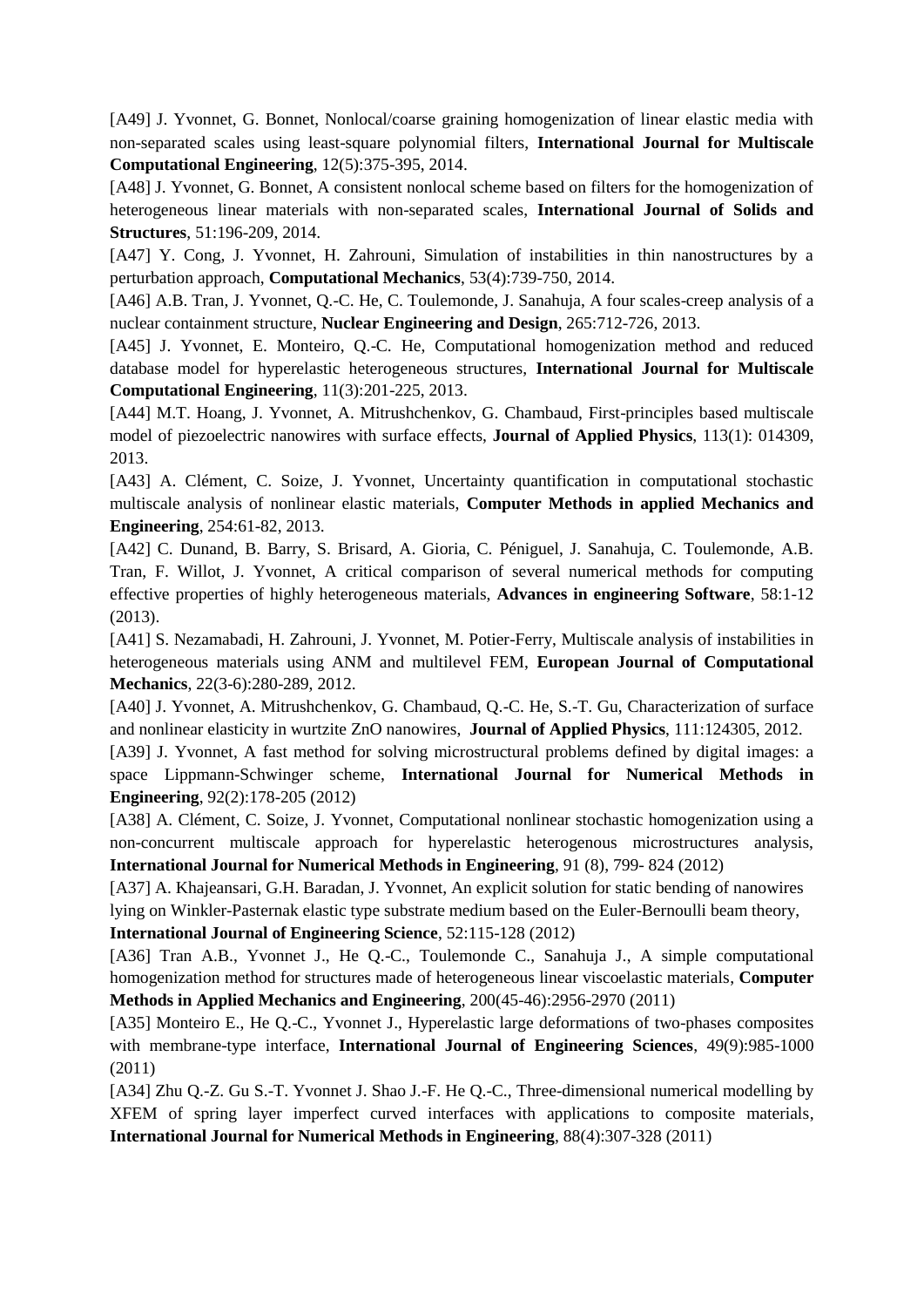[A33] Yvonnet J., Mitrushchenkov A., Chambaud G., He Q.-C., Finite element model of ionic nanowires with size-dependent mechanical properties determined by ab initio calculations, **Computer Methods in applied Mechanics and Engineering**, 200:614-625 (2011)

[A32] Monteiro E., Yvonnet J., He Q.-C., Cardoso O., Asnacios A., Analyzing the interplay between single cell rheology and force generation through large deformation finite element models, **Biomechanics and Modeling in Mechanobiology**, *10(6):813-830 (2011)*

[A31] Nezamabadi S., Zahrouni H., Yvonnet J., Solving hyperelastic material problems by asymptotic numerical method, **Computational Mechanics**, 47(1):77-92 (2011)

[A30] Tran A.B., Yvonnet J., He Q.-C., Toulemonde C., Sanahuja J., A multiple level-set approach to prevent numerical artefacts in complex microstructures within XFEM, **International Journal for Numerical Methods in Engineeering**, 85(11):1436-1459 (2011)

[A29] Yvonnet J., He Q.-C., Q. Zhu, J.-F. Shao, A general and efficient computational procedure for modelling the Kapitza thermal resistance based on XFEM, **Computational Materials Science**, 50:1220-1224 (2011)

[A28] Mitrushchenkov A., Chambaud G., Yvonnet J., He, Q.-C., Towards an elastic model of wurtzite AlN model, **Nanotechnology**, 21(25):255702 (2010).

[A27] Yvonnet J., He Q.-C, A non-concurrent multiscale method for computing the response of nonlinear heterogeneous structures, **European Journal of Computational Mechanics**, 19:105-116 (2010)

[A26] Nezamabadi S., Zahrouni H., Yvonnet J., Potier-Ferry M., A multiscale finite element approach for buckling analysis of elastoplastic long fibre composites, **International Journal for Multiscale Computational Engineering**, 8(3):287-301 (2010)

[A25] Cosson B., Chevalier L., Yvonnet J., Optimisation of the Thickness of PET Bottle during Stretch-Blow Moulding by using a Mesh-Free (Numerical) Method, **International Polymer Processing**, 24(3): 223-233 (2009)

[A24] Yvonnet J., Gonzalez D., He Q.-C., Numerically explicit potentials for the homogenization of nonlinear elastic heterogeneous materials, **Computer Methods in Applied Mechanics and Engineering**, 198:2723-2737 (2009).

[A23] Nezamabadi S., Yvonnet J., Zahrouni H., Potier-Ferry M., A multilevel computational strategy for handling microscopic and macroscopic instabilities, **Computer Methods in Applied Mechanics and Engineering**, 198:2099-2110 (2009).

[A22] Yvonnet J., He Q.-C., Toulemonde C., Numerical modelling of the effective conductivities of composites with arbitrarily shaped inclusions and highly conducting interface, **Composites Science and Technology**, 68:2828-2825 (2008)

[A21] Yvonnet J., Le Quang H., He Q.-C., An XFEM/level set approach to modelling surface/interface effects and to computing the size-dependent effective properties of nanocomposites, **Computational Mechanics**, 42, 704-712 (2008).

[A20] Monteiro E., Yvonnet J., He Q.-C., Computational homogenization for nonlinear conduction in heterogeneous materials using model reduction, **Computational Materials Science**, 42, 704-712 (2008)

[A19] To Q.D., He Q.-C., Cossavella M., Morcant K., Panait A., Yvonnet J., Glass tempering and failure analysis of tempered glass structures with pin-loaded joints, **Materials and Design**, 29(5), 943- 951 (2008)

[A18] Cosson B., Chevalier L., Yvonnet J., Simulation du procédé de soufflage par la méthode des éléments naturels contraints (C-NEM): application à l'optimisation du procédé, **Matériaux et Techniques**, 96, 243-251 (2008)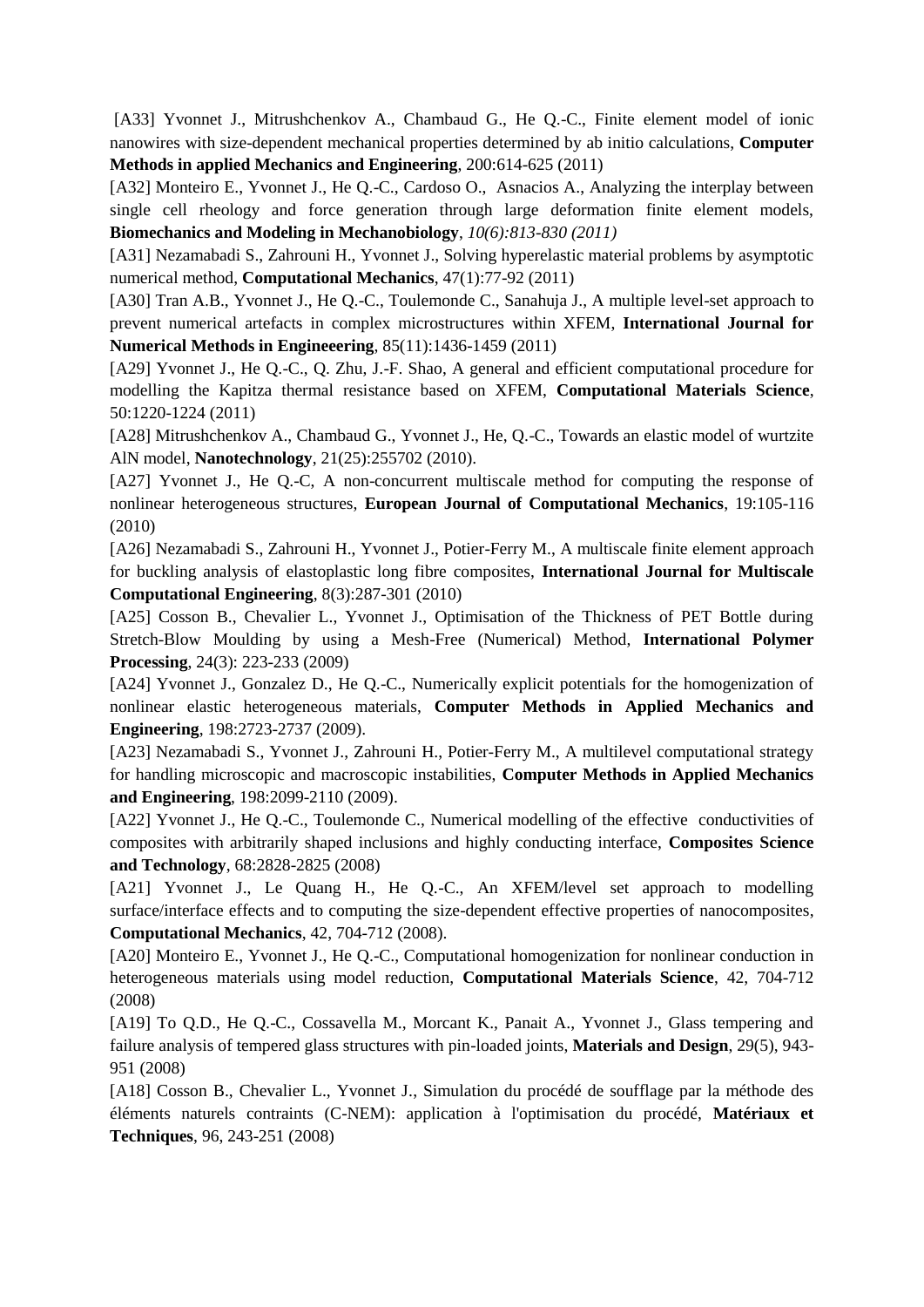[A17] Yvonnet J., Zahrouni H., Potier-Ferry M., A model reduction method for the post-buckling analysis of cellular microstructures, **Computer Methods in Applied Mechanics and Engineering**, 197, 265-280 (2007).

[A16] Alfaro I., Yvonnet J., Chinesta F., Cueto E., A study on the performances of natural-neighbourbased Galerkin methods, **International Journal for Numerical Methods in Engineering**, 71(12), 1436-1465 (2007).

[A15] To Q.D., He Q.-C., Cossavella M., Morcant K., Panait A., Yvonnet J., Failure analysis of a pinloaded joint in tempered glass structures, **Engineering Failure Analysis**, 14, 841-850 (2007).

[A14] Yvonnet J., He Q.-C., The Reduced Model Multiscale Method (R3M) for the nonlinear homogenization of hyperelastic media at finite strains, **Journal of Computational Physics**, 223, 341-368 (2007).

[A13] Alfaro I., Yvonnet J., Cueto E., Chinesta F., Doblaré M., Meshless methods with application to metal forming, **Computer Methods in Applied Mechanics and Engineering**, 195(48-49), 6661- 6675 (2006).

[A12] Yvonnet J., Coffignal G., Ryckelynck D., Lorong Ph., Chinesta F., A simple error indicator for meshfree methods based on natural neighbors, **Computers and Structures**, 84 (21) 1301-1312, (2006).

[A11] Illoul L.A., Yvonnet J., Chinesta F., Clenet S., Application of the natural element method to model moving electromagnetic devices, **IEEE Transactions on Magnetics**, 42(4) 727-730 (2006).

[A10] Yvonnet J., Villon P., Chinesta F., Natural Element approximations involving bubbles for treating incompressible media, **International Journal for Numerical Methods in Engineering**, 66(7), 1125—1152 (2006)

[A9] Yvonnet J., Umbrello D., Chinesta F., Micari F., A simple inverse procedure to determine heat flux on the tool in orthogonal cutting, **International Journal of Machining tools and manufacturing**, 46(7-8):820-827 (2006)

[A8] Lorong Ph., Yvonnet J., Coffignal G., Assouline S., Contribution of structural analysis in numerical simulation of machining and blanking : state-of-the-art, **Archives of Computational Methods in Engineering**, 13(1), 45—90. (2006)

[A7] Alfaro I., Yvonnet J., Cueto E., Chinesta F., Villon P., Doblaré M., Nouvelles avancées dans les méthodes sans maillage de type éléments naturels pour la simulation des procédés de mise en forme. **Revue Européenne de Mécanique Numérique** (anciennement Revue Européenne des Eléments Finis) (200) ; 15(1-2-3) :29-45.

[A6] Yvonnet J., Ryckelynck D., Lorong P., Chinesta F., Simulating thermo-elasto-plasticity in large transformations with adaptive refinement in the natural element method: application to shear banding, **International Journal of Forming Processes**, 8, 347-363 (2005).

[A5] Yvonnet J., Chinesta F., Ryckelynck D., Lorong Ph., The constrained natural element method (C-NEM) for treating thermal models involving moving interfaces, **International Journal of Thermal Sciences**, 44, 559-569 (2005).

[A4] Sukumar N., Dolbow J., Devan A., Yvonnet J., Chinesta F., Ryckelynck D., Lorong P., Alfaro I., Martinez M.A., Cueto E., Doblaré M.. Meshless methods and partition of unity finite elements, **International Journal of forming processes**, 8 (4), 409-427 (2005).

[A3] Yvonnet J., Ryckelynck D., Lorong P., Chinesta F., A new extension of the natural element method for non convex and discontinuous domains : the constrained natural element method (C-NEM), **International Journal for Numerical Methods in Engineering**, 60, 1451-1474 (2004).

[A2] Chinesta F., Lorong Ph., Ryckelynck D., Martinez M. A., Cueto E., Doblaré M., Coffignal G., Touratier M., Yvonnet J., Thermomecanical cutting model discretisation : eulerian or lagrangian, mesh or meshless ?, **International Journal of forming processes**, 7 (2), 83 – 97 (2004).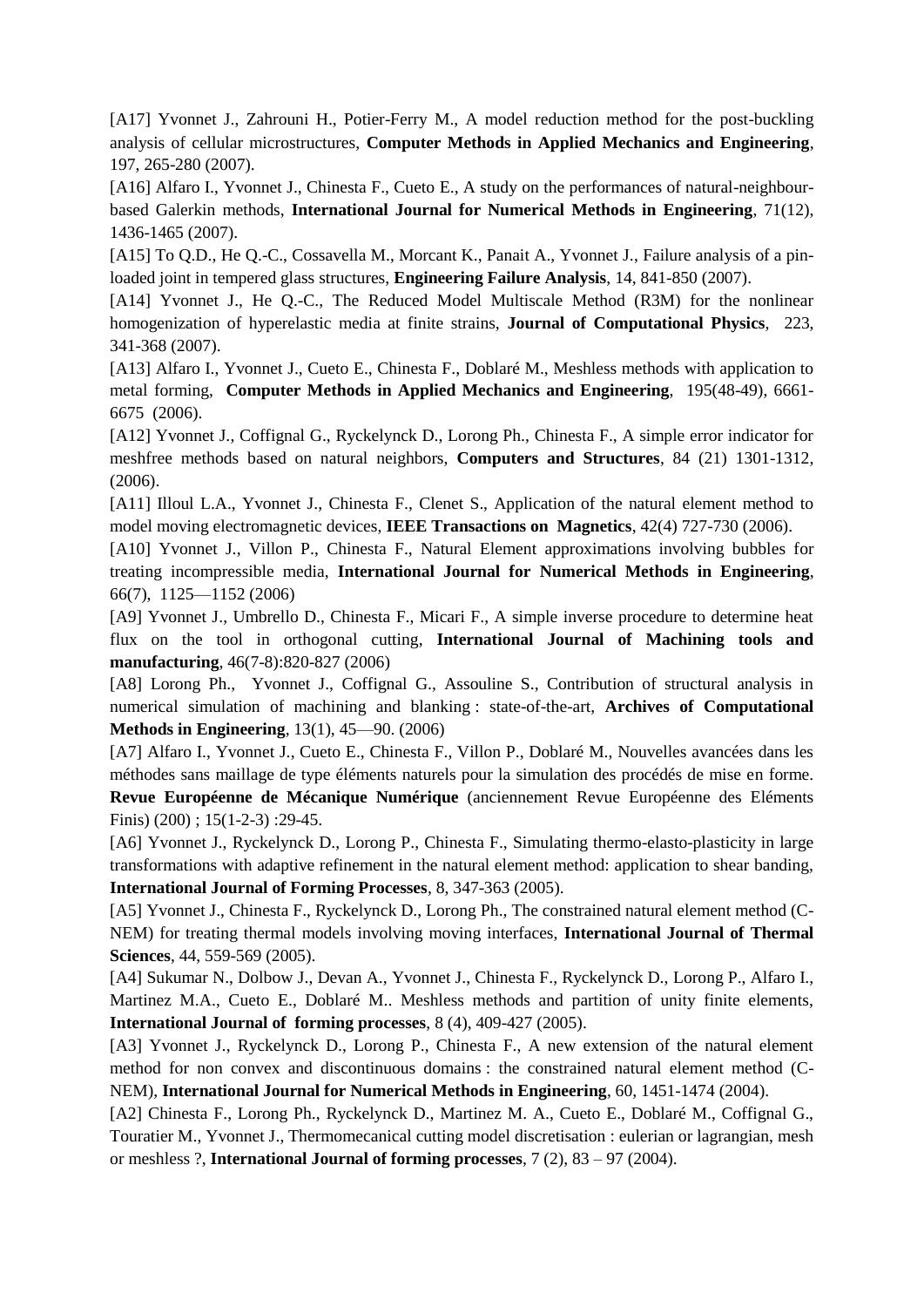[A1] Yvonnet J., Ryckelynck D., Lorong P., Chinesta F., Interpolation naturelle sur les domaines non convexes par l'utilisation du diagramme de Voronoï contraint : méthode des éléments C-naturels, **Revue Européenne de Mécanique Numérique** (2003) ; 13: 487 – 509.

## **BOOK CHAPTERS**

[B9] X. Lu, J. Yvonnet, F. Detrez, J. Bai, Modélisation électromécanique non linéaire multi-échelle de nanocomposites graphène-polymère, In: Nanocomposites, préparation, caractérisation et modélisation, J. Bai (Ed), ISTE-Wiley, 2021.

[B8] T.T. Nguyen, J. Yvonnet, M. Bornert, C. Château, Modeling of Complex Microcracking in Quasi-Brittle Materials: Numerical Methods and Experimental Validations, In: Advances in Multi-Physics and Multi-Scale Couplings in Geo-Environmental Mechanics, F. Nicot, O. Millet (Eds), Wiley, 2017.

[B7] M.G.D. Geers, V. Kouznetsova, K. Matous, J. Yvonnet, Homogenization methods and multiscale modeling: non-linear problems, In: Encyclopedia of Computational Mechanics, E. Stein, R. de Borst, T.J.R. Hughes (eds.), Wiley, 2016.

[B6] Yvonnet J., He Q.-C., Monteiro E., Tran A.B., Toulemonde C., Sanahuja C., Clément A., Soize C., Non-concurrent computational homogenization of nonlinear, stochastic and viscoelastic materials, dans Handbook of Micromechanics and Nanomechanics, S. Li and X.-L Gao (eds.), Pan Stanford, 2013.

[B5] Chinesta F., Yvonnet, J., Villon P., Breitkopf P., Joyot P., Alfaro I., Cueto E., New Advances in meshless methods : Coupling natural element and moving least square techniques, dans Advances in Meshfree Techniques, Computational Methods in Applied Sciences, 5, 97-121, V.M.A. Leitao, C.J.S. Alves, Duarte C., eds., 2007.

[B4] Chinesta F., Yvonnet J., Villon P., Breitkopf , P., Joyot P., Alfaro I., Cueto E., Nouvelles avancées dans les méthodes sans maillage : le couplage des techniques éléments naturels et moindres carrés mobiles dans Modélisation Numérique – Défis et Perspectives, P. Breitkopf, C. Knopf-Lenoir, Hermès Science, 2007.

[B3] Yvonnet J., Villon P., Chinesta F., Natural element approximations involving bubbles for treating incompressible media, ??, dans Lecture Notes in Computational Science and Engineering. Meshfree Methods for Partial Differential Equations III, 54, Michael Griebel and Marc A. Schweitzer, Springer Verlag, 2007.

[B2] Yvonnet J., Lorong P., Ryckelynck D., Chinesta F., Coffignal G., Nouvelles avancées dans les méthodes sans maillage basées sur les éléments naturels contraints pour la simulation des procédés, dans Extensions et Alternatives à la Méthode des Eléments Finis, Piotr Breitkopf, Hermès Science, 2006.

[B1] Yvonnet J., Ryckelynck D., Lorong P., Chinesta F., Treating moving interfaces in thermal models with the C-NEM, 255 – 270, dans Lecture Notes in Computational Science and Engineering. Meshfree Methods for Partial Differential Equations II, Michael Griebel and Marc A. Schweitzer, Springer Verlag 2005.

## **PROFESSIONAL SERVICE ACTIVITIES**

[2] 2017- Elected member of the administrative board of CSMA (French Computational Structural Mechanics Association)

[1] 2017 – Member of the General Council of IACM (International Association for Computational Mechanics)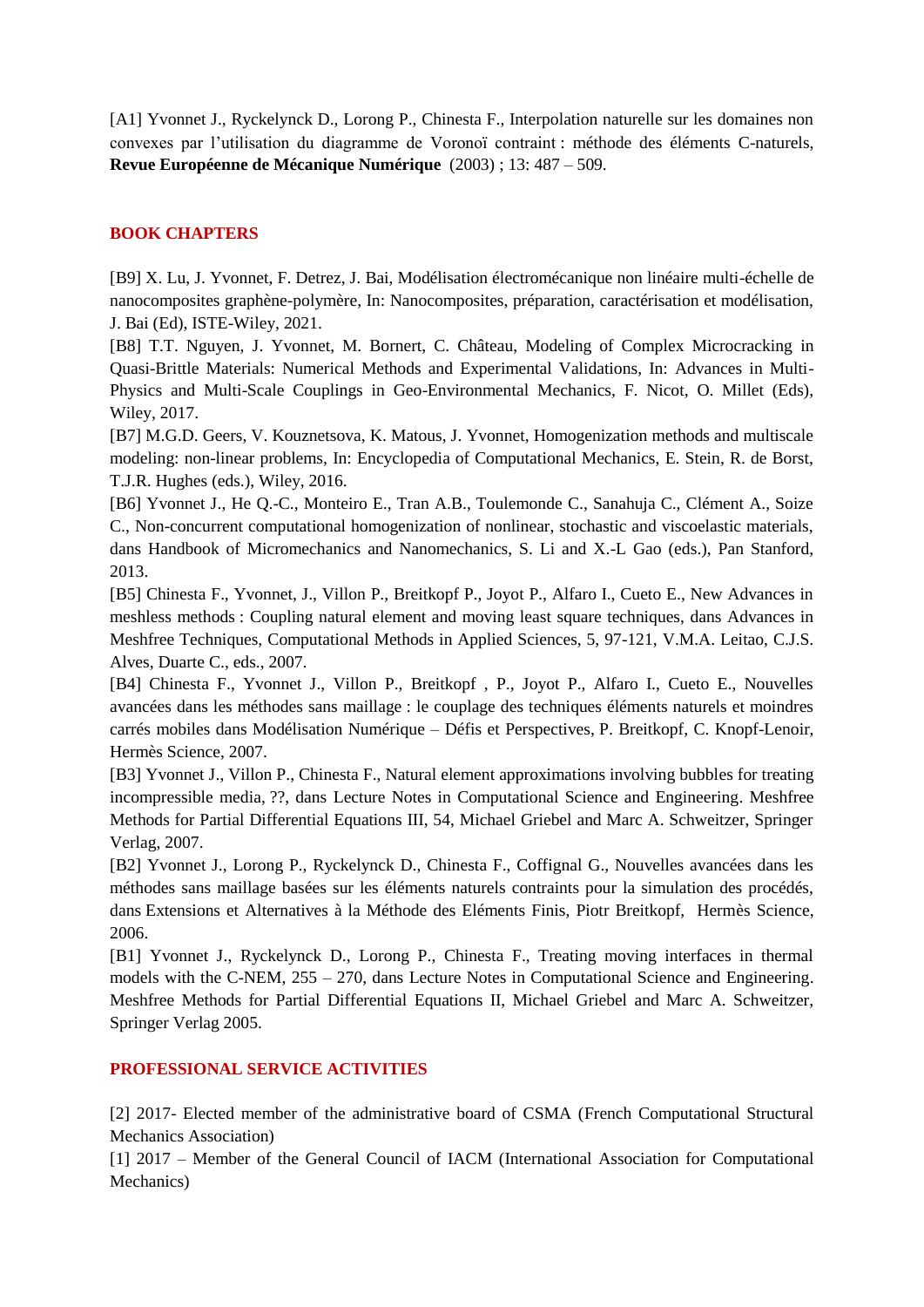## **INVITED LECTURES IN INTERNATIONAL CONFERENCES**

#### **Plenary lecture**

[1] Numerical modeling of fracture in highly heterogeneous materials, XXXIX Ibero-Latin American Congress on Computational Methods in Engineering (CILAMCE 2018), Compiègne, France, 11-14 November 2018.

#### **Semi-plenary lecture**

[1] Computational homogenization of micro and nano-structured materials, 11<sup>th</sup> World Congress on Computational Mechanics, Barcelona, 20-25 July, 2014.

#### **Keynote lectures**

[10] J. Yvonnet, D.Da, L. Xia, G. Li, Topology optimization for maximizing the fracture resistance of quasi-brittle composites, 6th European Conference on Computational Mechanics (ECCM6), Glasgow, UK, 11-15 June 2018

[9] (Keynote lecture) J. Yvonnet, L. Xia, S. Ghabezloo, Phase Field Modeling of Hydraulic Fracturing with Interfacial Damage in Highly Heterogeneous Fluid-Saturated Porous Media, 14th US National Congress on Computational Mechanics, Montreal, Canada, July 17-20, 2017.

[8] (Keynote lecture) J. Yvonnet, T.T. Nguyen, M. Bornert, C. Chateau, L. Xia, Modelling of microcracking in image-based models of highly heterogeneous materials using the phase field method, 7th GACM Colloquium on Computational Mechanics, Stuttgart, Germany, 11-13 October, 2017.

[7] (Keynote Lecture) J. Yvonnet, T.T. Nguyen, M. Bornet, C. Chateau, Q.Z. Zhu, "Phase field modeling of complex matrix/interfacial crack propagation in complex microstructures obtained from microtomography images", ECCOMAS Congress 2016, Crete Island, Greece, 5-10 June 2016.

[6] (Keynote lecture) J. Yvonnet, B.A. Le, Q.-C. He, Neural networks for computational homogenization and optimization of hyperelastic heterogeneous materials, 13th US National Congress on Computational Methods (USNCCM 13), San Diego, USA, 26-30 July, 2015.

[5] (Keynote lecture) J. Yvonnet, Coarse-graining homogenization of heterogeneous media with nonseparated scales,11th World Congress on Computational Mechanics, Barcelona, 20-25 July, 2014.

[4] (Keynote lecture) M. T. Hoang, J. Yvonnet, G. Chambaud, A. Mitrushchenkov, Multiscale modeling of piezoelectric nanowires with surface effects based on ab initio calculations, 5th Asia Pacific Congress on Computational Mechanics and 4th International Symposium on Computational Mechanics, Singapore, December 11-14, 2013.

[3] (Keynote lecture) J. Yvonnet, T.T. Nguyen, V. Monchiet, Q.-Z. Zhu, A Fourier-free approach to solve linear and nonlinear microstructural problems defined over large grids of voxels, 12th US National Congress in Computational Mechanics (USNCCM12), Raleigh, USA, July 22-25, 2013.

[2] (Keynote lecture), Yvonnet J. Non-concurrent multiscale methods: a new trend for computational homogenization of nonlinear materials, 2nd International Workshops on Advances in Computational Mechanics, March 29-31, 2010, Yokohama, Japan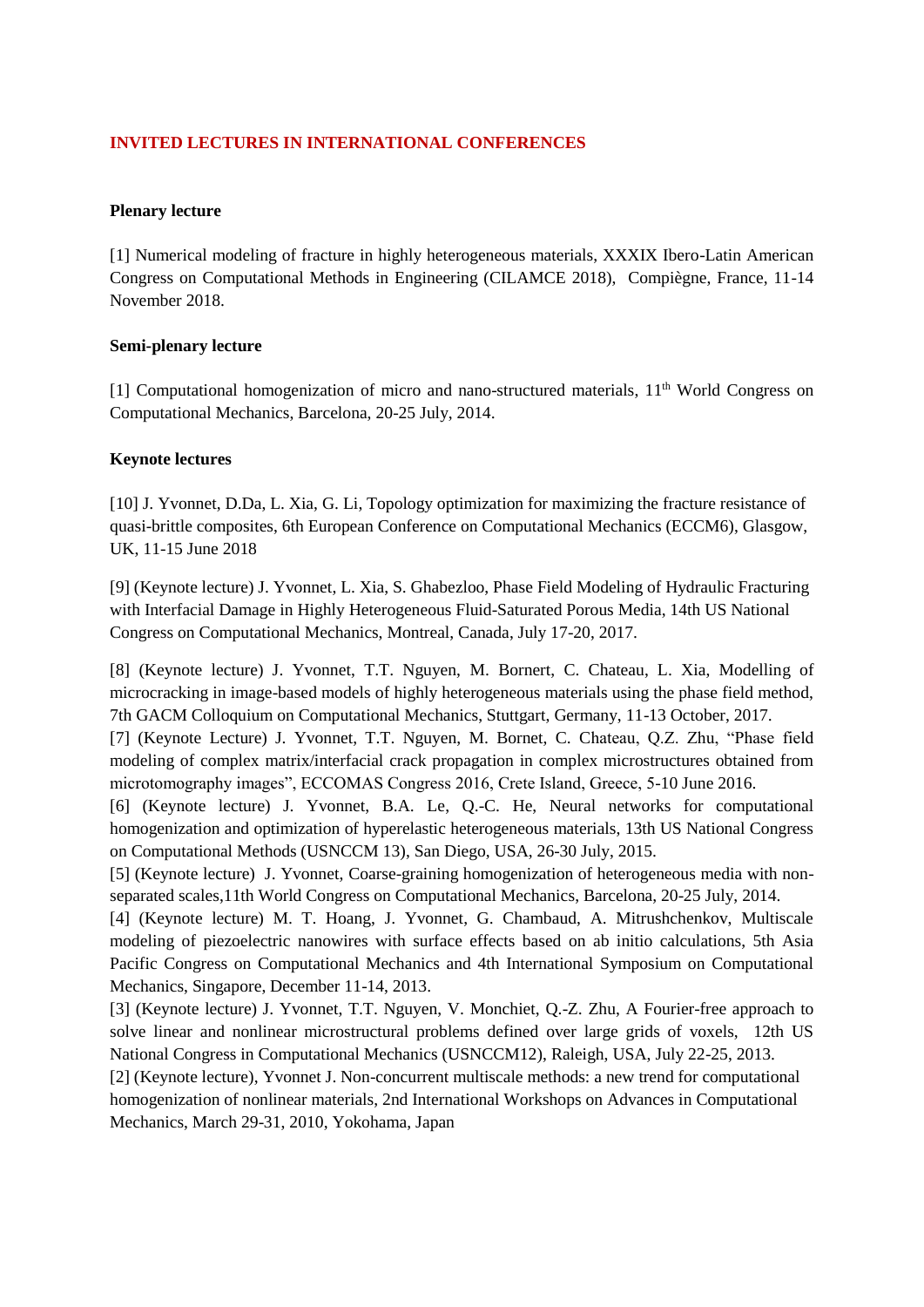[1] (Keynote lecture) Yvonnet J., Lorong P., Ryckelynck D., Chinesta F. Investigations in shear band propagation using a natural neighbor meshfree approach, 7th. ESAFORM Conference on Material Forming, Trondheim, Norway, avril 2004.

### **Invited lectures**

[16] (Invited lecture) J. Yvonnet, T.T. Nguyen, M. Bornert, C. Chateau, Fissuration dans les microstructures de materiaux cimentaires : outils de simulation par la méthode de champ de phase, Colloque national MECAMAT Aussois « Matériaux Numériques », Aussois, France, 22-27 janvier 2018.

[15] (invited lecture) J. Yvonnet, T.T. Nguyen, L. Xia, M. Bornert, C. Chateau, Q.Z. Zhu, Modeling interactions between bulk and interfacial cracking in concrete microstructures with the phase field method, 3e journées Matériaux Numériques, Tours, France, 31 janvier-2 février 2017.

[14] (invited lecture) J. Yvonnet, Modeling interactions between bulk and interfacial cracking in concretemicrostructures with the phase field method, Workshop "Regularized models of brittle fracture", Paris, France, 2 May 2016.

[13] (Invited lecture) J Julien Yvonnet, A. Tognevi, Guy Bonnet, M. Guerich, A filter-based computational homogenization method for problems with arbitrary scale separation, Workshop on Computational Mechanics of Generalized Continua and Applications to Materials with Microstructure,Catania, Italy, 29-31 October, 2015.

[12] (invited lecture) J. Yvonnet, A. Tognevi, G. Bonnet, M. Guerich, Filter-based computational homogenization, 1st Pan-American congress on computational mechanics, Buenos Aeres, Argentina, 27-29 April, 2015.

[11] (Invited lecture) J. Yvonnet, G. Bonnet, «Coarse-graining/nonlocal homogenization of heterogeneous materials with arbitrary scale separation: a consistent scheme based on filters", IUTAM Symposium on Connecting Multiscale Mechanics to Complex Material, Evanston, Illinois, USA, May 14-16, 2014.

[10] (Invited lecture) J. Yvonnet, T.T. Nguyen, V. Monchiet, Q.-Z. Zhu, A fast method for solving microstructures problems with arbitrary contrasts defined on large grids of voxels without Fourier transform, ECCOMAS Coupled Problems in Sciences and Engineering (COUPLED 2013), Ibiza, Spain, June 17-19, 2013.

[9][INV11] (Invited lecture) J. Yvonnet, Q.-Z. Zhu V. Monchiet, A Lippmann-Schwinger method without Fourier transform to solve thermomechanical problems over voxels grids, ECCOMAS 2012, Vienna, Austria, September 10-14, 2012.

[8][INV10] (Invited lecture) J. Yvonnet, Q.-C. He, Q.-Z. Zhu, E. Monteiro, H. Le Quang, J.-F. Shao, S.-T. Gu, A XFEM framework for modeling heterogeneous media with interfacial energy and sizedependent properties, 10th World Congress on Computational Mechanics (WCCM 2012), São Paulo, Brazil, July 8-13, 2012.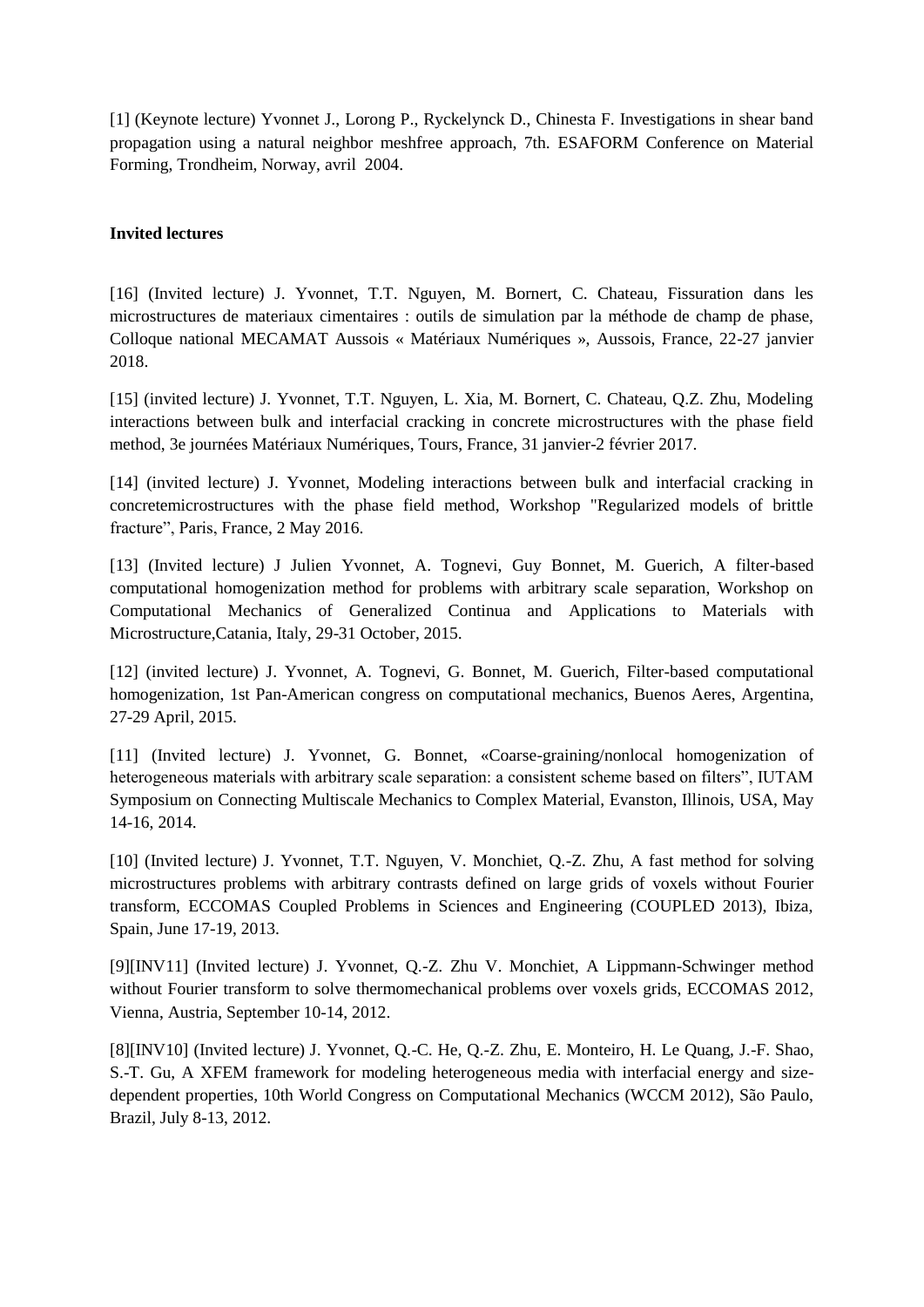[7] (Invited lecture) J. Yvonnet, M. Tuan Hoang, A. Mirtushchenkov, G. Chambaud, Multiscale modeling of piezoelectric nanowires, Fifth US-France symposia of the International Center for Applied Computational Mechanics (ICACM 2012), New-York, USA, June 11-13, 2012.

[6] (Invited lecture) J. Yvonnet, Alexander Mitrushchenkov, Qi-Chang He, Gilberte Chambaud, A multiscale procedure combining finite elements and ab initio calculations to model size-dependent mechanical properties of nanowires, 2nd International conference on Material Modeling (ICMM2), August 31st - September 2nd 2011, Paris

[5] (Invited lecture) Yvonnet J., Mitrushchenkov S., Chambaud G. A computational method for modelling size and surface effects in crystalline nanowires based on Finite Elements and Quantum mechanics, 16th US National Congress of Theoretical and Applied Mechanics, June 27-July 2, 2010, State College, USA.

[4] (Invited lecture) Yvonnet J., He Q.-C., Numerical homogenization of nonlinear media at finite strains using numerically explicit potentials, 10th US National Congress on Computational Mechanics (UNSCCM), 16-19 July, 2009, Columbus, USA.

[3] (Invited lecture) Yvonnet J., Gonzalez D., He Q.-C, A method using numerically explicit potentials for the homogenization of arbitrarily nonlinear anisotropic composites, ECCOMAS Thematic conference: Computational Methods for Coupled Problems in Science and Engineering (COUPLED), 8-10 June 2009, Ischia Island, Italy.

[2] (Invited lecture) Yvonnet J., He Q.-C., Monteiro E. On the use of model reduction for computational homogenization of non-linear micro and nano composites, Computational Modeling and Experiments of the Composites Materials with Micro and Nano Structures – CMNS 2007, Liptovský Mikuláš, Slovakia, may, 28-31, 2007.

[1] (Invited lecture) Yvonnet J., He Q.-C., Zahrouni H., Potier-Ferry M. The reduced model multiscale method for the nonlinear homogenization of hyperelastic media, IInd ECCOMAS international conference on Computational Methods for coupled problems in Science and Engineering – COUPLED PROBLEMS 2007, Ibiza, Spain, may, 21-23, 2007

## **CONTRACTS AND GRANTS (funded)**

#### As PI or co-PI :

[17] **PI** – Safrantech, PhD contract (2021-2024) Ali KETATA PhD thesis, « Adaptive multiscale modelling of composite structures » : 60 k $\epsilon$ 

[16] **PI** – Bosch Research Foundation (2021-2023) Thesis Hamid Reza Madadi « Artificial Intelligence and Computational Material Science – AI Based Two Scale Homogenization» : 186 $k \in \mathbb{R}$ 

[15] **PI** – CEA/Orano, research contract (2020-2021) Thèse Amine Benaimeche « modeling and simulation of mechanical swelling effects due to corrosion of metallic inclusions in cementitious matrices » :  $18k \in$  (co-auteurs, Qi-Chang He, Benoit Bary)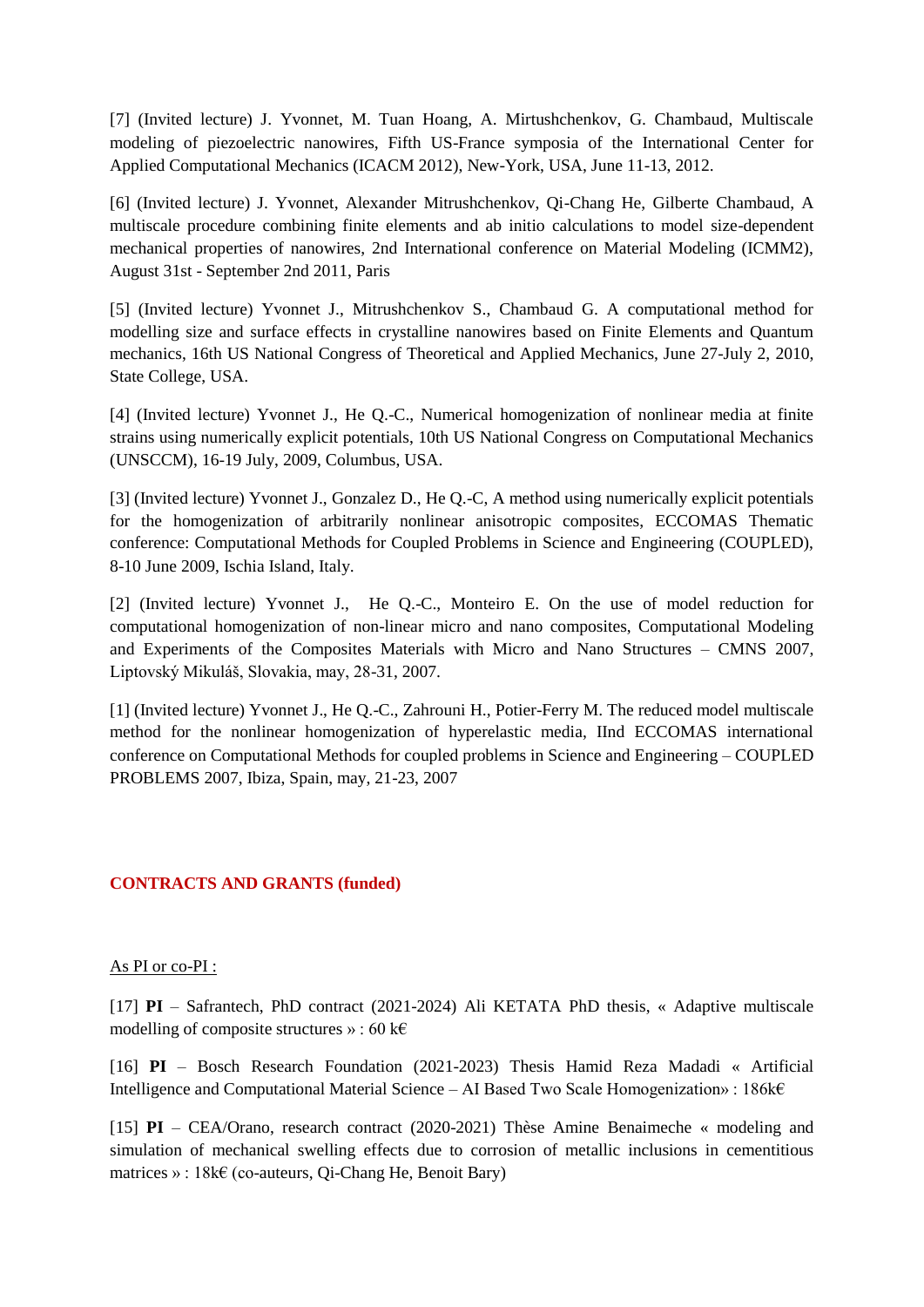[14] **PI** – Naval Group, research contract (2019-2020) « Modeling of ablative materials : XFEM and Phase field approaches» : 20 k $\epsilon$ 

[13] **PI** – Naval Group, research contract (2018-2019) « multiscale modeling of porous elastomers with computational homogenization» : 20  $k \in \mathbb{R}$ 

[12] **PI** – Safrantech, PhD contract (2018-2021) Thèse Minh Vuong Le : « Multiscale modeling of composites with mesostructures gradients » : 60 k $\epsilon$ 

[11] **PI** - Saint Gobain (2016-2017) : «Modeling of microcracking in foamed plaster samples» : 7 k $\epsilon$ 

[10] **PI** – DCNS (2016-2017) : «Design of Structures based on sublattices» : 20 k $\epsilon$ 

[9] **PI** - ANR PRCE Project "MMELED" (2016-2020) « Multiscale modeling and experimental investigations of damage in composite workpieces obtained by 3D printing »: 620 k $\epsilon$ 

[8] **Co-PI** - NEEDS CNRS-CEA Project (2016-2018) « 3D mesoscopic simulations of microcracking and creep in concrete including cement paste/inclusions interfaces» : 9.5 k€ (co- authors: Oi-Chang He, Benoit Barry)

[7] **Co-PI** – EDF (2014-2017) Thèse Jean-Luc Adia «Multiscale modelling of creep and hydric phenomena in concrete materials » (co- author: Qi-Chang He) : 60 k€+110k€ (PhD)

[6] **Co-PI** – EDF (2012-2013), financement de post-doc : «Simulation of Stress Corrosion Cracking» (co- author: Qi-Chang He) : 55 k€

[5] **Co-PI** - PPS Université Paris-Est (2011-2013) "Quantum and continuum mechanics for modelling nanostructures » (co-author: C. Léonard): 190 k€

[4] **PI** – EUROBIOS (2010) Meshfree methods for simulation of transport in porous media: 7 k $\epsilon$ 

[3] **Co-PI** – EDF (2009-2010) : «Numerical methods of microstructures calculations obtained from microtomography images» (co- author: Guy Bonnet) : 20 k€

[2] **Co-PI** - EDF, (2008-2011) «XFEM/LEvel-set modelling of effective properties of concrete by taking into account the effects of the microstructure and imperfect interfaces» (co- author: Qi-Chang He)  $60 \text{ k} \in \pm 110 \text{ k} \in (PhD)$ 

[1] **Co-PI** – EDF (2007-2008) : " XFEM/Level-set modeling of imperfect interfaces in concrete " (coauthor: Qi-Chang He) :  $20 \text{ kf}$ 

#### As participant

[2] ANR Project « TYCHE" (2011-2013) Advanced numerical methods using high dimensions stochastic modeling for quantification and propagation of uncertaintainties in solids and fluids mechanics » (Main investigator : C. Soize)

[1] ANR Project «MOSAIC» (2012-2015), "Stochastic modelling in nonlinear micromechanics" (Main investigator : J. Guilleminot)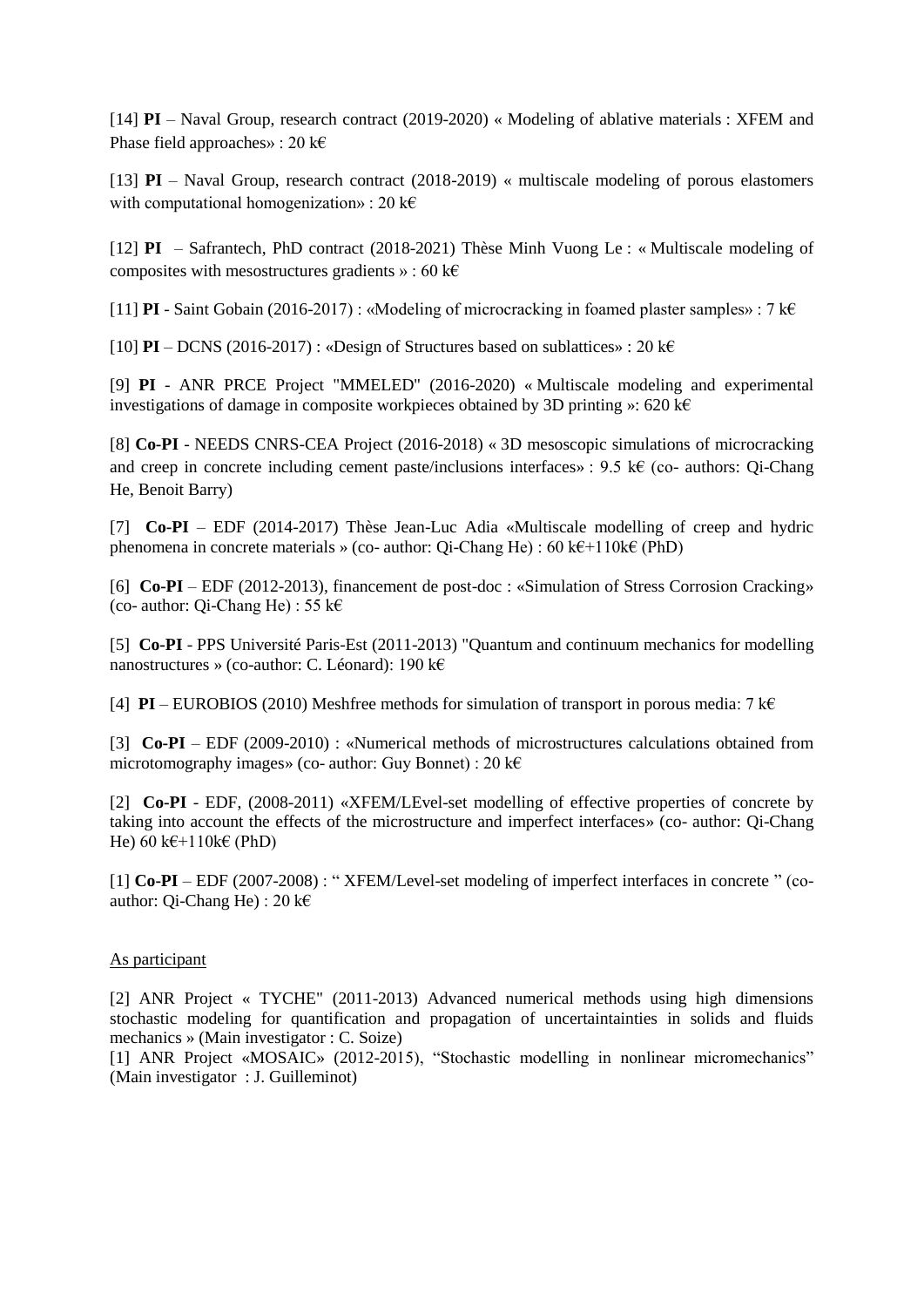## **VISITING POSITIONS**

- National Technical University of Athens, Greece, professor Vissarion PAPADOPOULOS, October 2021.
- Boston University, Boston, USA, professor Harold PARK, October 2019.
- University of California at Berkeley, USA, Professeur Tarek ZOHDI, October 2018.
- Huazhong University of Science and Technology, Wuhan, China, Prof. Liang XIA, March 2018
- The University of Houston, Texas, USA, Prof. Pradeep SHARMA, January 2016
- The University of Houston, Texas, USA, Prof. Pradeep SHARMA, December 2014
- The University of Houston, Texas, USA, Prof. Pradeep SHARMA, March 2014
- Peking University, College of Engineering (China), Prof. Huiling DUAN, November 2012
- National University of Singapore (NUS), Singapore, Prof. Vincent TAN, Novembre 2011
- National University of Singapore (NUS), Singapore, Prof. Vincent TAN, March 2011
- Peking University, College of Engineering (China), Prof. Huiling DUAN, Octobre 2010
- Peking University, College of Engineering (China), Prof. Huiling DUAN, Octobre 2008
- The University of Saragoza (Spain), Prof. M. Doblaré et Francisco Chinesta, December 2005

# **SHORT COURSES TAUGHT**

- Peking University, China: "An introduction to computational homogenization", 11 october 2010
- Peking University, China: "Numerical methods for the multiscale analysis of solids: an introduction", 14-15 October 2008

# **TEACHING**

ENSAM Paris (2003-2005) 396 hours/year as temporary professor

- Nonlinear structures mechanics (graduate level)
- Computational thermodynamics (graduate level)
- Multiphysics coupling (graduate level)
- Engineers projects advising (graduate level)

Université Paris-Est Marne-la-Vallée (2005-) 196 hours/year as associate and full professor

- Advanced numerical methods (doctoral level)
- Introduction to numerical methods and Finite Elements
- Computational homogenization of heterogeneous materials (graduate level)
- Instabilities of structures (graduate level)
- Finite Elements and optimization (graduate level)
- Material selection for engineers (graduate level)
- Boundary value problems and Finite Elements (undergraduate level)
- Solid mechanics (undergraduate level)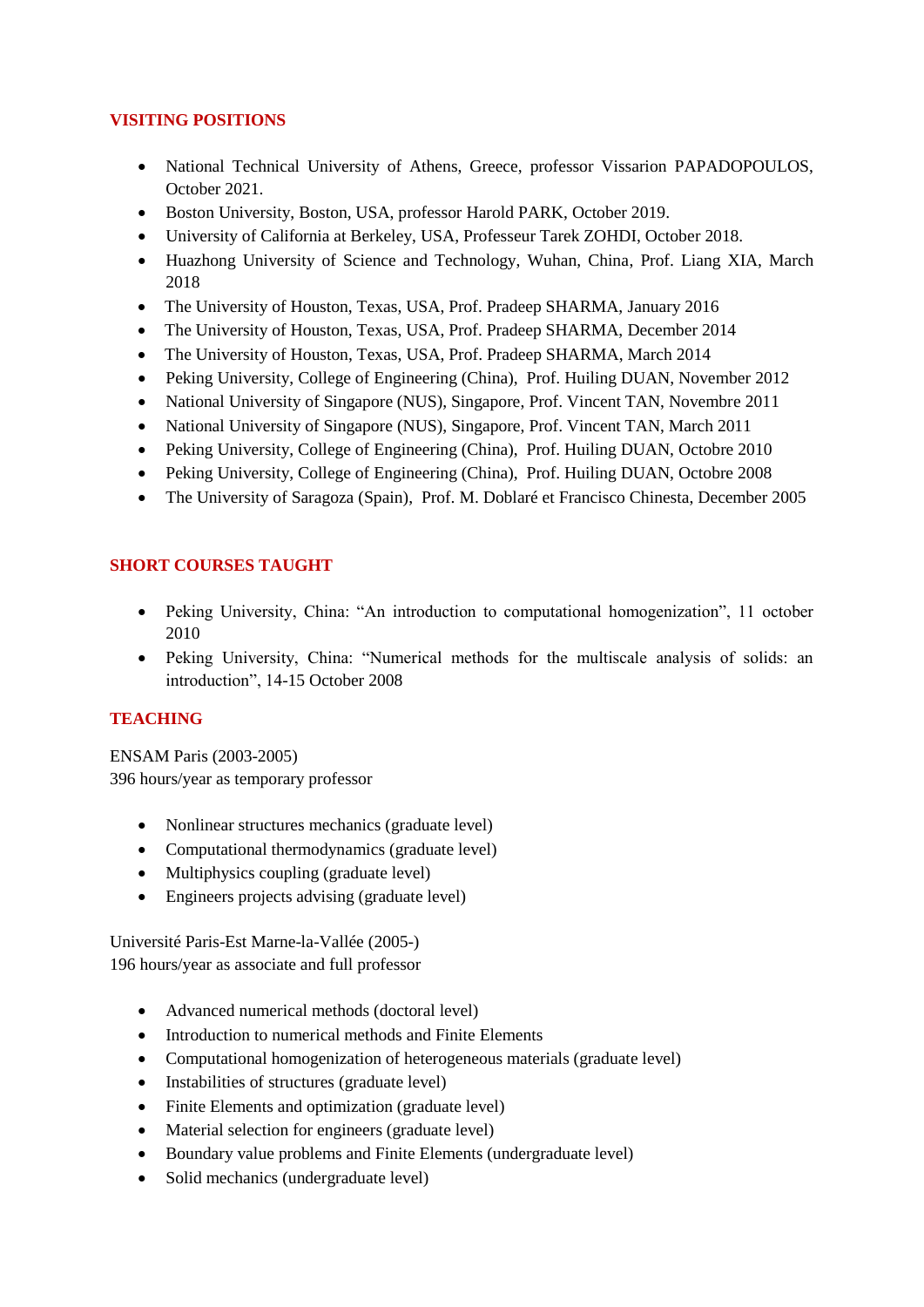- Strength of materials (undergraduate level)
- Materials Sciences (undergraduate level)
- Complex curves and surfaces (undergraduate level)
- Manufacturing technologies (undergraduate level)

## **ADVISING**

Doctoral students supervised 5 ongoing PhD theses 14 defended PhD theses

- **CHEN** Xing (2021-)
- **CHAOUCH** Souhail (2021-)
- **CHAFIA** Zakaria (2021-)
- **KETATA** Ali (2021-)
- **BEGKOU** Franck (2020-)
- $\bullet$  **WU Yi** (2019-)
- **BENAIMECHE** Amine **(2018-2021)** « Modelling and simulation of mechanical swelling effects due to corrosion of metallic inclusions in concrete matrices » Co-advisor : Qi-Chang HE (Univ. Paris Gustave Eiffel, MSME) Funding : CEA/ORANO
- **LE** Minh Vuong **(2017-2020)** « Multiscale modeling of structure with gradient of properties »
- **LI** Pengfei **(2017-2020)** « Multiscale numerical modeling and experimental investigation of damage in 3D-printed polymer-glass composites »
- **HUN Darith-Anthony (2016-2020)** « Multiscale modeling of hydric drying-induced cracking: computational modeling, experimental validations and stochastic models » Defended 28 May, 2020

Co-adviser : J. Guilleminot (Duke University, USA), M. Bornert (Ecole des Ponts PArisTech) Funding: LABEX MMCD

- NGUYEN Nhu (2016-2019) « Multiscale modeling of fracture in quasi brittle materials » Defended 19 April, 2019 Funding: Vietnamian government
- **KODJO Jérôme (2015-2019)** « Multiscale modeling of concrete incorporating thermal phase change particles » Co-advisors : K. Sab (Navier, ENPC), M. Karkri (CERTES, Univ-Paris-Est Créteil) Funding : Labex MMCD
- **DA Daicong (2016-2018)** « Topological homogenization in heterogeneous materials" Funding: Chinese Scholarship Council
- **ADIA Jean-Luc (2014-)** "Multiscale modelling of shrinkage and creep effects in cementitious materials» Co-advisor : Qi-Chang HE (Univ. Paris-Est MLV, MSME) Funding : EDF R&D
- **LU Xioxin (2014-2017)** « Multiscale electro-mechanical modeling of graphene/polymer nanocomposites"

Co-advisor : J. Bai (Ecole Centrale de Paris), Fabrice Detrez (Univ. Paris-Est MLV, MSME) Funding : (Ecole Centrale de Paris)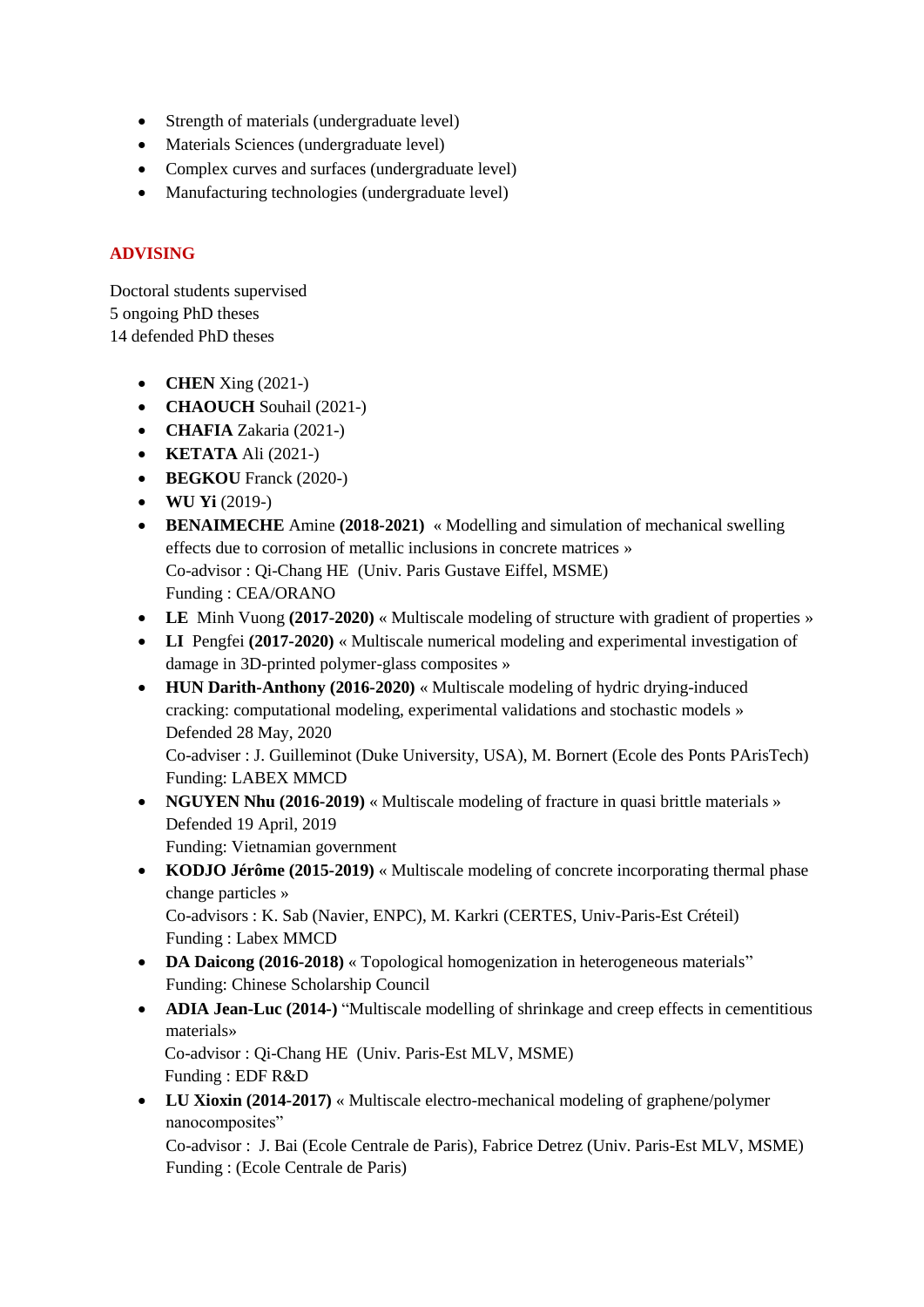- **HOANG Trung Hieu (2012-2015)** « Incremental computational homogenization approaches for elastoplastic and viscoplastic heterogeneous structures calculations» Co-advisor : M. Guerich (Ecole Supérieure d'Ingénieurs Léonard de Vinci) Funding : Ecole supérieure d'ingénieurs Léonard de Vinci
- **NGUYEN Thanh Tung (**2012-2015) «Approaches combining imagery and numerical simulation for study of cement-based materials» Co-advising : M. Bornert, (Navier, ENPC), Q.-Z. Zhu, (Univ. Paris-Est MLV, MSME) Funding : LABEX MMCD
- HOANG Minh Tuan (2011-2014), « Multiscale modelling of piezoelectrical nanostructures» Co-advising : G. Chambaud (Univ. Paris-Est MLV, MSME), A. Mitrushchenkov (Univ. Paris-Est MLV, MSME)

Funding: PPS project Univ. Paris-Est MLV.

• LE Ba Anh (2010-2014) « Computational homogenization of elastoplastic heterogeneous materials » Defended 24 January, 2014 Co-adviser : Q.-C. He (Univ. Paris-Est MLV)

Funding: Grant from Univ. Paris-Est MLV

 **CONG Yu (2011-2014) « Multiscale modelling of heterogeneous shells with micro and nano structures** »

Defended 6 December, 2013 Co-advising : H. Zahrouni (Université de Lorraine, LEM3) Funding: Grant from Univ. Lorraine

- **TRAN Anh Binh (2008-2011) «** Development of multiscale computational methods for heterogeneous elastic and viscoelastic structures » Defended 13 October, 2011 Co-adviser: Q.-C. He (Univ. Paris-Est MLV) Funding: EDF R&D
- **MONTEIRO Eric** (2006-2010) « Contributions to computational methods for treating nonlinearities and discontinuities in heterogeneous materials » Defended 11 March, 2010 Co-adviser: Q.-C. He (Univ. Paris-Est MLV) Funding: Grant from Univ. Paris-Est MLV
- **NEZAMABADI Saeid (2005-2009)** « Asympotical numerical method for the multiscale analysis of instabilities of structures » Defended 11 March, 2010 Co-adviser: H. Zahrouni (Université de Lorraine, LEM3) Funding: Grant from Univ. Lorraine **(Award for best PhD Thesis, Computational Structural Modeling Association, 2009)**
- **TO Quy-Dong (2005-2009)** « Analysis and simulation of contact and damage in tempered glass structures » Defended 19 November, 2007 Co-adviser: Q.-C. He (Univ. Paris-Est MLV) Funding: CSTB

# **Post-doctoral fellows advising**

• Pavan Kumar (2021-2022)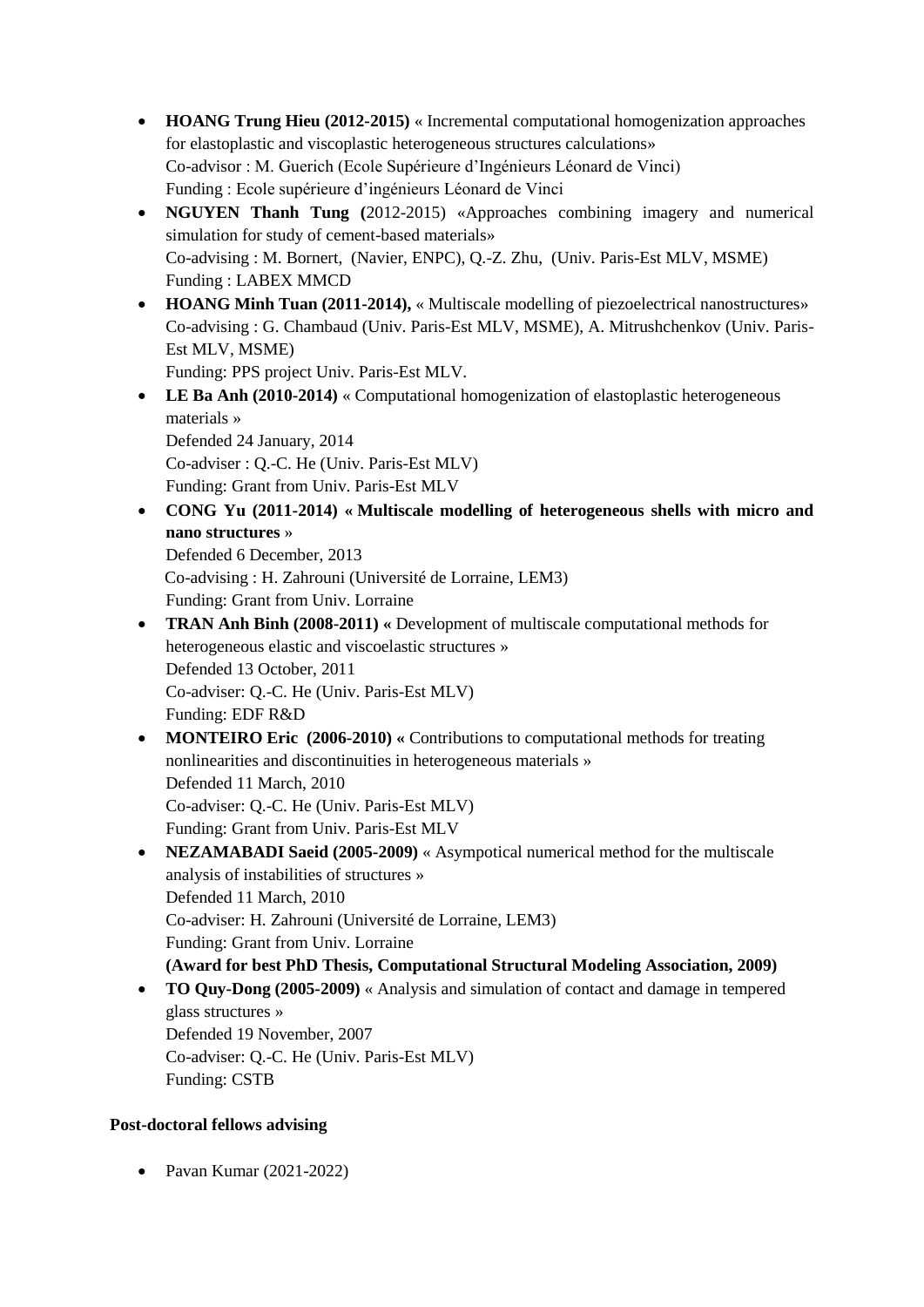(co-advisors: Qi-Chanh He, Univ Gustave Eiffel, Marci Paggi, Univ IMT Lucca, Italy).

- $\bullet$  Pengfei LI (2020)
- Liang XIA (2016-2017) Co-advisor: S. Ghabezloo, (NAVIER).
- Massoud SHAHROKHI (2015-2016) Co-advisor: C. Léonard (MSME), G. Stolz, V. Erhlacher (CERMICS)
- $\bullet$  Amen TOGNEVI (2013-2015) Co-advisors : M. Guerich (Ecole Supérieure d'Ingénieurs Léonard de Vinci), M. Karkri (CERTES Lab, Université Paris-Est Créteil, UPEC)
- Duc Hieu HOANG (2012-2013) Co-advising: Q.-C. He (Univ. Paris-Est MLV), C. Toulemonde (EDF R&D), T. Couvant (EDF R&D)
- Shui-Tao GU (2010-2011) Co-advising: Q.-C. He (Univ. Paris-Est MLV), A. Mitrushchenkiv (Univ. Paris-Est MLV)
- Qizhi ZHU (2008-2009) Co-advising: Q.-C. He (Univ. Paris-Est MLV),

## **Master students supervised**

- D.T. LE « Modeling abaltive materials with XFEM and phase fields methods», Université Gustage Eiffel (2020)
- D.M. Tran, «Computations on image-based models using multiscale approaches», Université Paris-Est (2019)
- M.V. Le, « Modeling of aircraft composites without scales separation", Université Paris-Est/SafranTech (2017)
- T. Zhang, «Modélisation de la fissuration dans les milieux poreux », Université Paris-Est/Saint Gobain Recherche (2016)
- Q. ZAN, «Modélisation et simulation numérique de la fissuration et de l'effondrement d'une matrice de gypse moussé », Université Paris-Est/Saint Gobain Recherche, 2015.
- D.A. HOANG, «Méthode de champs de phase pour la modélisation de l'endommagement des interfaces », Université Paris-Est, 2014.
- C. SHENG, «Calculs de microstructures complexes par éléments finis », Université Paris-Est, 2013.
- T.T. TRAN, «Homogénéisation numérique et modèles stochastiques pour les milieux hétérogènes sans séparation d'échelle », Université Paris-Est (2013)
- E. PETION, «Modélisation multi échelle numérique du fluage lié aux effets hydriques dans le béton », Université Paris-Est (2013)
- T.T. NGUYEN, "Développement de nouveaux schémas itératifs pour les calculs de microstructures obtenus à partir d'images de microtomographie", Université Paris-Est (2012)
- T.T. DANG, "Fissuration intergranulaire dans les milieux polycristallins par une approche XFEM/level-set", Université Paris-Est (2011)
- B.A. LE, "Homogénéisation de matériaux hétérogènes non linéaires par une approche numérique séquentielle à deux échelles", Université Paris-Est (2010)
- M.H. HA, "Calcul d'Estimateurs et de bornes de propriétés effectives d'échantillons de béton à partir d'images de tomographies", Université Paris-Est (2010)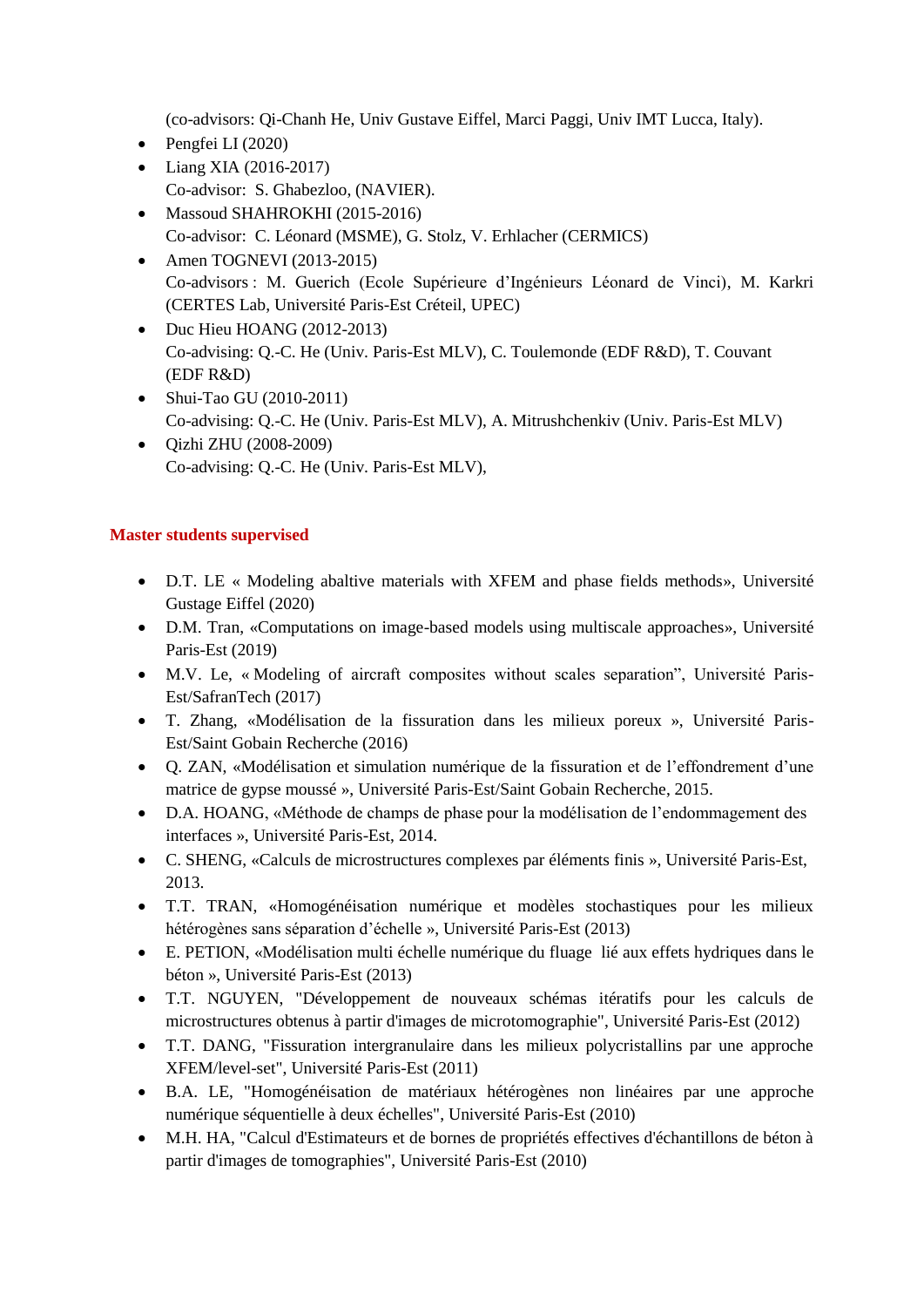- A. B. TRAN, « Modélisation par une approche de type XFEM/level-set des propriétés effectives des bétons avec la prise en compte de la microstructure granulaire et d'interfaces imparfaites », Université Paris-Est (2008)
- E. MONTEIRO, « Analyse de la diffusion non-linéaire dans les matériaux poreux par une approche multi-échelle », Université de Marne-la-Vallée (2006)
- T.H. PHUNG, « simulation numérique du soufflage des polymères par une méthode sans maillage », Université de Marne-la-Vallée. (2006)
- F. LEBEL « Etude du procédé RTM par différentes approches numériques », ENSAM Paris (2005)
- L.A. ILLOUL, « Extension de la méthode des éléments naturels contraints au cas 3D », ENSAM Paris (2004)

# **UNIVERSITY SERVICE ACTIVITIES**

Université Paris-Est Marne-la-Vallée

- 2015 Committee of Research of UPEM
- 2012- Master coordinator, « Mechanics and Civil Engineering »
- 2012- LABEX MMCD executive committee
- 2012-2013 Chairman, recruitment committee
- 2008-2012 Master coordinator, « Projects in Civil Engineering »

## **PROFESSIONAL SERVICE ACTIVITIES**

Editorial board in international Journals

| $[8]$ 2022 - | <b>Computer Methods in Applied Mechanics and Engineering (CMAME)</b>         |  |
|--------------|------------------------------------------------------------------------------|--|
|              | Elsevier                                                                     |  |
|              | https://www.journals.elsevier.com/computer-methods-in-applied-mechanics-and- |  |
|              | engineering/editorial-board                                                  |  |
| $[7]$ 2020 - | <b>International Journal for Multiscale Computational Engineering</b>        |  |
|              | <b>Begell House</b>                                                          |  |
|              | https://www.begellhouse.com/journals/multiscale-computational-               |  |
|              | engineering/editorial.html                                                   |  |
| $[6]$ 2020 - | <b>Forces in Mechanics</b>                                                   |  |
|              | Elsevier                                                                     |  |
|              | https://www.journals.elsevier.com/forces-in-mechanics/editorial-board        |  |
| $[5]$ 2020 - | <b>Mechanics of Size-dependent materials</b>                                 |  |
|              | Springer                                                                     |  |
| $[4]$ 2018 - | <b>Springer Nature Applied Sciences (SNAS)</b>                               |  |
|              | <b>Springer Nature</b>                                                       |  |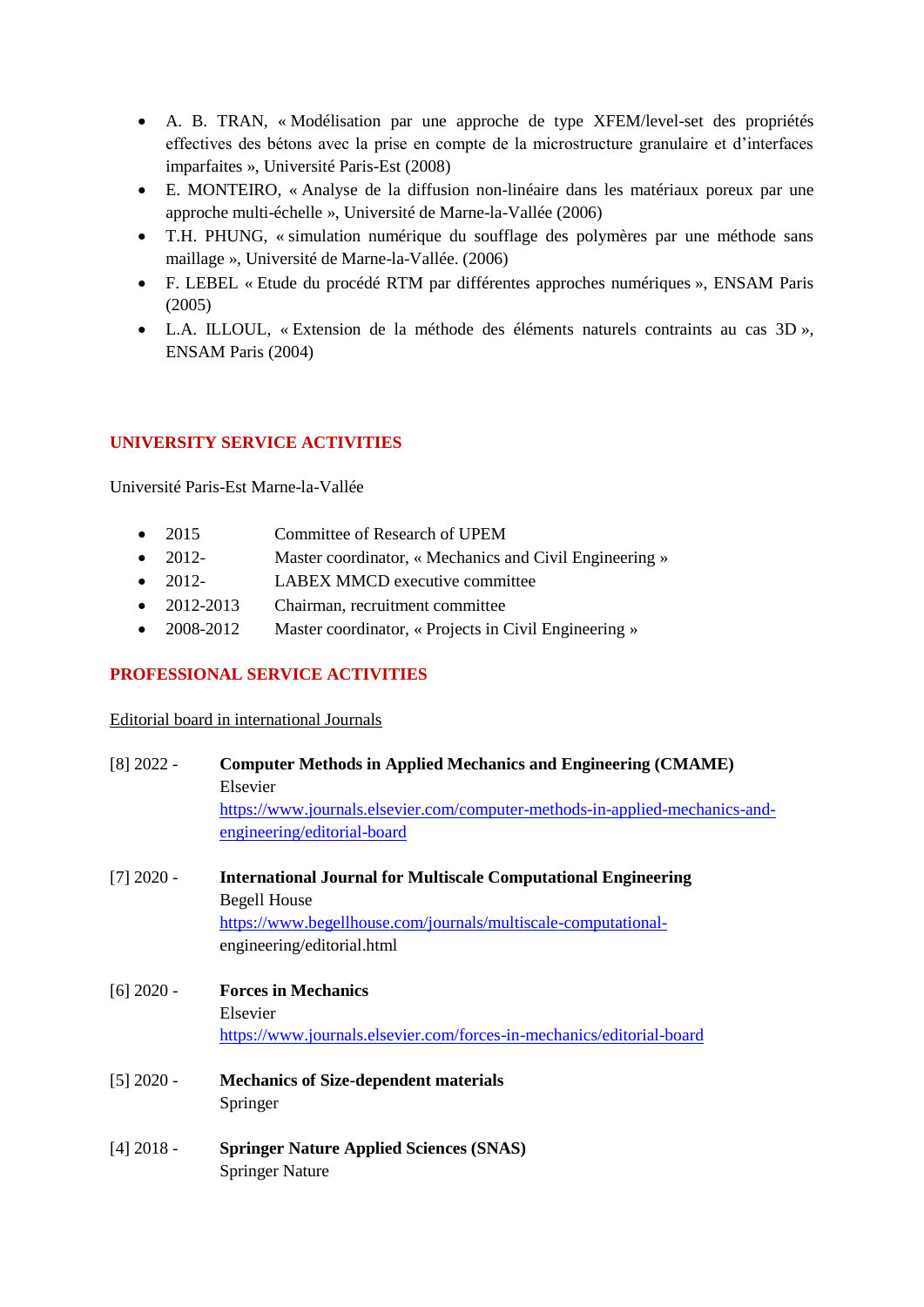(Guest editor of the Topical collection «Computational multiscale modelling and analysis in engineering and mechanics"

- [3] 2016 **Journal of Micromechanics and Molecular Physics** <http://www.worldscientific.com/page/jmmp/editorial-board>
- [2] 2015 **Multiscale Multiphysics Mechanics** [http://www.techno-press.org/renewal/?page=journal\\_info&journal=mmm#](http://www.techno-press.org/renewal/?page=journal_info&journal=mmm)
- [1] 2013-2017 **Journal of Computational Engineering** <http://www.hindawi.com/journals/jcompeng/editors/>

### Guest editor of special issues in international journals

- [2] 2019 **Advanced Modeling and Simulation in Engineering Sciences**: special issue on: "Computational Modeling of Complex Materials Across the Scales" (Guest editors: Julien Yvonnet, Paul Steinmann (Erlangen-Nurnberg University, Marc Geers (Technical University of Eindhoven), and Andrew McBride (Univ. Glasgow)
- [1] 2019 **Computational Mechanics** : special issue on « Data-Driven Modeling and Simulation: Theory, Methods, and Applications" (Guest editors: Wing Kam Liu, Northwestern University, George Karniadakis, Brown University, Shaoqiang Tang, Peking University, Julien Yvonnet, Université Paris-Est

Organization of international or national scientific conferences

## **As main organizer**

[5] Co-chair, (P. Steinmann, J. Yvonnet, M.G.C. Geers), **ECCOMAS Thematic Conference**, " Computational modeling of complex materials across the scales (CMCS2019)", Glasgow, 1-4 October, 2019.

[4] J. Yvonnet (President of the Scientific Committee), F. Feyel, M. Potier-Ferry (vice-presidents), H. Zahrouni (president of local organization committee), **14e French National Computational Mechanics Congress (CSMA2019)**, Giens, Frane, 13-17 May, 2019.

[3] Chair and local organizer (J. Yvonnet, M.G.C. Geers, P. Steinmann), **ECCOMAS Thematic Conference**, " Computational modeling of complex materials across the scales (CMCS)", Paris, 7-9 November 2017.

[2] Co-chair, (V. Kouznetsova, J. Yvonnet, C. Miehe), **EUROMECH Colloquium** 559, "Multi-scale Computational Methods for Bridging scales in materials and structures, Eindhoven, The Netherlands, 23-25 February, 2015.

[1] Chair and local organizer (J. Yvonnet, M.G.C. Geers, F. Feyel), **EUROMECH Colloquium** 537, "Multi-scale Computational Homogenization of Heterogeneous Structures and materials", Université Paris-Est Marne-la-Vallée, 26-28 March 2012.

#### **As organizer of Minisymposia**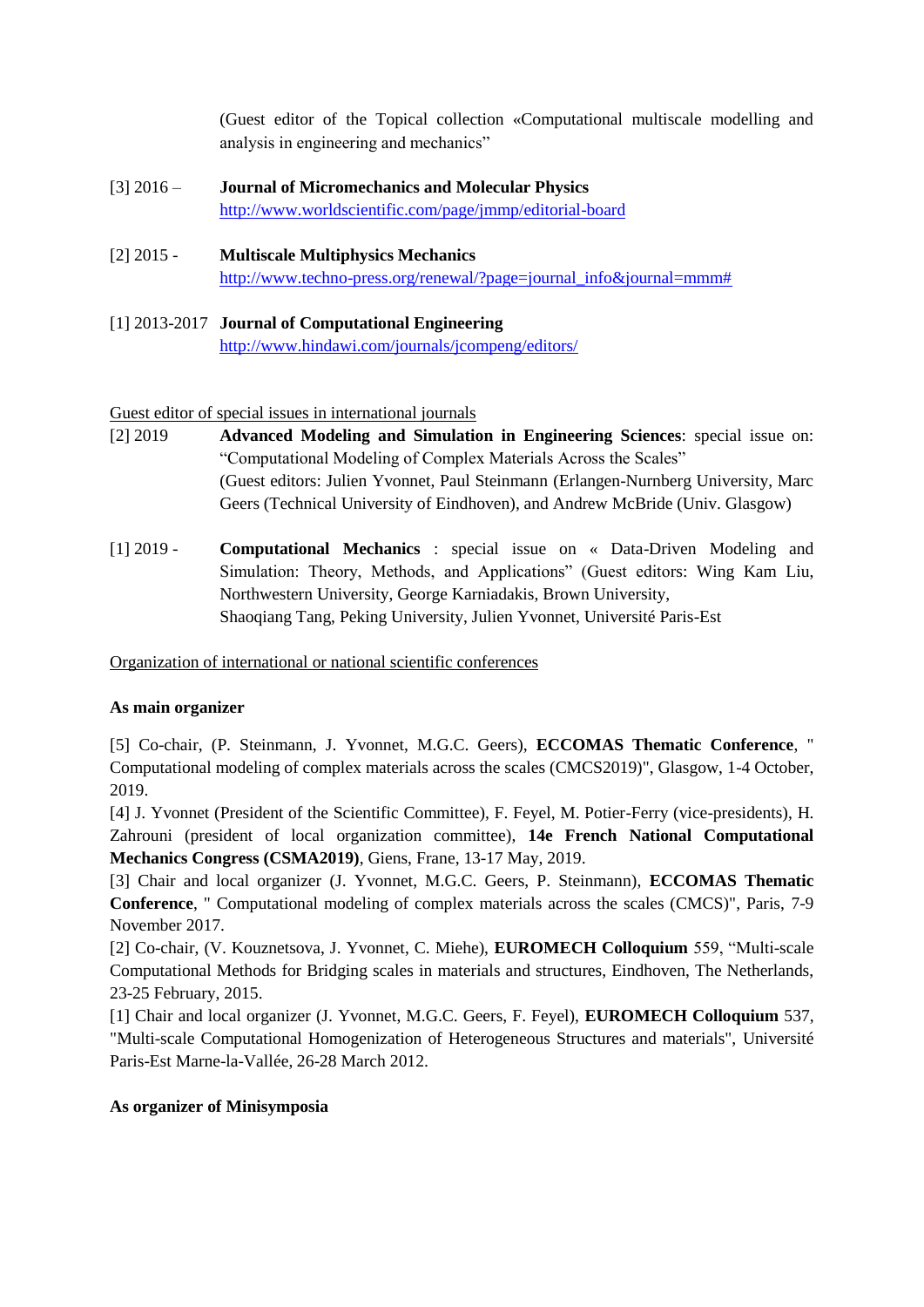[18] Minisymposium organizer (Julien Yvonnet, Patrice Cartraud, Régis Cottereau, Djimédo Kondo), MS Approches multi-échelles en mécanique des solides, Congrès Français de Mécanique (CFM 2022) 29 Août- 2 septembre 2022, Nantes, France.

[17] Minisymposium organizer (J. Yvonnet, K. Terada, P. Wriggers, M.G.C. Geers, K. Matous, P. Steinmann), MS Multiscale computational homogenization for bridging scales in the mechanics and physics of complex materials, 15th World Congress on Computational Mechanics (WCCM-ECCOMAS) 31 July- 5 August 2022, Yokohama, Japan.

[16] Minisymposium organizer (J. Yvonnet, K. Terada, P. Wriggers, M.G.C. Geers, K. Matous, P. Steinmann), MS Multiscale computational homogenization for bridging scales in the mechanics and physics of complex materials, 8th European Congress on Computational Methods in Applied Sciences and Engineering (ECCOMA2022) June 5-9, 2022, Oslo, Norway

[15] Minisymposium organizer (M.G.C. Geers, J. Yvonnet), Session Multi-scale plasticity, damage models & scale bridging, XVI International Conference on Computational Plasticity. Fundamentals and Applications - COMPLAS 2021, 7-10 September 202, Barcelona, Spain.

[14] Minisymposium organizer (J. Yvonnet, K. Terada, P. Wriggers, M.G.C. Geers, K. Matous, P. Steinmann), MS Multiscale computational homogenization for bridging scales in the mechanics and physics of complex materials, 14th World Congress on Computational Mechanics (WCCM-ECCOMAS) 11-15 January 2021, Paris, France, Virtual congress.

[13] Minisymposium organizer (J. Yvonnet, M.G.C. Geers, K. Terada, K. Matous), MS Multiscale computational homogenization for bridging scales in the mechanics and physics of complex materials, 13th World Congress on Computational Mechanics (**WCCM**) 2018, July 22-27, 2018, New-York, USA.

[12] Minisymposium organizer (J. Yvonnet, M.G.C. Geers, K. Terada), MS Multiscale computational homogenization for bridging scales in the mechanics and physics of complex materials, 6th European Conference on Computational Mechanics (**ECCM**) 2018, June 11-15, 2018, Glasgow, UK.

[11] Minisymposium organizer (J. Yvonnet, V. Kouznetsova, K. Terada, K. Matous), MS Multiscale computational homogenization for bridging scales in the mechanics and physics of complex materials, 14th US National Congress on Computational Mechanics (**USNCCM**) 2017, July 17-20 2017, Montreal, Canada.

[10] Minisymposium organizer (S. Brisard, J. Yvonnet), 2016 **Engineering Mechanics Institute International Conference** (EMI 2016), 25-27 October 2016, Metz, France.

[9] Minisymposium organizer (J. Yvonnet, M.G.D. Geers, K. Terada, P. Wriggers), MS Multiscale computational homogenization for bridging scales in the mechanics and physics of complex materials, VIIth European Congress on Computational Mechanics in Applied Sciences and Engineering (**ECCOMAS**) 2016, June 5-10 2016, Crete Island, Greece.

[8] Minisymposium organizer (J. Yvonnet, M.G.D. Geers, K. Terada, P. Wriggers, M. Cho), MS Multiscale computational homogenization for bridging scales in the mechanics and physics of complex materials, **USNCCM** 2015, July 26-30 2015, San Diego, USA.

[7] Minisymposium organizer (J. Yvonnet, M.G.D. Geers, K. Terada, P. Wriggers), MS Multiscale computational homogenization for bridging scales in the mechanics and physics of complex materials, **WCCM** 2014, July 20-25 2014, Barcelona, Spain.

[6] Minisymposium organizer (H.L. Duan (Peking Univ. China), J. Yvonnet), MS 101 "Multi-scale modeling of surface effects in nanomaterials and heterostructures", 5th Asia Pacific Congress on Computational Mechanics & 4th International Symposium on Computational Mechanics (**APCOM** 2013), 11-14 December 2013, Singapore.

[5] Minisymposium organizer (J. Yvonnet, V. Kouznetsova (Eindhoven University of Technology), K. Terada (Tohoku Univ., Japon), P. Wriggers (Leibniz Univ. Hannover, Germany), M. Cho (Univ.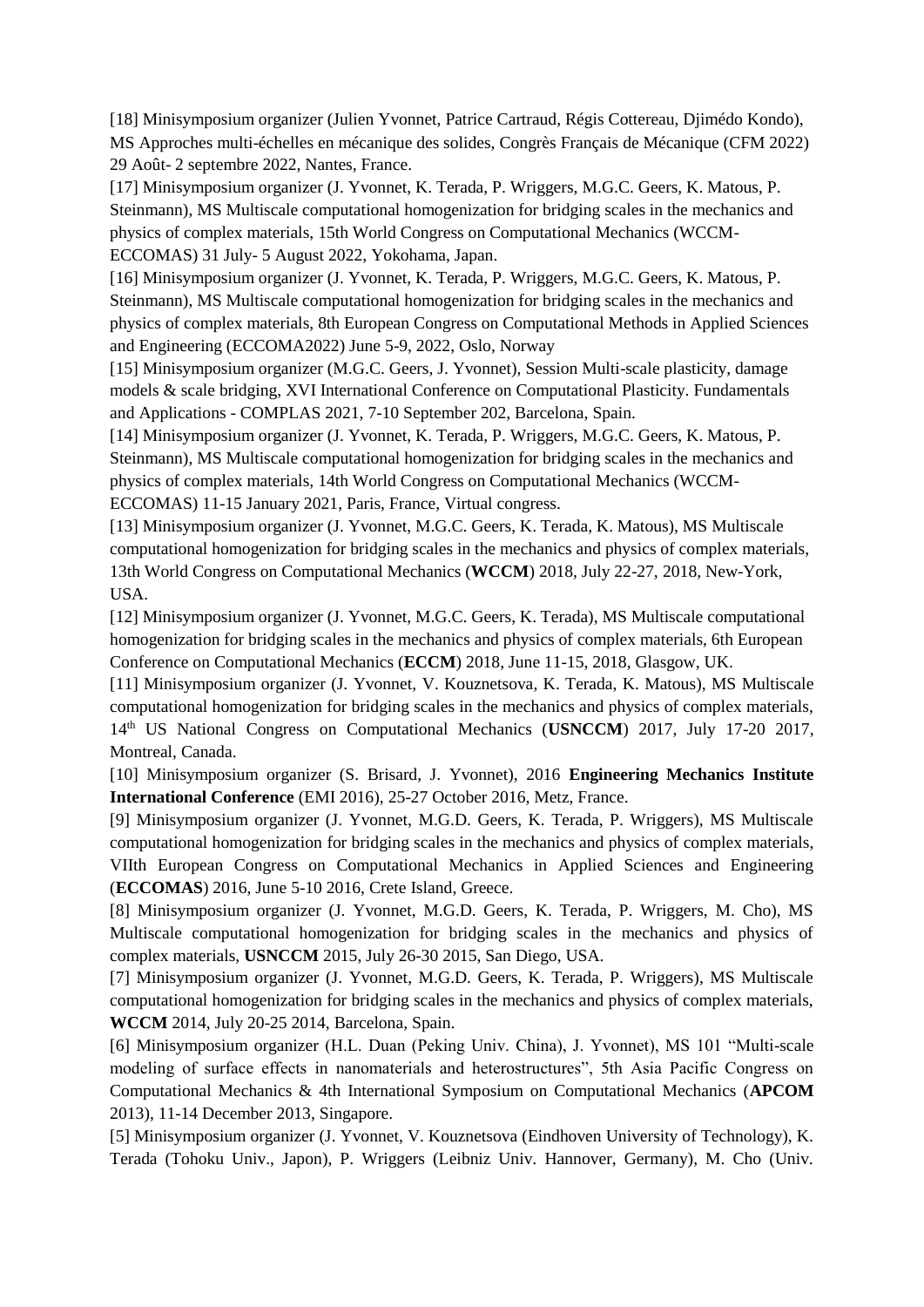Séoul, South Korea)), Multiscale computational homogenization for bridging scales in the mechanics and physics of complex materials, **USNCCM** 2013, July 22-25 2013, Rayleigh, USA

[4] Minisymposium organizer (J. Yvonnet, M. Geers (Eindhoven University of Technology), K. Terada (Tohoku Univ., Japon), P. Wriggers (Leibniz Univ. Hannover, Germany)), MS102 Multiscale computational homogenization for bridging scales in the mechanics and physics of complex materials, **ECCOMAS** 2012, September 10-14, 2012, Vienna, Austria.

[3] Minisymposium organizer (J. Yvonnet, K. Terada (Tohoku Univ., Japon), P. Wriggers (Leibniz Univ. Hannover, Germany), J. Fish (Univ. of Columbia, USA)), MS-075 -Multiscale Computational Homogenization For Bridging Scales In The Mechanics And Physics Of Complex Materials, **WCCM** 2012, 8-13, July 2012, Sao Paulo, Brazil.

[2] Minisymposium organizer (J. Yvonnet, M. Dao (M.I.T., USA), V. Tan (National University of Singapore, Singapour))- Special session: "Multiscale Computational Nanomechanics", Sixth **M.I.T. Conference** on Computational Fluid and Solid Mechanics, Massachusets Institute of Technology, June, 15-17, 2011, Cambridge, USA.

[1] Minisymposium organizer (J. Yvonnet, H.S. Park (University of Boston, USA), V. Tan (National University of Singapore, Singapour))- S25: "Multiscale methods for modelling surface effects on nanosystems and nanostructured materials", IV European Conference on Computational Mechanics (**ECCM** IV), May, 16-21, 2010, Paris, France.

### **As part of the scientific committee**

[15] XVII International Conference on Computational Plasticity, COMPLAS 2023, 5-7 September, 2023.

[14] CIGOS - the International Conference series on Geotechnics, Civil Engineering Works and Structures, Ha Long city, Vietnam, Oct. 28-29, 2021

[13] 1st IACM conference for machine learning and digital twins for computational science and engineering, San Diego, USA, Sept. 26-29, 2021.

[12] Construction Digitalisation for Sustainable Development: Transforming through Innovation (CDSD2020), Hanoï, Vietnam, October 2020.

[11] Innovation for Sustainable Infrastructures (**CIGOS 2019**), Hanoï, Vietnam, Oct. 31-Nov.1, 2019. [10] 9th International Conference on Computational Methods (**ICCM2018**), Rome, Italy, August 6- 10, 2018.

[9] The 13th World Congress on Computational Mechanics (**WCCM XIII**) / 2nd Pan American Congress on Computational Mechanics (PANACM II), New York, USA, July 22-27, 2018. [8] International scientific committee member, 2016 Engineering Mechanics Institute International Conference (**EMI** 2016), 25-27 October 2016, Metz, France.

[7] National scientific committee member, 13th Colloque en calcul de structures, **CSMA**, May 2017, Giens, France.

[6] International scientific committee member, The 10th international conference on Mechanics of Time Dependent Materials (**MTDM** 2016). http://mtdm2016.ensam.eu/node/42.

[5] International scientific committee member, The  $6<sup>th</sup>$  International Conference on Computational Mechanics (**ICCM2015**, Auckland, New-Zealand, July 14-17, 2015.

[4] International scientific committee member, **ECCOMAS** Extended discretization methods (**X6DMS** 2015) Ferrara, Italy, 9-11 Septembre 2015.

[3] National scientific committee member, 12th Colloque en calcul de structures, **CSMA**, May 18-22, 2015, Giens, France.

[2] International committee member, The  $5<sup>th</sup>$  International Conference on Computational Methods (**ICCM2014**), Cambridge, England, 28-30 Juillet 2014.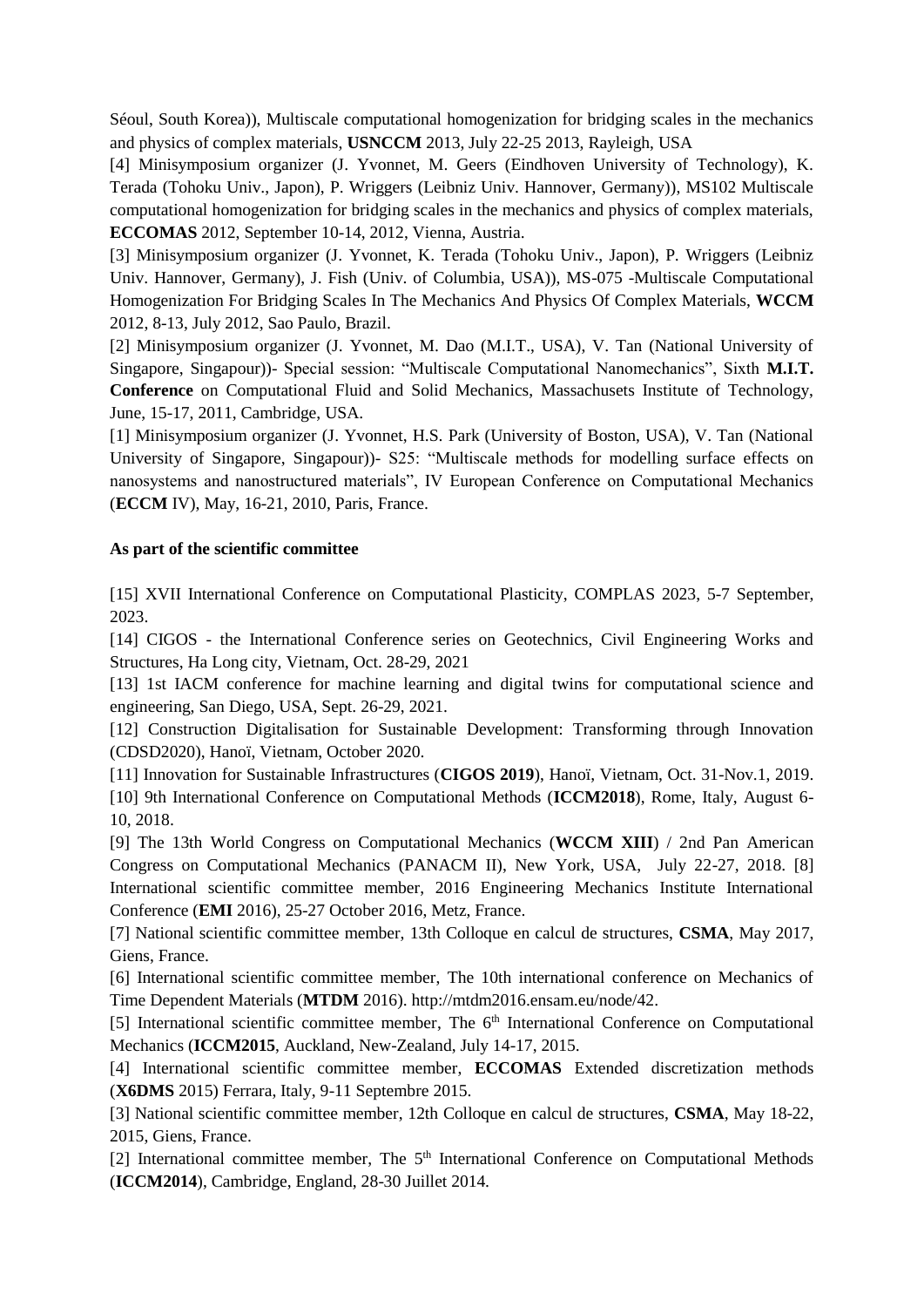[1] International committee member, European Congress on Computational Methods in Applied Sciences and Engineering (**ECCOMAS**) Thematic conference : Composites with micro- and nano structures (CMNS) – Computational Modeling and Experiments (Liptvsky Mikulas, Slovakia, 28 – 31 Mai 2007).

#### **Served as a reviewer for the following journals**

Advanced Modeling and Simulation in Engineering Science Chinese Physics Letters Composites Sciences and Technology Computational Materials Science Computational Mechanics Computer Methods in Applied Mechanics and Engineering Comptes Rendus de Mécanique Continuum Mechanics and Thermomechanics European Journal of Computational Mechanics European Journal of Environmental and Civil Engineering European Journal of Mechanics –A/Solids Engineering Computations Finite Element in Analysis and Design Interaction and Multiscale Mechanics International Journal for Numerical Methods in Engineering International Journal of Solids and Structures Journal of Computational Physics Journal of Engineering Mechanics Journal of Mathematical Analysis and Applications Journal of the Mechanics and Physics of Solids Journal of Medical Engineering Materials Meccanica Mechanics and Industry Modeling and Simulation in Materials Science and Engineering Multiscale Modeling and Simulation Numerical Heat Transfer Philosophical Magazine Proceedings of the Royal Society A

## **COMMUNICATIONS IN INTERNATIONAL AND NATIONAL (FRENCH) CONFERENCES – FULL LIST**

[C151] J. Yvonnet, Microcracking in heterogeneous materials, August 31, September 2, 2022, 8th international conference on "Advanced COmputational Methods in Engineering (ACOMEN)", Liège, Belgium (Plenary lecture)

[C150] J. Yvonnet, M.A. Benaimeche, S. Chaouch, B. Bary, Q.-C. He, Fast FE2 nonlinear multiscale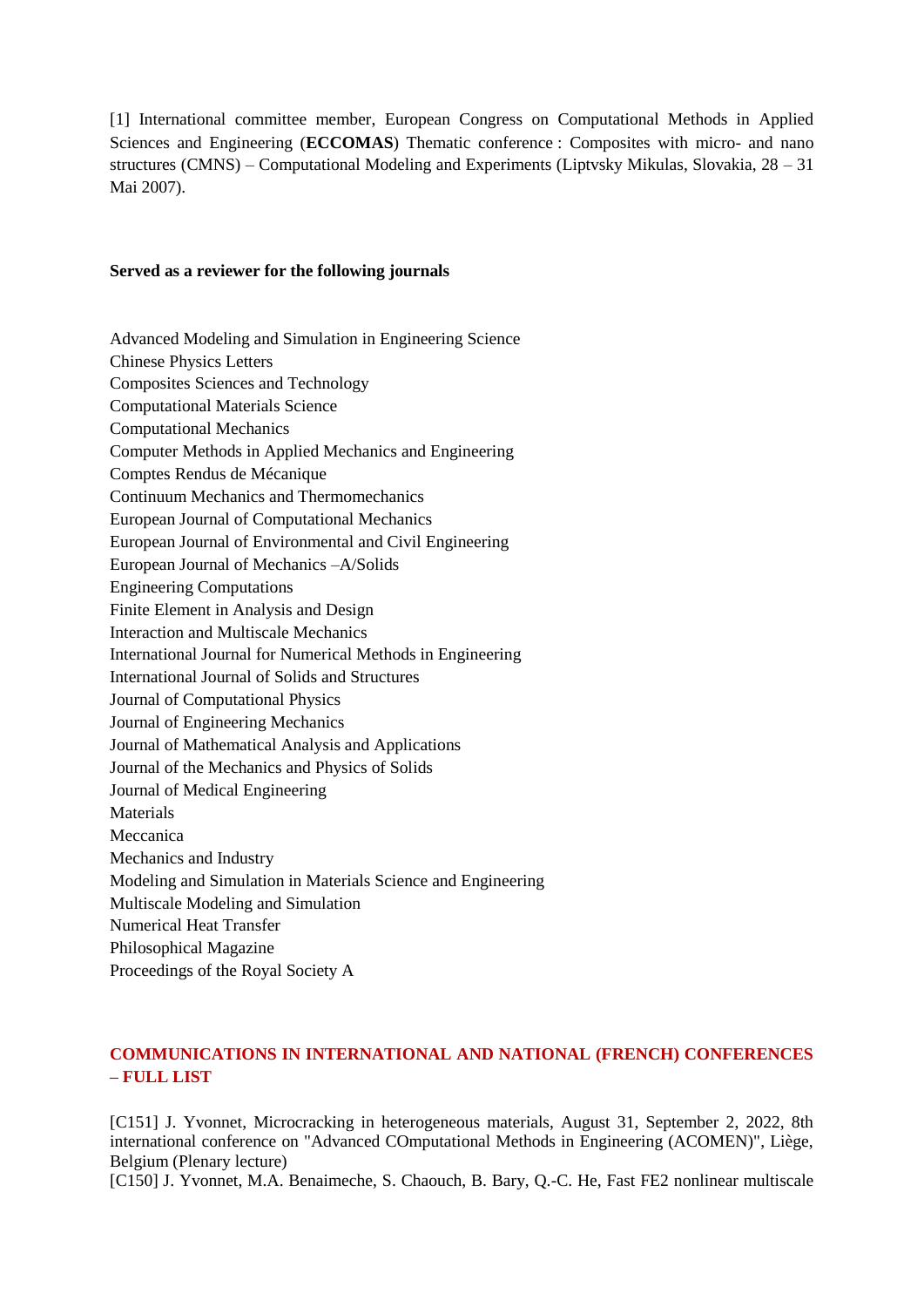simulations with loading path-dependent behaviors using k-means, June 5-9, 2022, The 8th European Congress on Computational Methods in Applied Sciences and Engineering ECCOMAS Congress 2022, Oslo, Norway.

[C149] J. Yvonnet, Microfissuration des matériaux hétérogènes, May 16-22, 2022, 15e colloque national en calcul des structures, Giens, France (Plenary lecture)

[C148] J. Yvonnet, Introduction à l'homogénéisation numérique par éléments finis, 17-21 January 2022, 2022, Colloque MECAMAT Matériaux architurés, Aussois, France (Special invited course)

[C147] J. Yvonnet, X. Lu, L. Papadopoulos, I. Kalogeris, V. Papadopoulos, A Stochastic FE2 Data-Driven Method for Nonlinear Multiscale Modeling, Mechanistic Machine Learning and Digital Twins for Computational Science, Engineering & Technology, Sept. 26-29 2021, San Diego, USA (online participation)

[C146] M. A. Benaimeche, J. Yvonnet, B. Bary, Q.-C. He, Two-scale damage modeling in nuclear waste packages with phase field modeling of microcracking due to corrosion product expansion, XVI International Conference on Computational Plasticity, 7-9 Sept. 2021, Barcelona, Spain. [C145] J. Yvonnet, P. Li, N. Nguyen, D. Hun, J. Guilleminot, Identification of macro phase field fracture models from micro and heterogeneous structure calculations, XVI International Conference on Computational Plasticity, 7-9 Sept. 2021, Barcelona, Spain (online participation)

[C144] P. Li, J. Yvonnet, C. Combescure, M. Nourai, H. Makich, An anisotropic elastoplastic phase field damage model for 3D printed materials and its experimental verification, XVI International Conference on Computational Plasticity, 7-9 Sept. 2021, Barcelona, Spain (online participation)

[C143] J. Yvonnet (invited lecture), Enhanced flexoelectricity in heterogeneous piezoelectric composites using topology optimization, IUTAM Symposium on IUTAM Symposium on Generalized continua emerging from microstructures, 19-23 July 2021, Paris, France. [C142] P. Li, J. Yvonnet, C. Combescure, Phase-field modeling of anisotropic brittle fracture in directional porous polymer, 14th World Congress on Computational Mechanics (WCCM-ECCOMAS) 2021 –Virtual Congress 11-15 janvier 2021.

[C141] M. V-Le, J. Yvonnet, F. Detrez, N. Feld, coarse mesh condensation multiscale (cmcm) method for full-field simulation of nonlinear heterogeneous structures, 14th World Congress on Computational Mechanics (WCCM-ECCOMAS) 2021 –Virtual Congress 11-15 janvier 2021.

[C140] J. Yvonnet, recent advances in topology optimization of heterogeneous structures for fracture propagation resistance, 14th World Congress on Computational Mechanics (WCCM-ECCOMAS) 2021 –Virtual Congress 11-15 janvier 2021.

[C139] (**invited lecture**) J. Yvonnet, X. Lu, F. Detrez, J. Bai, A two-scale FE2 method using neural networks, MORTech 2019 - 5th international Workshop on Reduced Basis, POD and PGD Model Reduction Techniques, 20-22 Nov. 2019, Paris, France.

[C138] B. Haddag, I. Benchikh, M. Nouari, H. Makich, M. Bornert, J. Yvonnet, Identification des propriétés d'élasticité d'un polymère obtenu par fabrication additive SLS à partir d'une modélisation du volume élémentaire représentatif, 24ème Congrès Français de Mécanique, 26-30 août 2019, Brest, France.

[C137] (**keynote lecture**)J. Yvonnet, T.T. Nguyen, M. Bornert, C. Chateau, Phase field method for microcracking simulations in concrete microstructure models obtained from 3D microtomography images, 10th International Conference on Fracture Mechanics of Concrete and Concrete Structures, FraMCoS-X, 23-26 juin 2019, Bayonne, France.

[C136] D.H. Hun, J. Guilleminot, J. Yvonnet, A. Dadda, A.M. Tang, M. Bornert, Computational modeling of crack propagation in a heterogeneous medium under drying conditions, Engineering Mechanics Institute 2019 (EMI) conference 18-21 June. 2019, Caltech, USA.

[C135] M.V. Le, J. Yvonnet, N. Feld, F. Detrez, The Reduced Condensation Domain Decomposition (RCDD) Method for simulations of heterogeneous structures, Engineering Mechanics Institute 2019 (EMI) conference 18-21 June. 2019, Caltech, USA.

[C134] T.T. Nguyen, J. Yvonnet, D. Waldmann, [Phase field modeling of crack initiation and](https://congress.cimne.com/cfrac2019/admin/files/fileabstract/a89.pdf)  [propagation under complex loading,](https://congress.cimne.com/cfrac2019/admin/files/fileabstract/a89.pdf) VI International Conference on Computational Modeling of Fracture and Failure of Materials and Structures (CFRAC 2019), 12-14 June. 2019, Braunschweig, Germany.

[C133] T.T. Nguyen, J. Yvonnet, D. Waldmann, Q.C. He, Phase field modeling of interfacial crack propagation in quasi-brittle heterogeneous materials, VI International Conference on Computational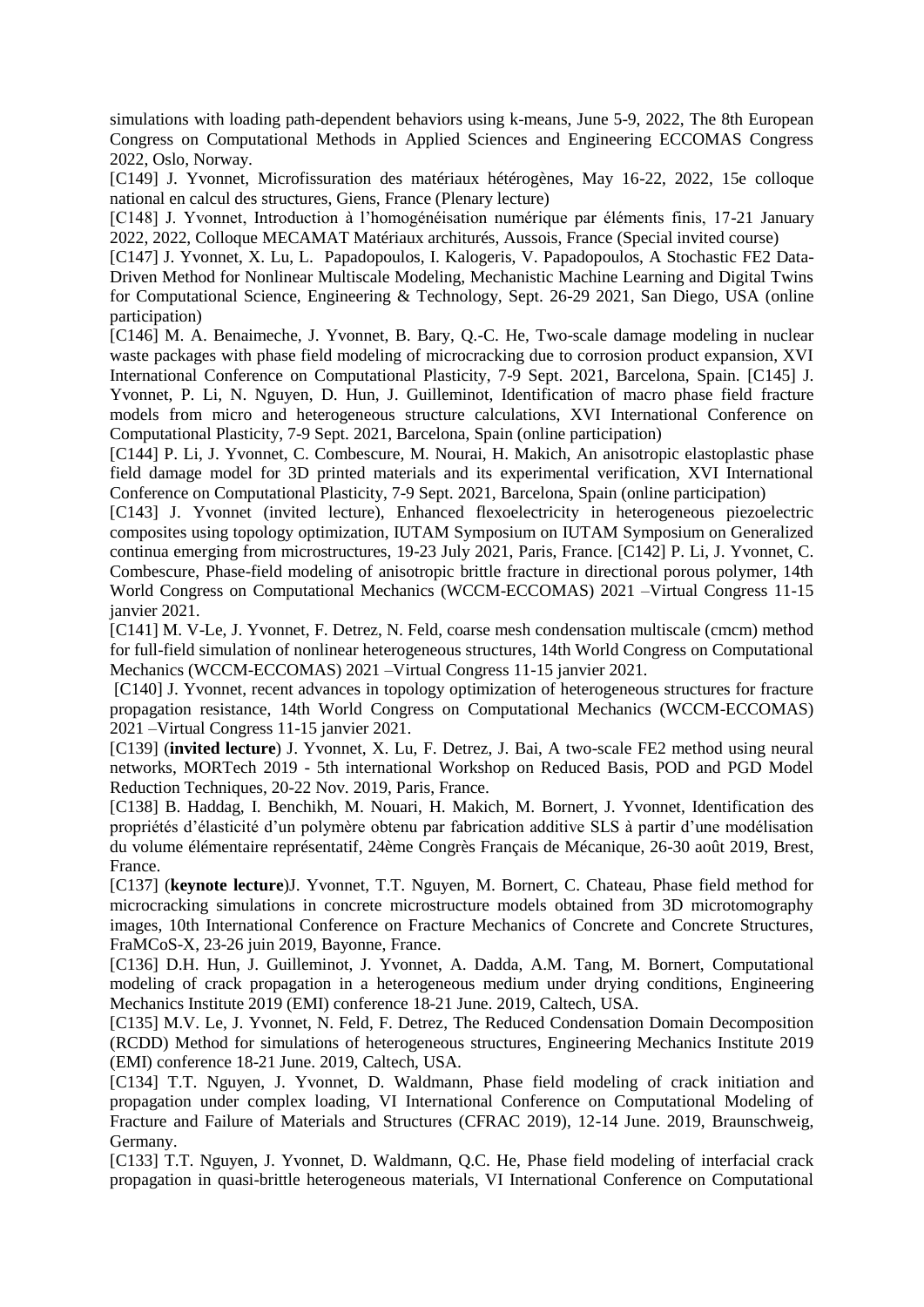Modeling of Fracture and Failure of Materials and Structures (CFRAC 2019), 12-14 June. 2019, Braunschweig, Germany.

[C132] D.Da, J. Yvonnet, L. Xia, Optimisation topologique de composites pour maximiser la résistance à la fracture, 14ème Colloque National en Calcul des Structures (CSMA 2019), 13-17 Mai 2019, Giens, France.

[C131] D.A. Hun, J. Yvonnet, J. Guilleminot, M. Bornert, Approche stochastique multi-échelles de la propagation de fissures dans les matériaux hétérogènes, 14ème Colloque National en Calcul des Structures (CSMA 2019), 13-17 Mai 2019, Giens, France.

[C130] M.V. Le, J. Yvonnet, N. Feld, F. Detrez, Une méthode Quasi-FE2 pour la résolution de structures composites, 14ème Colloque National en Calcul des Structures (CSMA 2019), 13-17 Mai 2019, Giens, France.

[C129] J. Yvonnet (**Plenary lecture**), Numerical modeling of fracture in highly heterogeneous materials, XXXIX Ibero-Latin American Congress on Computational Methods in Engineering (CILAMCE 2018), Compiègne, France, 11-14 November 2018.

[C128] N. Nguyen, J. Yvonnet, J. Rethoré, Macroscopic Models For Crack Propagation In Heterogeneous Lattices Based On Phase Field Method, 13th World Congress on Computational Mechanics, New York, USA, 22-27 July 2018.

[C127] K. Kodjo, J. Yvonnet, M. Karkri, K. Sab, Multiscale Thermomechanical Analysis of Composites Containing Phase Change Materials, 13th World Congress on Computational Mechanics, New York, USA, 22-27 July 2018.

[C126] D.-A. Hun, J. Guilleminot, J. Yvonnet, M. Bornert, Multi-scale Crack propagation in Random Heterogeneous media, 13th World Congress on Computational Mechanics, New York, USA, 22-27 July 2018.

[C125] J. Yvonnet, Topology optimization of particle-matrix composites for optimal fracture resistance, 13th World Congress on Computational Mechanics, New York, USA, 22-27 July 2018.

[C124] M.V. Le, J. Yvonnet, N. Feld, F. Detrez, a filter-based multiscale homogenization method for composite structures without scale separation, 6th European Conference on Computational Mechanics (ECCM6), Glasgow, UK, 11-15 June 2018.

[C123] (**Keynote lecture**) J. Yvonnet, D.Da, L. Xia, G. Li, Topology optimization for maximizing the fracture resistance of quasi-brittle composites, 6th European Conference on Computational Mechanics (ECCM6), Glasgow, UK, 11-15 June 2018.

[C122] K. Kodjo, J. Yvonnet, K. Sab, M. Karkri, Concurrrent two-scale analysis of composites embedding phase change particles, 16th European Mechanics of Materials Conference (EMMC16), Nantes, France, 26-28 March 2018.

[C121] (Invited lecture) J. Yvonnet, T.T. Nguyen, M. Bornert, C. Chateau, Fissuration dans les microstructures de materiaux cimentaires : outils de simulation par la méthode de champ de phase, Colloque national MECAMAT Aussois « Matériaux Numériques », Aussois, France, 22-27 janvier 2018.

[C120] M.V. Le, J. Yvonnet, N. Feld, C. Combescure, filter-based computational homogenization Method for composites structures without Scale separation assumption, ECCOMAS Thematic Conference: Computational Modeling of Complex Materials across the Scales (CMCS 2017), 7-9 November 2017.

[C119] X. Lu, J. Yvonnet, F. Detrez, J. Bai, multiscale modeling of the electrical and mechanical properties of graphene-reinforced nanocomposites, ECCOMAS Thematic Conference: Computational Modeling of Complex Materials across the Scales (CMCS 2017), 7-9 November 2017.

[C118] N. Nguyen, J. Yvonnet, J. Rethoré, numerical identification of homogeneous phase field models to quasi-brittle fracture in heterogeneous periodic media, ECCOMAS Thematic Conference: Computational Modeling of Complex Materials across the Scales (CMCS 2017), 7-9 November 2017.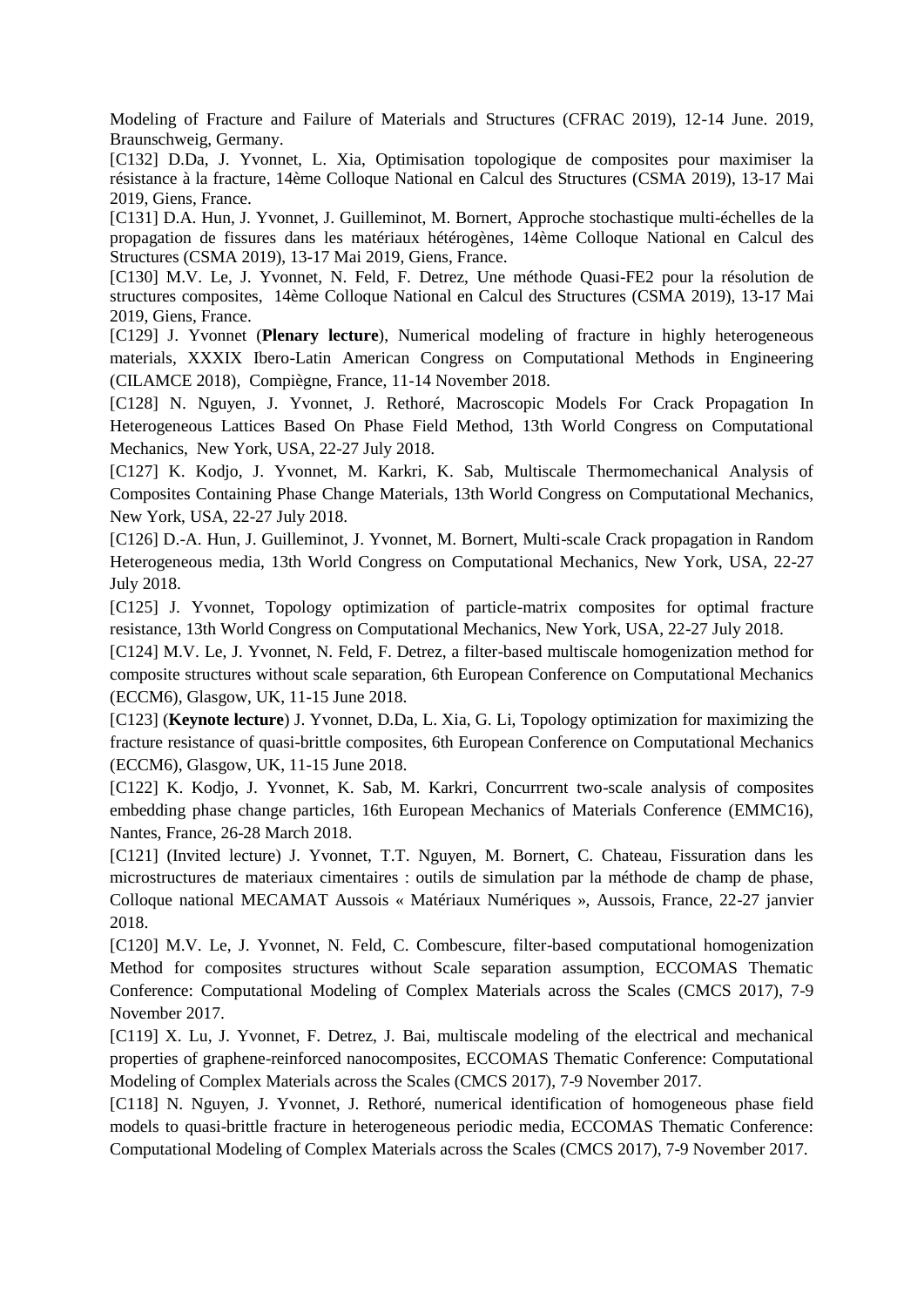[C117] K. Kodjo, J. Yvonnet, K. Sab, M. Karkri, thermomechanical modeling of materials embedding phase change particles, ECCOMAS Thematic Conference: Computational Modeling of Complex Materials across the Scales (CMCS 2017), 7-9 November 2017.

[C116] (Keynote lecture) J. Yvonnet, T.T. Nguyen, M. Bornert, C. Chateau, L. Xia, Modelling of microcracking in image-based models of highly heterogeneous materials using the phase field method, 7th GACM Colloquium on Computational Mechanics, Stuttgart, Germany, 11-13 October, 2017.

[C115] X. Lu, J. Yvonnet, F. Detrez, J. Bai, Computational Homogenization of the Nonlinear Electrical Behavior of Graphene/Polymer Nanocomposites, 14th US National Congress on Computational Mechanics, Montreal, Canada, July 17-20, 2017.

[C114] (Keynote lecture) J. Yvonnet, L. Xia, S. Ghabezloo, Phase Field Modeling of Hydraulic Fracturing with Interfacial Damage in Highly Heterogeneous Fluid-Saturated Porous Media, 14th US National Congress on Computational Mechanics, Montreal, Canada, July 17-20, 2017.

[C113] J-L. Adia, J. Yvonnet, Q.-C. Hen N.-C. Tran, J. Sanahuja, Elastic shrinkage-swelling modeling in porous microstructures: a combined Finite Elements-Lattice Boltzmann-numerical approach. 6th Biot Conference on Porpomechanics, Paris, France, July 9-13 2017.

[C112] N. Nguyen, J. Yvonnet, Multiscale, Phase field modeling of brittle cracking in heterogeneous materials, Fifth International conference on Computational Modeling of fracture of materials and structures, June 14-16, 2017.

[C111] J. Yvonnet, L. Xia, S. Ghabezloo, Phase field modeling of hydraulic fracturing with interfacial damage in highly heterogeneous fluid-saturated porous media, Fifth International conference on Computational Modeling of fracture of materials and structures, June 14-16, 2017.

[C110] J-L. Adia, J. Yvonnet, Q.-C. Hen N.-C. Tran, J. Sanahuja, Incremental numerical homogenization of the aging viscoelasticity in unsaturated porous microstructures, VII International conference on Coupled problems in Science and Engineering, Rhodes Island; Greece, 12-14 June 2017.

[C109] X. Lu, J. Yvonnet, F. Detrez, J. Bai, Computation of effective nonlinear coupled electromechanical properties of graphene-reinforced nanocomposites, VII International conference on Coupled problems in Science and Engineering, Rhodes Island; Greece, 12-14 June 2017.

[C108] N. Nguyen, J. Yvonnet, Multiscale Phase field modeling of brittle cracking in heterogeneous materials, 13e Colloque national en calcul de structures, Giens, France, 15-19 mai 2017.

[C107] J. Yvonnet, L. Xia, S. Ghabezloo, Phase field modeling of hydraulic fracture in heterogeneous media with interfacial damage, 13e Colloque national en calcul de structures, Giens, France, 15-19 mai 2017.

[C106] (invited lecture) J. Yvonnet, T.T. Nguyen, L. Xia, M. Bornert, C. Chateau, Q.Z. Zhu, Modeling interactions between bulk and interfacial cracking in concrete microstructures with the phase field method, 3e journées Matériaux Numériques, Tours, France, 31 janvier-2 février 2017.

[C105] L. Xia, J. Yvonnet, D. Da, Topology optimization of composite structures for fracture resistance with phase field modeling of crack propagation, 2th World Congress of Structural and Multidisciplinary Optimisation, Braunschweig, Germany, 5 - 9 June 2017. [C104] J. Yvonnet, T.T. Nguyen, M. Bornert, C. Chateau, Phase field modeling of complex matrix/interfacial crack propagation in complex microstructures obtained from microtomography images, 2016 Engineering Mechanics Institute Conference, Metz, France, 25-27 octobre 2016.

[C103] S. Nezamabadi, J. Yvonnet, A filter-based computational homogenization for nonlinear heterogeneous cellular media, 2016 Engineering Mechanics Institute Conference, 25-27 octobre 2016.

[C102] J.-L. Adia, J. Yvonnet, Q.-C. He, N.-C. Tran, J. Sanahuja, Numerical homogenization for unsaturated poroelasticity with surface tension effects. The International Conference on Technological Innovations in Nuclear Civil Engineering, Paris, France, 5-9 septembre 2016.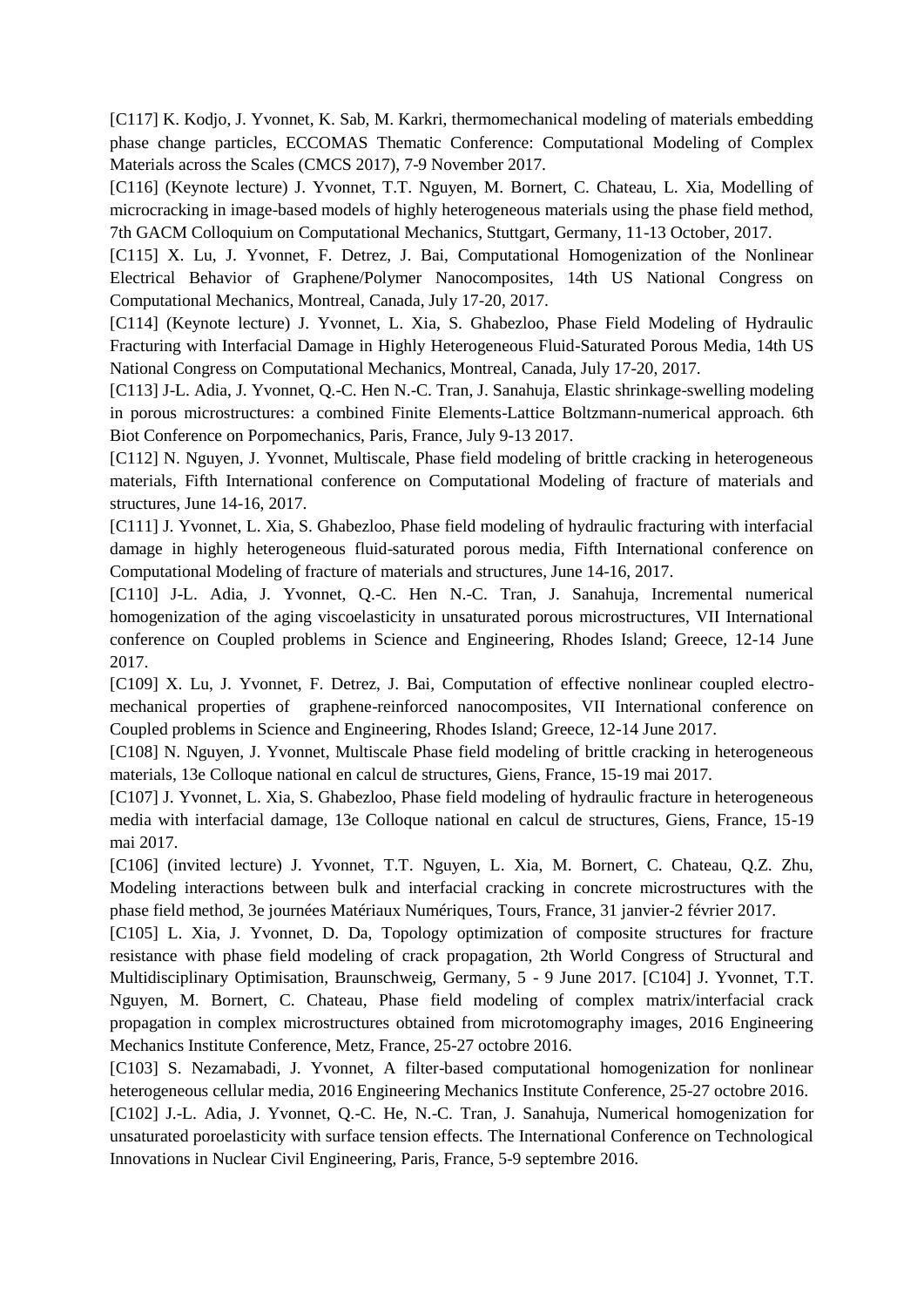[C101] L. Xia, J. Yvonnet, S. Ghabezloo, Phase field modeling of hydraulic fracture propagation in highly heterogeneous fluid-saturated porous media, The 15th European Mecahnics of Materials Conference, Brussel, Belgium, 7-9 September 2016.

[C100] T.T. Nguyen, J. Yvonnet, M. Bornert, C. Chateau, Q.-Z. Zhu, A phase-field method for computational modeling of interfacial damage interacting with crack propagation in realistic microstructures obtained by microtomography. The 12th World Congress on Computational Mechanics, Seoul, Korea, 24-29 July 2016.

[C99] J.-L. Adia, J. Yvonnet, Q.-C. He, J. Sanahuja, N.-C. Tran, Unsaturated poromechanical behavior of cement-based materials, homogenized using direct numerical simulations, ECCOMAS Congress 2016, Crete Island, Greece, 5-10 June 2016.

[C98] X. Lu, J. Yvonnet, F. Detrez, J. Bai, A computational approach to quantify the electric conductivity of graphene-reinforced nanocomposites, ECCOMAS Congress 2016, Crete Island, Greece, 5-10 June 2016.

[C97] A. Tognevi, J. Yvonnet, M. Guerich, A multi-scale modeling method for heterogeneous structures without scale separation using a filter-based homogenization scheme, ECCOMAS Congress 2016, Crete Island, Greece, 5-10 June 2016.

[C96] T.H. Hoang, M. Guerich, J. Yvonnet, A New Numerical Incremental Homogenization Approach to Calculate Elastoplastic Heterogeneous Structures, ECCOMAS Congress 2016, Crete Island, Greece, 5-10 June 2016.

[C95] (Keynote Lecture) J. Yvonnet, T.T. Nguyen, M. Bornet, C. Chateau, Q.Z. Zhu, "Phase field modeling of complex matrix/interfacial crack propagation in complex microstructures obtained from microtomography images", ECCOMAS Congress 2016, Crete Island, Greece, 5-10 June 2016.

[C94] (invited lecture) J. Yvonnet, Modeling interactions between bulk and interfacial cracking in concretemicrostructures with the phase field method, Workshop "Regularized models of brittle fracture", Paris, France, 2 May 2016.

[C93] J.-L. Adia, J. Yvonnet, Q.-C. He, J. Sanahuja, N.-C. Tran, Unsaturated poromechanical behavior of cement-based materials, homogenized using direct numerical simulations, The 10th International Conference on the Mechanics of Time Dependent Materials, Paris, France, 17-20 mai 2016.

[C92] J. Yvonnet, A.B. Tran, Q.-C. He, J. Sanahuja, C. Toulemonde, A simple decoupled computational homogenization for linear heterogeneous viscoelastic materials, The 10th International Conference on the Mechanics of Time Dependent Materials, Paris, France, 17-20 mai 2016.

[C91] M. Bornert, P. Aimedieu, N. Lenoir, C. Chateau, T.T. Nguyen, J. Yvonnet, J.F. Bruchon, J.M. Pereira, M. Vandamme, P. Delage, Expérimentation hydro---mécanique in situ sous microtomographie: quelques applications en génie civil, XIe Colloque Rayons X & Matière, Grenoble, France, 1-4 décembre 2015.

[C90] (Invited lecture) J Julien Yvonnet, A. Tognevi, Guy Bonnet, M. Guerich, A filter-based computational homogenization method for problems with arbitrary scale separation, Workshop on Computational Mechanics of Generalized Continua and Applications to Materials with Microstructure,Catania, Italy, 29-31 October, 2015.

[C89] (Keynote lecture) J. Yvonnet, B.A. Le, Q.-C. He, Neural networks for computational homogenization and optimization of hyperelastic heterogeneous materials, 13th US National Congress on Computational Methods (USNCCM 13), San Diego, USA, 26-30 July, 2015.

[C88] T.T.Nguyen, J.Yvonnet, Q.-Z.Zhu, M. Bornert, C. Chateau, Phase field modeling of complex microcracking in voxel-based models of cementitious materials, 13th US National Congress on Computational Methods (USNCCM 13), San Diego, USA, 26-30 July, 2015.

[C87] A. Tognevi, M. Karkri, J. Yvonnet, M. Almaadeed, I. Krupa, Computational homogenization for the thermo-mechanical analysis of phase change composite materials, 18th International Conference on Composite Structures (ICCS18), Lisbonne, Portugal, 15-18 June, 2015.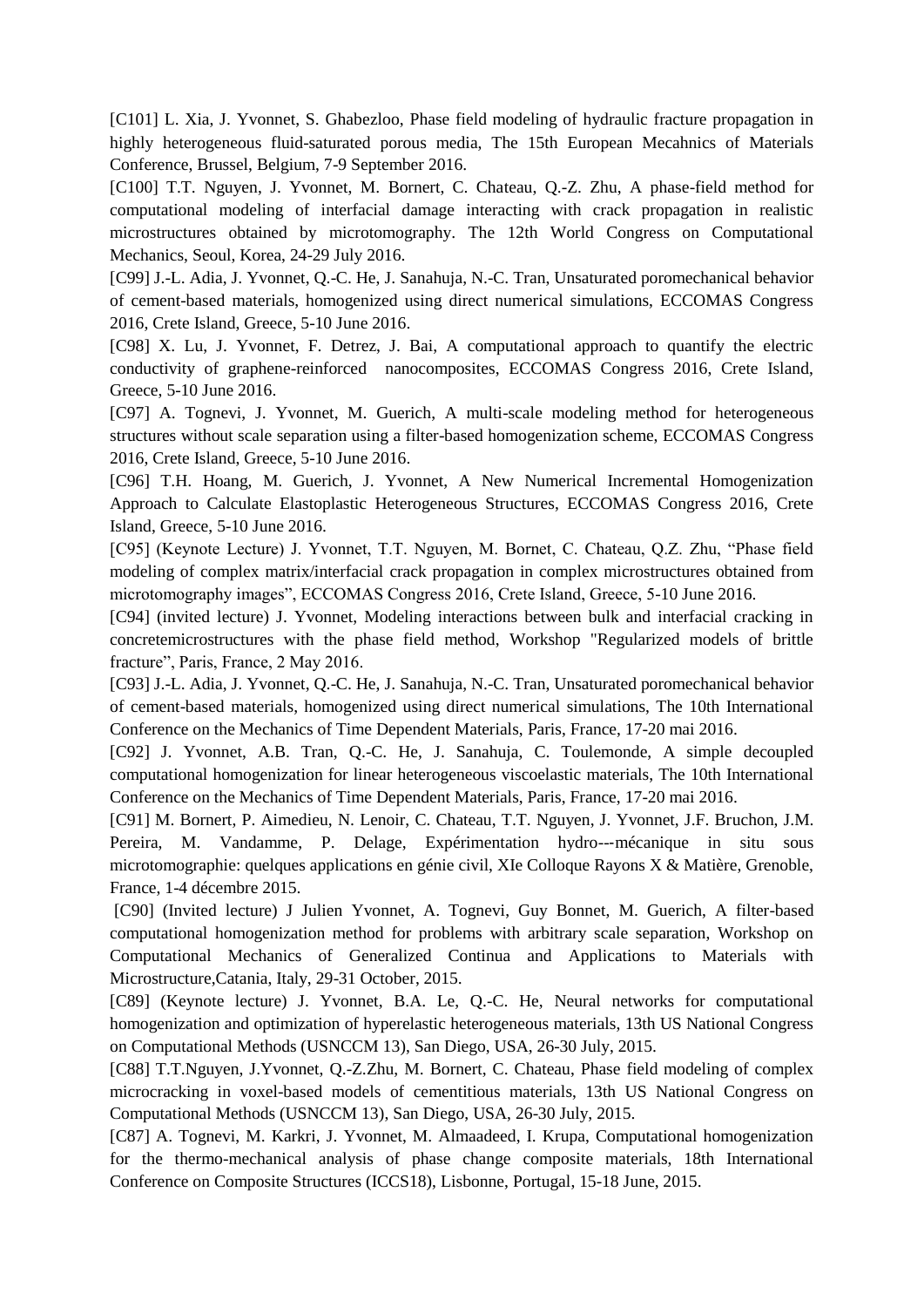[C86] T.H. Hoang, M. Guerich, J. Yvonnet, Effective size of RVE for finite element analysis of structures made of nonlinear random composites, 18th International Conference on Composite Structures (ICCS18), Lisbonne, Portugal, 15-18 June, 2015.

[C85] T.H. Hoang, M. Guerich, J. Yvonnet, An incremental multilevel computational homogenization method for elastoplastic composites, 18th International Conference on Composite Structures (ICCS18), Lisbonne, Portugal, 15-18 June, 2015.

[C84] J. Yvonnet, A. Tognevi, G. Bonnet, M. Guerich, A filter-based computational homogenization method for handling non-separated scales problems, 12e Colloque National en Calcul des Structures, Presqu'île de Giens, 18-22 May, 2015.

[C83] T.T. Nguyen, J. Yvonnet, Q.-Z. Zhu, M. Bornert, C. Chateau, Crack nucleation and propagation in highly heterogeneous microstructures models based on X-ray CT images of real materials, 12e Colloque National en Calcul des Structures, Presqu'île de Giens, 18-22 May, 2015.

[C82] F. Detrez, J. Yvonnet, Q.-C. He, Multiscale modeling and molecular dynamics characterization of size-effects in thin films polymers, VI International Conference on Coupled Problems in Science and Engineering, San Servolo Island, Venice, Italy, 18-20 May, 2015.

[C81], T.T. Nguyen, J. Yvonnet, M. Bornert, C. Chateau, A phase-field method for microcracking simulation in concrete microstructure models obtained from microtomography images, 1st Pan-American congress on computational mechanics, Buenos Aeres, Argentina, 27-29 April, 2015.

[C80] (invited lecture) J. Yvonnet, A. Tognevi, G. Bonnet, M. Guerich, Filter-based computational homogenization, 1st Pan-American congress on computational mechanics, Buenos Aeres, Argentina, 27-29 April, 2015.

[C79] J. Yvonnet, B.A. Le, Q.-C. He, Computational homogenization with Neural Networks, Euromech 559 "Multi-scale computational homogenization methods for bridging scales in materials and structures, Eindhoven, The Netherlands, 23-25 February, 2015.

[C78] T.T. Nguyen, M. Bornert, C. Chateau, J. Yvonnet, Q.-Z. Zhu, 3D Detection of damage evolution in porous brittle cement based materials, 16th International Conference on Experimental Mechanics (ICEM16), Cambridge, 7-11 July, 2014.

[C77] (Semi-plenary lecture) J. Yvonnet, Computational homogenization of micro and nano-structured materials: contributions to recent challenges, 11th World Congress on Computational Mechanics, Barcelona, 20-25 July, 2014.

[C76] (Keynote lecture) J. Yvonnet, Coarse-graining homogenization of heterogeneous media with non-separated scales,11th World Congress on Computational Mechanics, Barcelona, 20-25 July, 2014. [C75] A. Tognevi, M. Guerich, J. Yvonnet, Computational modeling of heterogeneous structures without scale separation: an approach based on nonlocal filter-based homogenization,11th World Congress on Computational Mechanics, Barcelona, 20-25 July, 2014.

[C74] T.T. Nguyen, J. Yvonnet, Q.-Z. Zhu, M. Bornert, C. Chateau, Crack nucleation and propagation in highly heterogeneous materials models obtained from microtomography images using phase field method,11th World Congress on Computational Mechanics, Barcelona, 20-25 July, 2014.

[C73] Y. Cong, S. Nezamabadi, H. Zahrouni, J. Yvonnet, multiscale modeling of shells with heterogeneous micro and nano structures, ,11th World Congress on Computational Mechanics, Barcelona, 20-25 July, 2014.

[C72] T.T. Nguyen, J. Yvonnet, Q.-Z. Zhu, M. Bornert, C. Chateau, A simplified and accelerated phase field method for crack nucleation and propagation in highly heterogeneous materials, 20th European Conference on Fracture, Trondheim, Norway, June 30- July 4, 2014.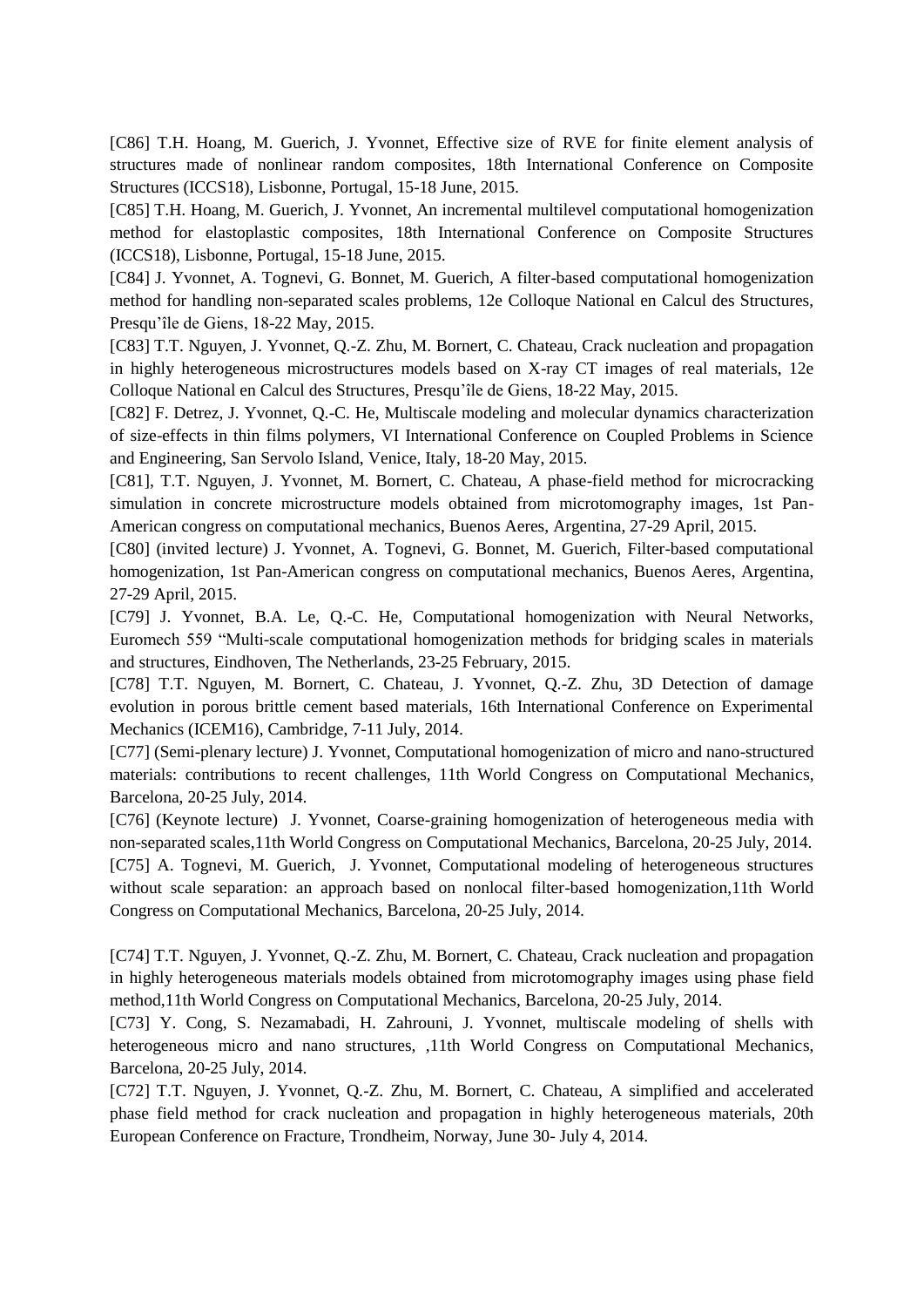[C71] T.H. Hoang, J. Yvonnet, M. Guerich, «A procedure to determine the size of RVE for nonlinear random heterogeneous material based on an incremental homogenization method", Conference on Mechanics of Composites (MECHCOMP2014), Stony Brook, USA, June 8-12, 2014.

[C70] (Invited lecture) J. Yvonnet, G. Bonnet, «Coarse-graining/nonlocal homogenization of heterogeneous materials with arbitrary scale separation: a consistent scheme based on filters", IUTAM Symposium on Connecting Multiscale Mechanics to Complex Material, Evanston, Illinois, USA, May 14-16, 2014.

[C69] (Keynote lecture) M. T. Hoang, J. Yvonnet, G. Chambaud, A. Mitrushchenkov, Multiscale modeling of piezoelectric nanowires with surface effects based on ab initio calculations, 5th Asia Pacific Congress on Computational Mechanics and 4th International Symposium on Computational Mechanics, Singapore, December 11-14, 2013.

[C68] T.H. Hoang, J. Yvonnet, M. Guerich, ICMM3 Trung Hieu, "Determination of the size of an RVE for nonlinear random composites", 3rd International Conference on Material Modelling (ICMM3), Warsaw, Poland, September 8-11, 2013.

[C67] (Keynote lecture) J. Yvonnet, T.T. Nguyen, V. Monchiet, Q.-Z. Zhu, A Fourier-free approach to solve linear and nonlinear microstructural problems defined over large grids of voxels, 12th US National Congress in Computational Mechanics (USNCCM12), Raleigh, USA, July 22-25, 2013.

[C66] Y. Cong, H. Zahrouni, J. Yvonnet, Computational homogenization of thin structures using a 7 parameter shell formulation with applications in continuum nanomechanics, 12th US National Congress in Computational Mechanics (USNCCM12), Raleigh, USA, July 22-25, 2013.

[C65] (Invited lecture) J. Yvonnet, T.T. Nguyen, V. Monchiet, Q.-Z. Zhu, A fast method for solving microstructures problems with arbitrary contrasts defined on large grids of voxels without Fourier transform, ECCOMAS Coupled Problems in Sciences and Engineering (COUPLED 2013), Ibiza, Spain, June 17-19, 2013.

[C64] A. B. Tran, J. Yvonnet, Q. C. He, C. Toulemonde, J. Sanahuja, A four scales creep analysis of a building containment of nuclear reactor, International Conference on advances in Computational Mechanics (ACOME), Ho Chi Minh City, Vietnam, August 14-16, 2012.

[C63][INV11] (Invited lecture) J. Yvonnet, Q.-Z. Zhu V. Monchiet, A Lippmann-Schwinger method without Fourier transform to solve thermomechanical problems over voxels grids, ECCOMAS 2012, Vienna, Austria, September 10-14, 2012.

[C62][INV10] (Invited lecture) J. Yvonnet, Q.-C. He, Q.-Z. Zhu, E. Monteiro, H. Le Quang, J.-F. Shao, S.-T. Gu, A XFEM framework for modeling heterogeneous media with interfacial energy and size-dependent properties, 10th World Congress on Computational Mechanics (WCCM 2012), São Paulo, Brazil, July 8-13, 2012.

[C61] A.B. Tran, J. Yvonnet, Q.-C. He, C. Toulemonde, J. Sanahua, Computational homogenization of heterogeneous, linear viscoelastic materials: a new simple and efficient method without Laplace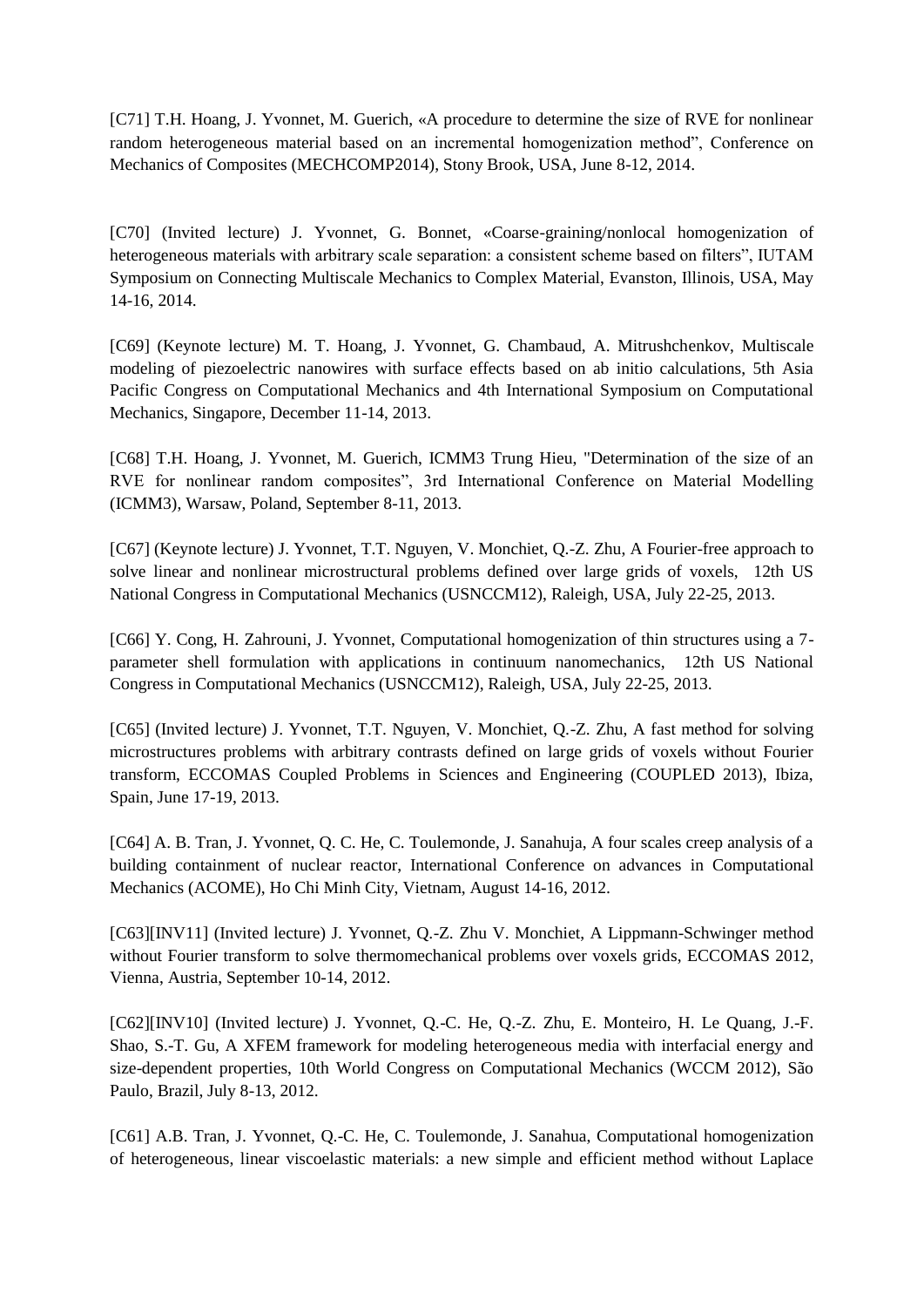transform neither multilevel computations, 10th World Congress on Computational Mechanics (WCCM 2012), São Paulo, Brazil, July 8-13, 2012.

[C60] (Invited lecture) J. Yvonnet, M. Tuan Hoang, A. Mirtushchenkov, G. Chambaud, Multiscale modeling of piezoelectric nanowires, Fifth US-France symposia of the International Center for Applied Computational Mechanics (ICACM 2012), New-York, USA, June 11-13, 2012.

[C 59] Q-C. He, J. Yvonnet, S.-T. Gu, Interfacial discontinuity relations and imperfect interface models, Euromech colloquium 514 "New trends in contact mechanics", Cargeses, Corsica, France, March 27-31, 2012.

[C 58] A. Clément, C. Soize, J. Yvonnet, Computational nonlinear stochastic homogenization of hyperelastic heterogeneous materials in high dimensions, Euromech colloquium 537 "Multiscale Computational Homogenization of Heterogeneous structures and materials", Marne-la-Vallée, France, March 26-28, 2012.

[C 57] Q.-Z. Zhu, J. Yvonnet, Q.-C. He, Computational Homogenization of composites with imperfect interfaces and size-dependent properties: an XFEM/level-set approach, Euromech colloquium 537 "Multiscale Computational Homogenization of Heterogeneous structures and materials", Marne-la-Vallée, France, March 26-28, 2012.

[C 56] S. Nezamabadi, H. Zahrouni, J. Yvonnet, M. Potier-Ferry, Computational homogenization of materials with local and global instabilities, Euromech colloquium 537 "Multiscale Computational Homogenization of Heterogeneous structures and materials", Marne-la-Vallée, France, March 26-28, 2012.

[C55] A. Clément, C. Soize, J. Yvonnet, Computational nonlinear stochastic homogenization using a non-concurrent multiscale approach for hyperelastic heterogeneous microstructures analysis, SIAM Conference on Uncertainty Quantification, Raleigh North Carolina, USA, April 2-4, 2012.

[C54] J. Yvonnet, A fast method without Fourier transform for simulation of local and effective thermo mechanical fields in complex 3D microstructures, 3D Microstructure Meeting, Saarbrücken, Germany, November 2-4, 2011.

[C53] (Invited lecture) J. Yvonnet, Alexander Mitrushchenkov, Qi-Chang He, Gilberte Chambaud, A multiscale procedure combining finite elements and ab initio calculations to model size-dependent mechanical properties of nanowires, 2nd International conference on Material Modeling (ICMM2), August 31st - September 2nd 2011, Paris

[C52] Y. Cong, J. Yvonnet, H. Zahrouni, Etude des instabilités à l'échelle atomique du graphène par la méthode asymptotique numérique. 20e congrès Français de Mécanique (CFM), Besançon, 29 août-2 septembre 2011.

[C51] J. Yvonnet, An iterative scheme operating in the real space domain for solving complex microstructural problems defined by micro tomography images, Trends and Challenges in Computational Mechanics (TCCM), 12-14 September 2011, Padua, Italy.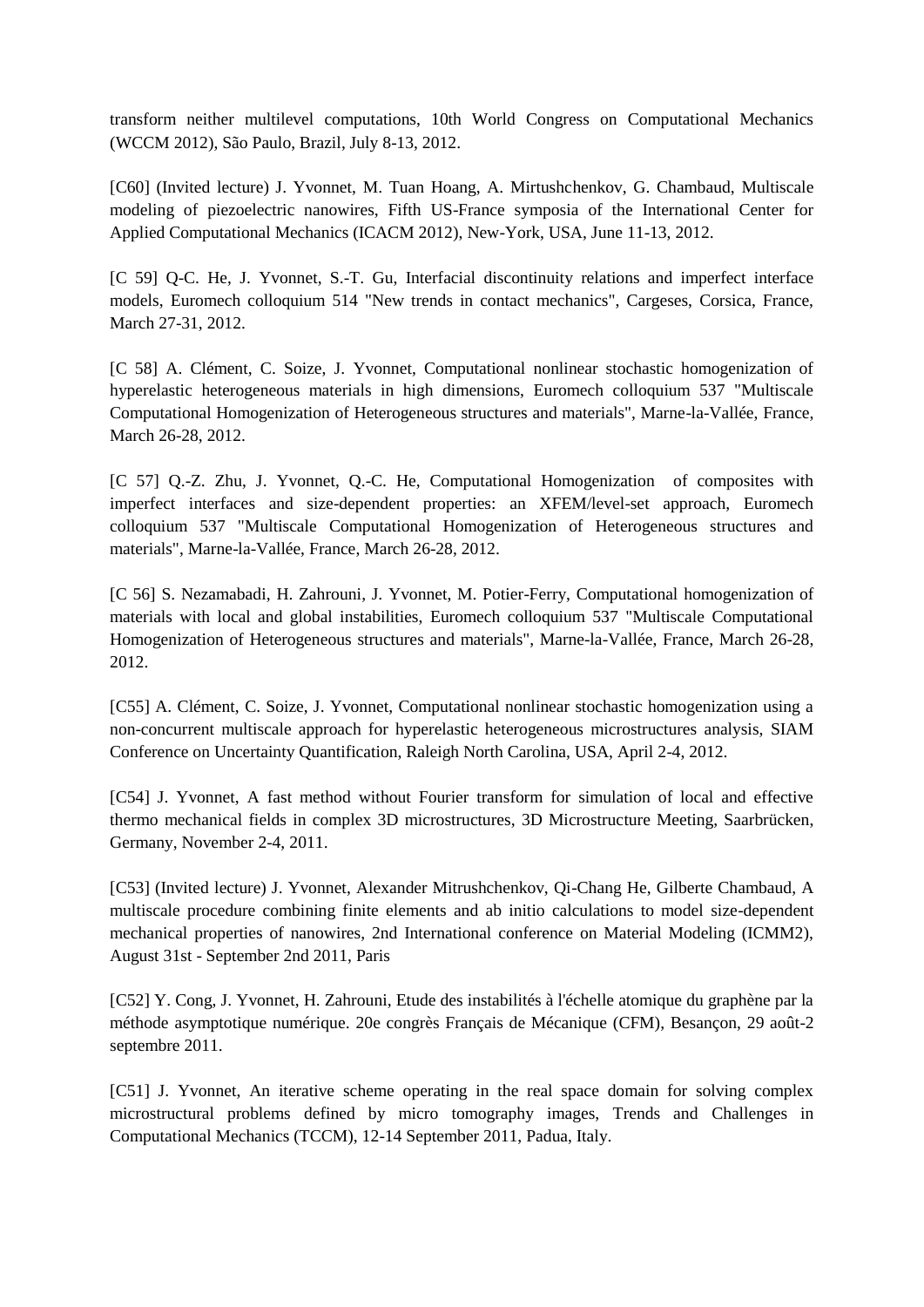[C50] G. Bonnet, T.K. Nguyen, V. Monchiet, J. Yvonnet, A numerical method coupling FFT and NEXP methods for computing the overall response of nonlinear composites, International Conference on Composites Structures (ICCS16) 28-30 June 2011, Porto, Portugal.

[C49] G. Bonnet, T.K. Nguyen, V. Monchiet, J. Yvonnet, A numerical method coupling FFT and NEXP methods for computing the overall resonse of nonlinear composites, 20e congrès Français de Mécanique (CFM), Besançon, 29 août-2 septembre 2011.

[C 48]Q.-Z. Zhu, J.F. Shao, J. Yvonnet, Q.-C. He, Modelling of imperfect interfaces effects via XFEM with developments of enrichment functions, XFEM 2011, 29 June - 1st July 2011, Cardiff, United Kingdom.

[C47] Y. Cong, J. Yvonnet, H. Zahrouni, Atomistic simulation of instabilities for atomistic-scale lattice structures by application of the numerical asymptotic Method, Sixth MIT conference on Computational Fluid and Solid Mechanics, June 15-17, 2011, Cambridge, 2011.

[C46] J. Yvonnet, A. Mitrushchenkov, Q.-C. He, G. Chambaud, A multiscale procedure combining finite element and ab initio calculations to model size-dependent mechanical properties of nanowires, Sixth MIT conference on Computational Fluid and Solid Mechanics, June 15-17, 2011, Cambridge, 2011.

[C45] A. Clement, C. Soize, J. Yvonnet, A stochastic multiscale approach to deal with the homogenization of random nonlinear heterogeneous materials defined in high dimensional parameters space, Sixth MIT conference on Computational Fluid and Solid Mechanics, June 15-17, 2011, Cambridge, 2011.

[C44] A.B. Tran, J. Yvonnet, Q.-C. He, J. Sanahuja, C. Toulemonde, A simple computational homogenization method for structures made of heterogeneous viscoelastic materials, Sixth MIT conference on Computational Fluid and Solid Mechanics, June 15-17, 2011, Cambridge, 2011.

[C43] S. Nezamabadi, H. Zahroun, J. Yvonnet, Matériaux hyperélastique et Méthodes symptotique Numérique, 10e Colloque National en Calcul des Structures, 9-13 Mai 2011, Presqu'île de Giens

[C42] A. B. Tran,J. Yvonnet, Q-C. He, C. Toulemonde, J. Sanahuja, Calcul multi échelle des structures hétérogènes viscoélastiques linéaires: une approche simplifiée, 10e Colloque National en Calcul des Structures 9-13 Mai 2011, Presqu'île de Giens

[C41] J. Yvonnet, A. Mitrushchenkov, G. Chambaud, Q.-C. He, A multiscale method for modeling size and surface effects in crystalline nanowires based on finite element and quantum mechanics, 10e Colloque National en Calcul des Structures 9-13 Mai 2011, Presqu'île de Giens

[C40] Yvonnet J., He Q. C. A non-concurrent multiscale computational method for homogenization of hyperelastic material, 16th US National Congress of Theoretical and Applied Mechanics, June 27-July 2, 2010, State College, USA.

[C39] (Invited lecture) Yvonnet J., Mitrushchenkov S., Chambaud G. A computational method for modelling size and surface effects in crystalline nanowires based on Finite Elements and Quantum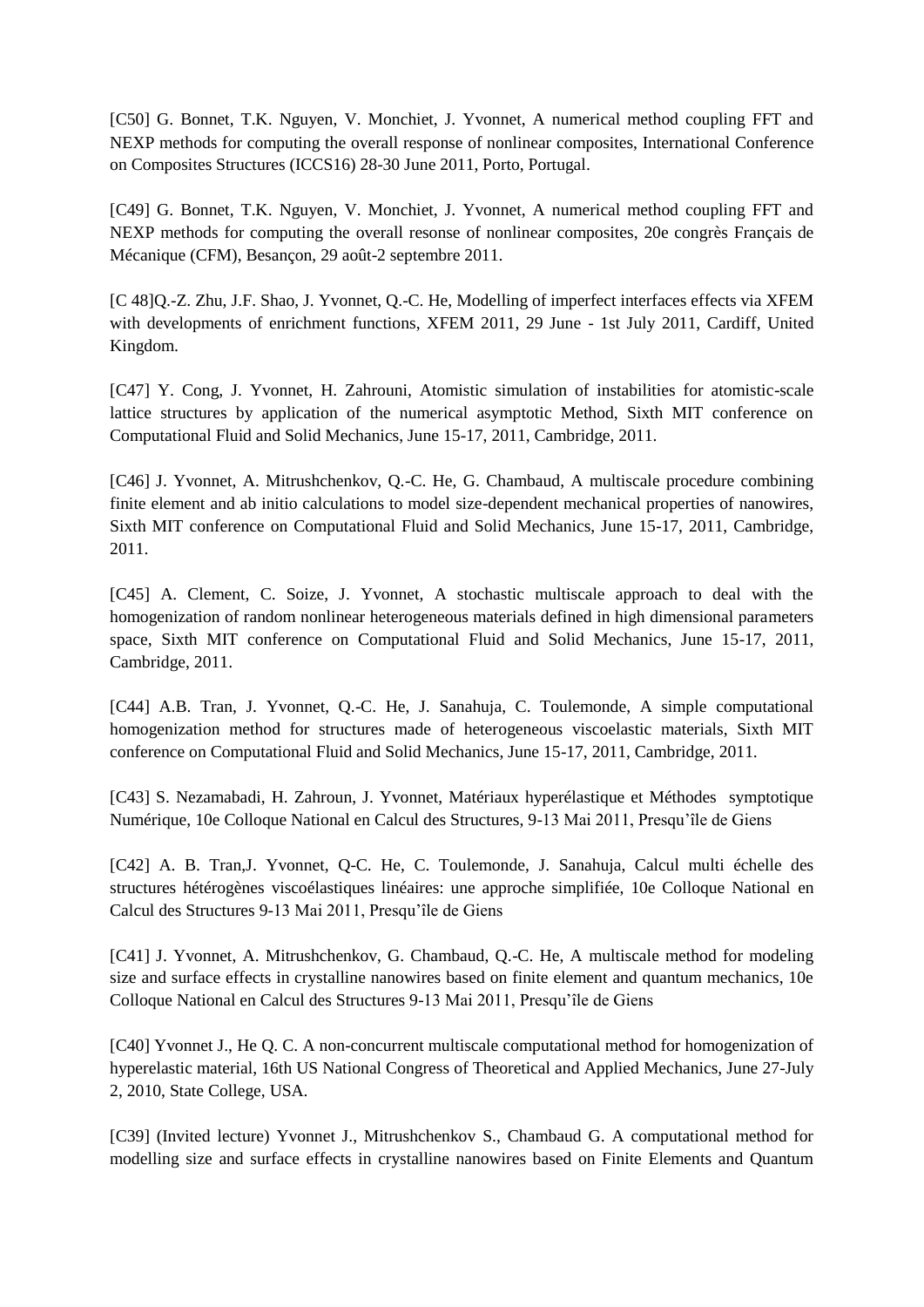mechanics, 16th US National Congress of Theoretical and Applied Mechanics, June 27-July 2, 2010, State College, USA.

[C38] Yvonnet J., Mitrushchenkov S., Chambaud G, Constructing continuum models of ionic nanowires from quantum mechanics computations, IV European Conference on Computational Mechanics, Paris, France, May 16-21, 2010

[C37] (Keynote lecture), Yvonnet J. Non-concurrent multiscale methods: a new trend for computational homogenization of nonlinear materials, 2nd International Workshops on Advances in Computational Mechanics, March 29-31, 2010, Yokohama, Japan.

[C36] Tran A-B., Yvonnet J., He Q-C., Toulemonde C., Sanahuja J., A multiple level-set approach to prevent artificial percolation in complex microstructures with nearby inclusions within X-FEM, International Conference on Extended Finite Element Methods - XFEM 2009, September 28–30, 2009, Aachen, Germany.

[C 35] Monteiro E., Yvonnet J., He Q.-C., Modeling imperfect interfaces at finite strains using X-FEM, International Conference on Extended Finite Element Methods - XFEM 2009, September 28– 30, 2009, Aachen, Germany.

[C34] Monteiro E., Yvonnet J., He Q.-C., Analytical and numerical solutions for finite elastic deformation problems involving imperfect interfaces, 1st International Conference on Material Modelling, September 15-17, 2009, Dortmund, Germany.

[C33] Nezamabadi S., Zahrouni H., Yvonnet J. and Potier-Ferry M., Multiscale microbuckling analysis of elastoplastic long fiber composites, 7th European Solid Mechanics Conference (ESMC 2009), 7-11 September, 2009, Lisbon, Portugal.

[C32] Nezamabadi S., Zahrouni H., Yvonnet J. et Potier-Ferry M., Technique multi-échelle pour l'analyse du microflambage des composites, XIXème Congrès Français de Mécanique (CFM 2009), 24-28 Août, 2009, Marseille, France.

[C31] Yvonnet J., He Q.-C., Homogénéisation non-linéaire des structures : une nouvelle méthode numérique avec calculs découplés entre échelles, 19ème Congrès Français de Mécanique (CFM) Marseille, 24-28 août 2009, France

[C30] (Invited lecture) Yvonnet J., He Q.-C., Numerical homogenization of nonlinear media at finite strains using numerically explicit potentials, 10th US National Congress on Computational Mechanics (UNSCCM), 16-19 July, 2009, Columbus, USA.

[C29] (Invited lecture) Yvonnet J., Gonzalez D., He Q.-C, A method using numerically explicit potentials for the homogenization of arbitrarily nonlinear anisotropic composites, ECCOMAS Thematic conference: Computational Methods for Coupled Problems in Science and Engineering (COUPLED), 8-10 June 2009, Ischia Island, Italy.

[C28] Yvonnet J., Gonzalez D., He Q.-C., Une méthode de potentiels numériques explicites pour le calcul multi échelles des composites non linéaires, 9e colloque en calcul des structures, 25-29 mai, 2009, Giens, France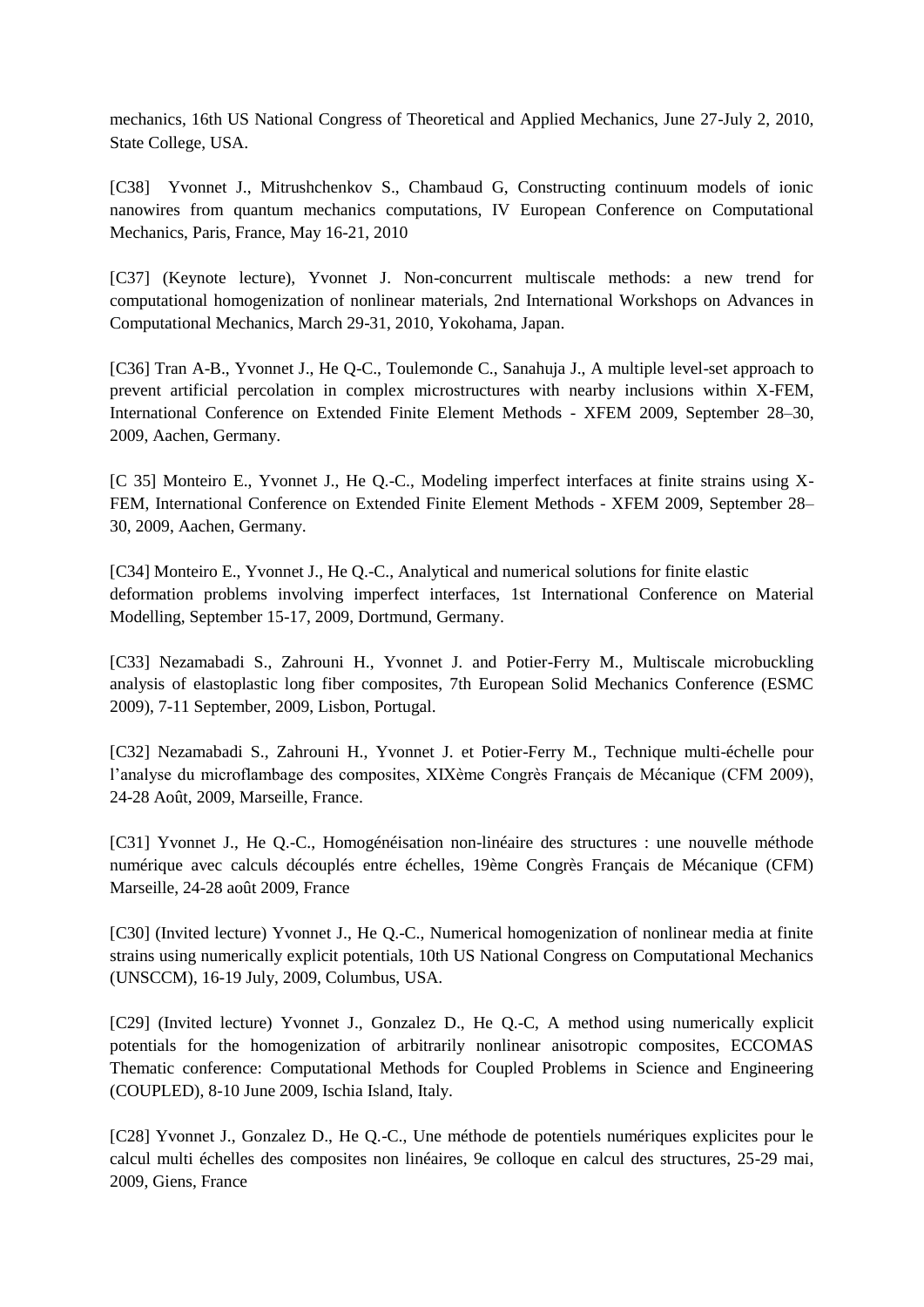[C27] Nezamabadi S., Yvonnet J., Zahrouni H. et Potier-Ferry M., Analyse multi-échelles du flambage des matériaux hétérogènes, 9e Colloque National en Calcul des Structures, 25-29 Mai, 2009, Giens, France.

[C26] Yvonnet J., Toulemonde C., He Q-C, An extended Finite Element Method For Modelling Micro and Nano Inclusions with Imperfect Interfaces, 8th.World Congress on Computational Mechanics (WCCM8), June 30 –July 5, 2008, Venice, Italy.

[C25] Nezamabadi S., Zahrouni H., Potier-Ferry M., Yvonnet J., Multiscale Buckling Analysis of Heterogeneous Materials, 8th.World Congress on Computational Mechanics (WCCM8), June 30 –July 5, 2008, Venice, Italy.

[C24] Yvonnet J., Monteiro E, Le Quang H., He Q.-C., Thermo-mechanical numerical modelling of nano-inclusions with arbitrary shapes, IUTAM Symposium on Modelling Nanomaterials and Nanosystems, Aalborg, Denmark, May, 19-22, 2008.

[C23] Yvonnet J., Le-Quang H., Toulemonde C., He Q.-C., Thermo-mechanical modelling of materials containing micro/nano inclusions with imperfect interfaces, 11th ESAFORM Conference on Material Forming, Lyon, France, April, 23-25, 2008.

[C22] Cosson B., Chevalier L., Yvonnet J., Optimization by the C-NEM Method of the StretchBlow Molding Process of a PET Bottle Near Tg, ESAFORM 2008, Lyon, France.

[C21] (Invited lecture) Yvonnet J., He Q.-C., Monteiro E. On the use of model reduction for computational homogenization of non-linear micro and nano composites, Computational Modeling and Experiments of the Composites Materials with Micro and Nano Structures – CMNS 2007, Liptovský Mikuláš, Slovakia, may, 28-31, 2007.

[C20] Yvonnet J., He Q.-C., Zahrouni H., Potier-Ferry M., Nouvelles approches basées sur la réduction de modèle pour le calcul multi-échelles des matériaux hyperélastiques en grandes déformations. XVIIIe Congrès Français de Mécanique, Grenoble, France, septembre, 2007.

[C19] Cosson B., Chevalier L., Yvonnet J, Identification viscoélastique, en grande transformation, du comportement du polyéthylène téréphtalate au-dessus de Tg et simulation du soufflage libre d'une bouteille, XVIIIe Congrès Français de Mécanique, Grenoble, France, septembre, 2007.

[C18] Illoul L., Lorong P., Yvonnet J., Chinesta F., L'approche C-NEM : une alternative aux éléments finis pour l'étude des procédés, 8e colloque national en calcul des structures, Giens, France, 2007.

[C17] (Invited lecture) Yvonnet J., He Q.-C., Zahrouni H., Potier-Ferry M. The reduced model multiscale method for the nonlinear homogenization of hyperelastic media, IInd ECCOMAS international conference on Computational Methods for coupled problems in Science and Engineering – COUPLED PROBLEMS 2007, Ibiza, Spain, may, 21-23, 2007.

[C16] Cosson B., Chevalier L., Yvonnet J., Numerical Simulation of Multi-Axial Tensile Tests and Free Blowing of a PET Bottle Near Tg by the C-NEM, 10th Esaform conference on material forming, Zaragoza, Spain, April, 18-20, 2007.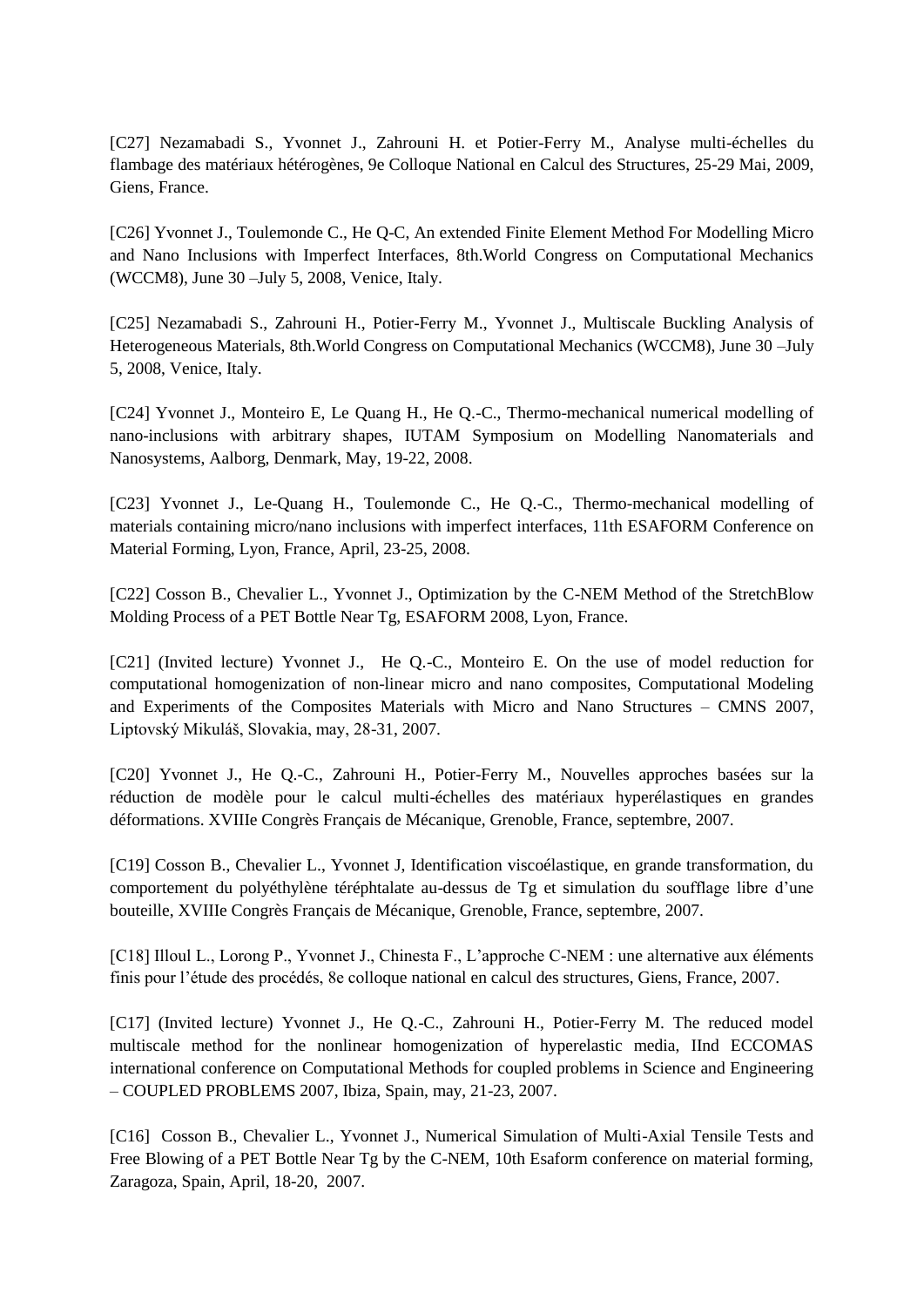[C15] Lemarchand F., Yvonnet J., Chinesta F., Boust F., Beauchene P., Multiscale thermomechanical simulation in composite forming processes, 7th World Congress on Computational Mechanics, Los Angeles, USA, july 16-22 2006.

[C14] Alfaro I., Yvonnet J., Chinesta F., Cueto E., Doblaré M., An analysis of the performance of several natural-neighbour-based Galerkin methods, 9th ESAFORM Conference on Material Forming, Glasgow, UK, April, 26-28, 2006.

[C13] Yvonnet J., Villon P., Chinesta F., Natural Element Bubbles for treating incompressible media, Third International Workshop on Meshfree methods for partial differential equations, Bonn, Germany, September, 12-15, 2005.

[C12] Yvonnet J., Ryckelynck D., Lorong P., Chinesta F., Analyse du procédé de découpe par cisaillage adiabatique par la méthode des éléments naturels. XVIIe Congrès Français de Mécanique Troyes, septembre 2005.

[C11] Yvonnet J., Alfaro I., Cueto E., Chinesta F., Dobalré M., Nouvelles avancées dans les méthodes sans maillage pour la simulation numérique des procédés de mise en forme . 7e colloque national en calcul des structures, Giens, 2005.

[C10] Yvonnet J., Chinesta F., A hybrid moving least squares and natural element method for direct enforcement of boundary conditions and fast three dimensional computations, Third MIT conference on computational Fluid and Solid Mechanics, Cambridge, USA, June, 14-17, 2005.

[C9] Yvonnet J., Chinesta F., Villon P., Breitkopf P., Rassineux A., A Hermite natural element formulation, ECCOMAS Thematic Conference on Meshfree Methods, Lisbon, Portugal, July 11-14, 2005.

[C8] Yvonnet J., Ryckelynck D., Lorong P., Chinesta F., Metal forming simulations using recent advances in the natural element method, 8th ESAFORM Conference on Material Forming, Cluj-Napoca, Romania, avril, 27-29 2005.

[C7] Breitkopf P., Chinesta F., Villon P., Racineux A., Yvonnet J., A mixed Natural Neighbour and Diffuse Element framework for meshfree methods development., Sixth World Congress on Computational Mechanics, Beijing, China, September, 5-10, 2004,.

[C6] Yvonnet J., Umbrello D., Chinesta F., Micari F., An inverse procedure to determine the heat flux on the tool in orthogonal cutting, 7th CIRP International Workshop on Modelling in Machining Operations, Cluny, France, May, 4-5, 2004.

[C5] (Keynote lecture) Yvonnet J., Lorong P., Ryckelynck D., Chinesta F. Investigations in shear band propagation using a natural neighbor meshfree approach, 7th. ESAFORM Conference on Material Forming, Trondheim, Norway, avril 2004.

[C4] Yvonnet J., Ryckelynck D., Lorong P., Chinesta F., New capabilities of the C-NEM in forming processes simulation, 7th. ESAFORM Conference on Material Forming, Trondheim, Norway, April, 28-30 2004.